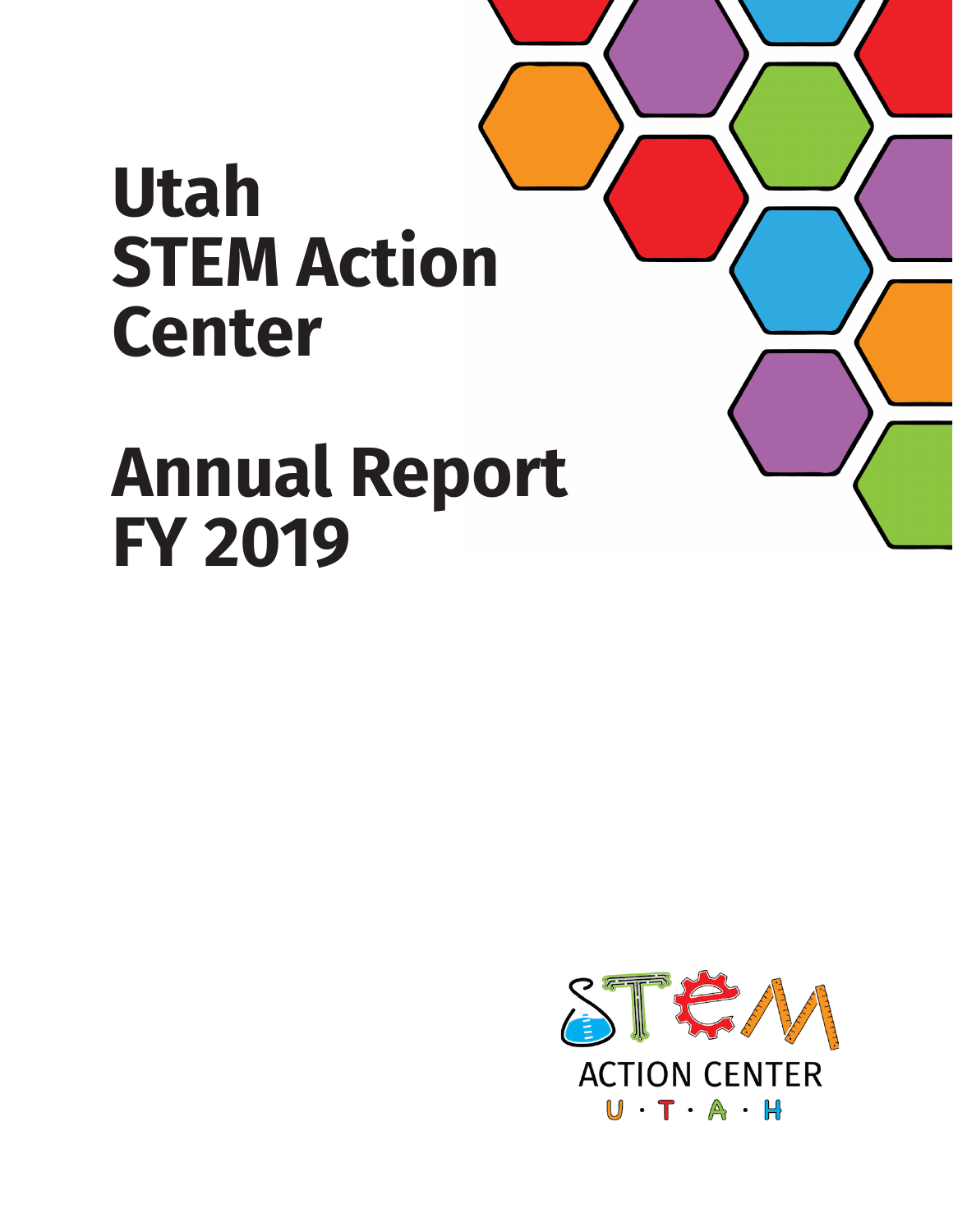## **STEM Action Center Annual Report to the Education Interim Committee November 15, 2019**

**The following report is being submitted to the Education Interim Committee by the STEM Action Center. The report contains the following requested information:**

 **(1) The Board shall report the progress of the STEM Action Center, including the information described in Subsection (2), to the following groups once each year:**

**(2) The report described in Subsection (1) shall include information that demonstrates the effectiveness of the program, including:**

> **(a) the number of educators receiving high-quality professional development;**

 **(b) the number of students receiving services from the STEM Action Center;**

 **(c) a list of the providers selected pursuant to this part;**

 **(d) a report on the STEM Action Center's fulfillment of its duties described in Subsection 63M-1-3204; and**

 **(e) student performance of students participating in a STEM Action Center program as collected in Subsection 63M-1-3204(4).**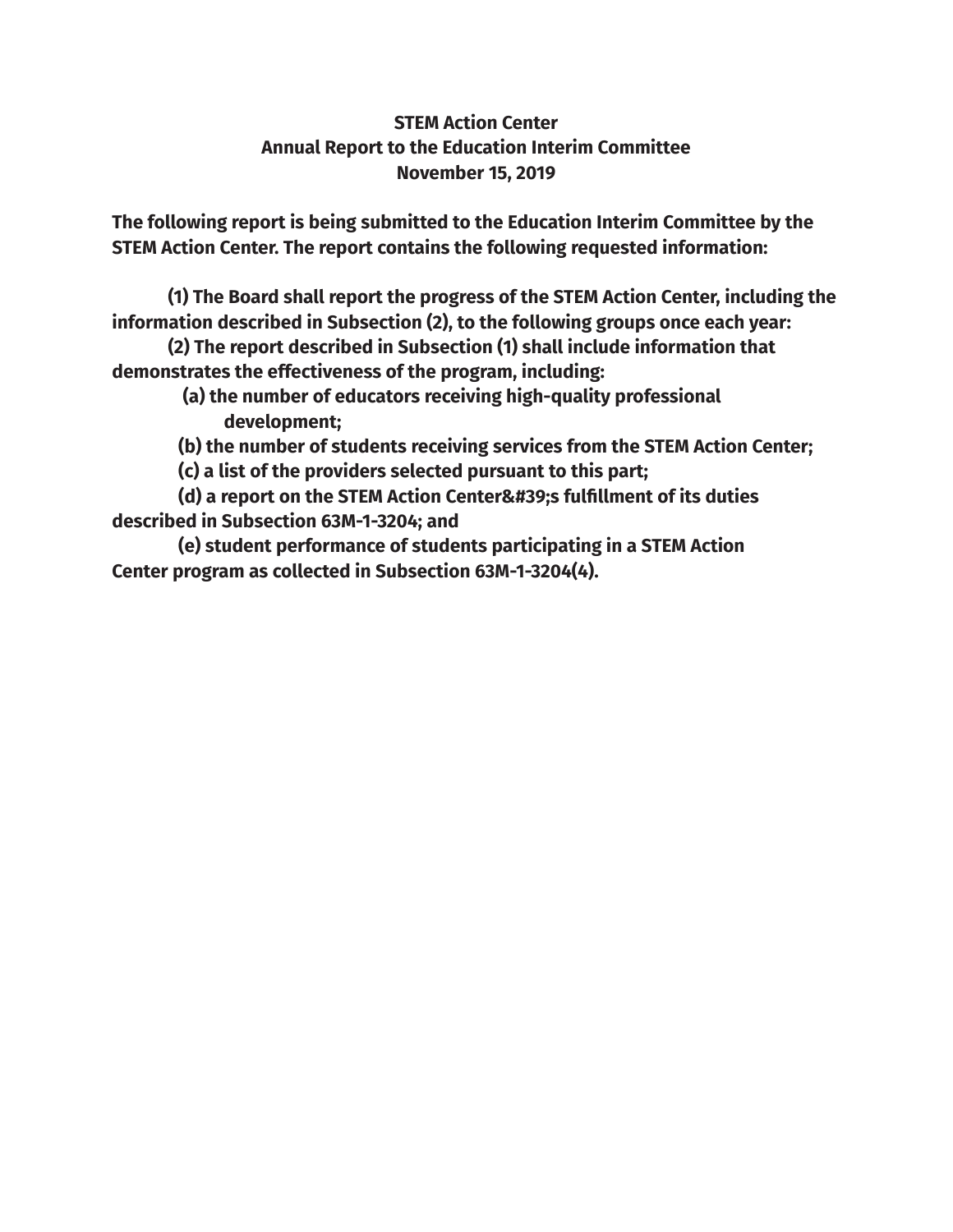# **1. The number of educators receiving high-quality professional development:**

The STEM Action Center (STEM AC) oversees two projects that support high quality professional development: (1) the professional learning (PL) program that supports locally identified STEMrelated professional learning needs and solutions with activities such as coaching, mentoring, self-reflection, offcontract work, and effective professional learning communities (PLCs) and the (2) elementary STEM endorsement. The STEM AC also provides professional development to support teachers that are participating in other programs such as the K-12 Personalized Digital Math program, the K-16 Computing Partnership program, the annual STEM Best Practices conference and the programs with the Utah STEM Bus (e.g., Leap into Science). The PL program supported 76 grants in the 2018-19 school year, directly impacting 5,592 educators. Program design varies greatly within this grant program and includes solutions to locally identified issues with compensation for off-contract work, scheduled time within a teacher's workday for lesson study in a PLC, substitutes allowing teachers to observe exemplars within their community, and videos to be used for self and peer reflection. Additionally, 435 elementary educators continued their elementary STEM endorsement programs in a second state-wide cohort. A total of 69 educators, as part of the K-16 Computing Partnership program, received professional development for Computer Science Discoveries and Computer Science Principles during

the 2019 summer workshops. There were also 123 elementary teachers who participated in the Computer Science Fundamentals workshops. The funding for professional learning opportunities in computing was provided by an industry partner grant (Hill Air Force Base) and a partnership with code.org. Teachers and administrators from 542 schools received professional learning for the use of the K-12 Math Personalized Learning tools as part of the contracts with the product providers. Leap into Science is a nationwide program that integrates open-ended science activities with children's books, designed for children ages 3-10 and their families. Informal educators are trained to offer programs in community settings like libraries, museums, and out-ofschool time programs to engage underserved audiences in accessible and familiar settings. The Leap into Science (LIS) program supported the training of 60 educators in FY19. Each educator has made the commitment to offer at least three workshops in rural or urban underserved parts of their community. The additional impact will be tracked during FY20. A total of 68 educators have received professional development for the Robot Library program, which is funded through a grant with Marathon Oil. The robot library is made up of 5 kits of robotics supplies placed strategically around the state. Each kit includes 10 LEGO MINDSTORM EV3 robots, 10 Ozobot bit robots, and 5 BeeBot robots. The kits are housed at the STEM Action Center office, the Southeast Education Service Center, the Southwest Educational Development Center, Central Utah Educational Services, and Northeastern Utah Educational Services.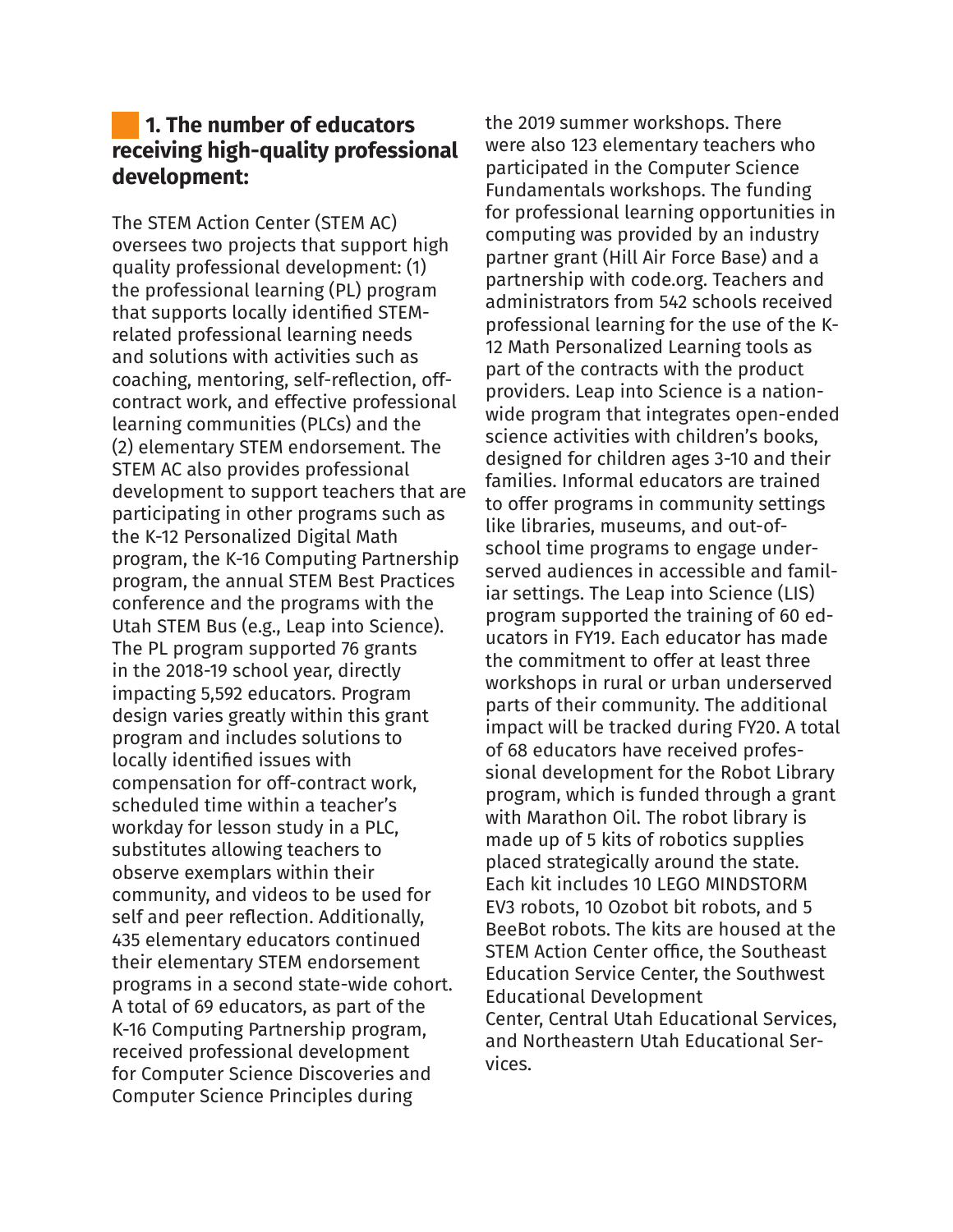The annual STEM Best Practices provided a variety of professional learning opportunities for teachers. The Best Practices conference focuses on experiential learning activities for teachers. The Best Practices conference was hosted on June 10, 2019, and over 700 teachers from around the state participated. The theme for the conference was Equity Elevated.

# **2. The number of students receiving services from the STEM AC The numbers of students that accessed resources from the STEM AC are as follows:**

- Classroom grants: 19,174
- Competition Grants: more than 2,000
- K-12 Math Personalized Learning Program: 207,314

• STEMFest: More than 12,000 students participated in the Utah STEM Fest, which took place at Mountain America Expo Center over October 23-24, 2018.

• Organization grants: approximately 80,000

• Sponsorships: The STEM Action Center monetarily supported and exhibited at 58 STEM events, thus impacting more than 299,000 students, parents, educators, administrators, community and industry partners.

• STEM Magic Show Assemblies: more than 40,000 across 65 schools

- Utah STEM Bus (USB): 10,780
- Girls Who Code Club Network: 139
- Code.org impact on students: 10,986
- K-16 Computing Partnerships: 32,957 students (participating in 257 new Computer

Science classes)

• K-16 Computing Partnerships: 17,230 students participating in various outreach and engagement activities

# **3. A list of providers selected pursuant to this bill:**

See Appendix A.

# **4. A report of the STEM AC fulfillment of its duties described in subsection 63M-1-3204**

## **(a) STEM Action Center (STEM AC) Staff and Roles - 63M-1-3204; 1(a), (c) (i)**

The STEM Action Center (STEM AC) consists of the Executive Advisory Board, an Executive Director (Dr. Tami Goetz), Program Director (Sue Redington), Outreach and Engagement Specialists (Kellie Yates and Clarence Ames), an Administrative Assistant (Melanie Shepherd) and a Marketing and Communication Specialist (Katherine Kireiev). The STEM AC also works collaboratively with several other state agencies (e.g., Utah Department of Workforce Services, the Utah Department of Heritage and Arts, the Office of Energy Development, etc.) to support STEM education and workforce and economic development. These collaborations have resulted in creating shared team members such as with the Utah Department of Workforce Services (DWS; Lynn Purdin). Kellie Yates also serves as a liaison with the Utah State Board of Education (USBE). A part-time Director for the Utah STEM Foundation was added in May 2017 (Allison Spencer), along with a Utah STEM Foundation Board. There are currently four team members on the STEM AC for the Utah STEM Bus (Molly Bock, Becca Robison, Julienne Bailey, and Colleen Fisher), which is funded from a corporate grant with Marathon. The STEM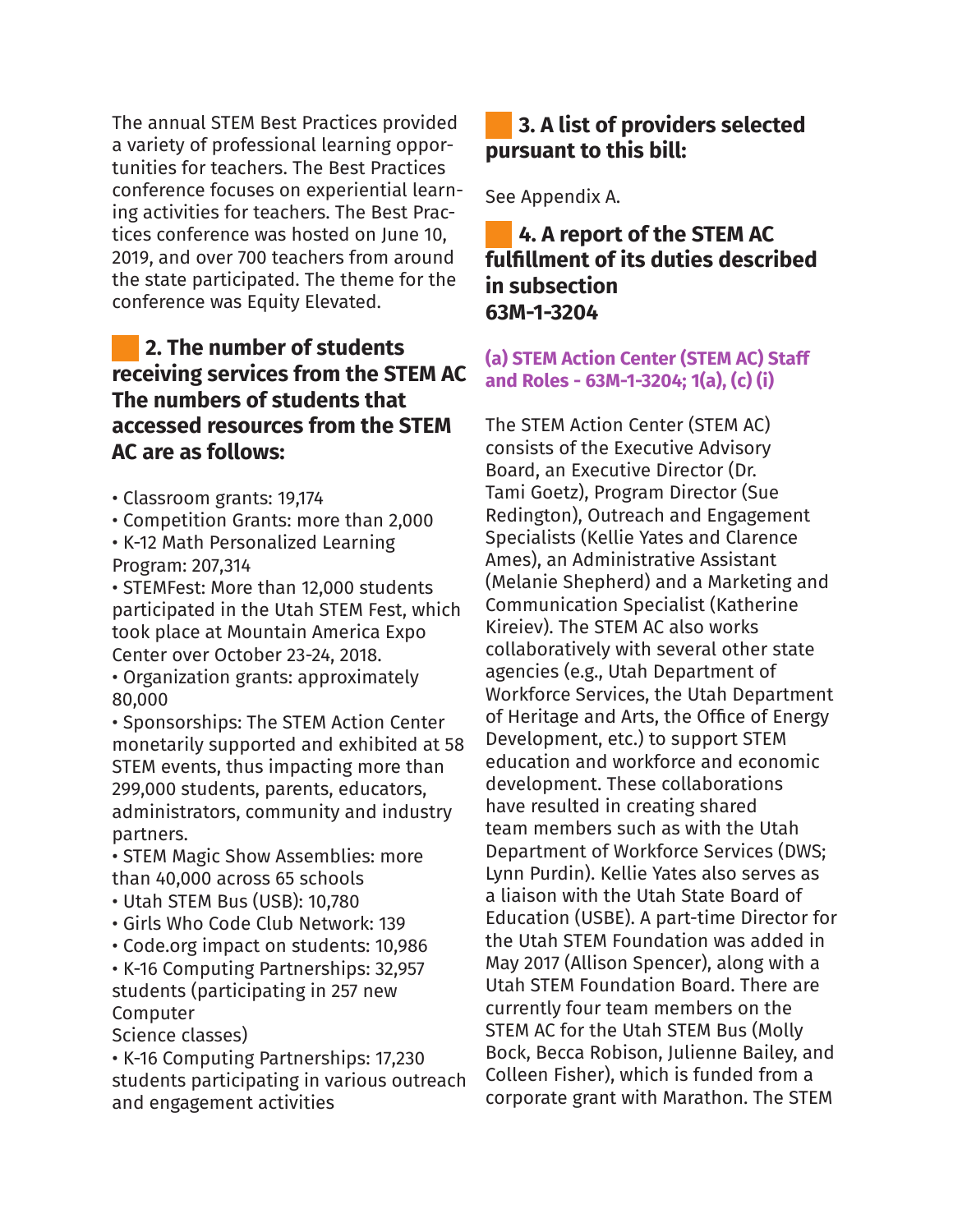AC has been working with the University of Utah to hire undergraduate interns to help with several projects. This fits well with the mission and vision of the STEM AC to mentor students. There are two part-time interns with the STEM AC that help with several grant projects (e.g., code.org, Girls Who Code Clubs, LABS2, etc.). In addition to full and parttime staff, the STEM AC works with high school juniors and seniors, as well as undergraduates for the STEM Ambassadors program. The STEM Ambassadors help with numerous outreach and engagement efforts such as events, the annual STEM Fest, and helping to build content on the STEM website. The ambassadors commit to serving a minimum of 20 hours each year and upon completion of their "ambassadorship," they receive a certificate and award. There were 39 STEM Ambassadors in FY19, an increase of 15 over the number of 24 STEM Ambassadors for FY18. The STEM AC reports to the STEM Action Center Executive Advisory Board, with its membership and duties defined by statute. This model has worked well, with the Board providing tremendous financial and in-kind support, as well as oversight of the STEM AC's strategy, process, and accountability. The ability of the Board to have a strong role in the direction of the STEM AC, providing guidance to the Executive Director, has led to considerable buy-in from industry and the USBE. The Board has representation from industry, the Utah State Board of Education, the Utah System of Higher Education, the Utah Department of Higher Education, the Utah System of Technical Colleges as well as various state agencies.

## **(b) Private entity engagement - 63M-1- 3204; 1(d); 2 (e)**

#### *The Utah STEM Foundation* **Why a STEM 501(c)3 ?**

Industry support is crucial to the mission of the STEM Action Center in order to connect companies into the classroom, increase STEM workforce opportunities in Utah, and enhance STEM funding and resource opportunities. Private entity support has been a strong component of the STEM AC, with contributions being provided in a variety of ways including cash donations, grants and sponsorships, program collaborations and in-kind support. The Utah STEM Foundation was added to the STEM AC's statute, thus allowing for the creation of a public foundation. It became official on May 10, 2017, having received the Letter of Determination from the Internal Revenue Service. The Foundation has an advisory board with industry support from Marathon, (formerly Tesoro), Boeing, Carbonite, Comcast, IM Flash, Intermountain Medical Group, LSI, Lockheed Martin, MHTN Architects, KM Shinn Consulting and US Synthetic. A part-time director (Allison Spencer) oversees the functions and activities of the Foundation Board, as well as the receipt of all donations from corporate partners. The Foundation Board continues to develop and expand on many new and existing community partners and donors, who are in turn increasing their donation each year.

#### **Programs that are supported by the Foundation include:**

STEMFest, The Utah STEM Bus, the STEM Magic Show with Paul Brewer, STEM Best Practices, and STEM entrepreneurial efforts statewide. This year the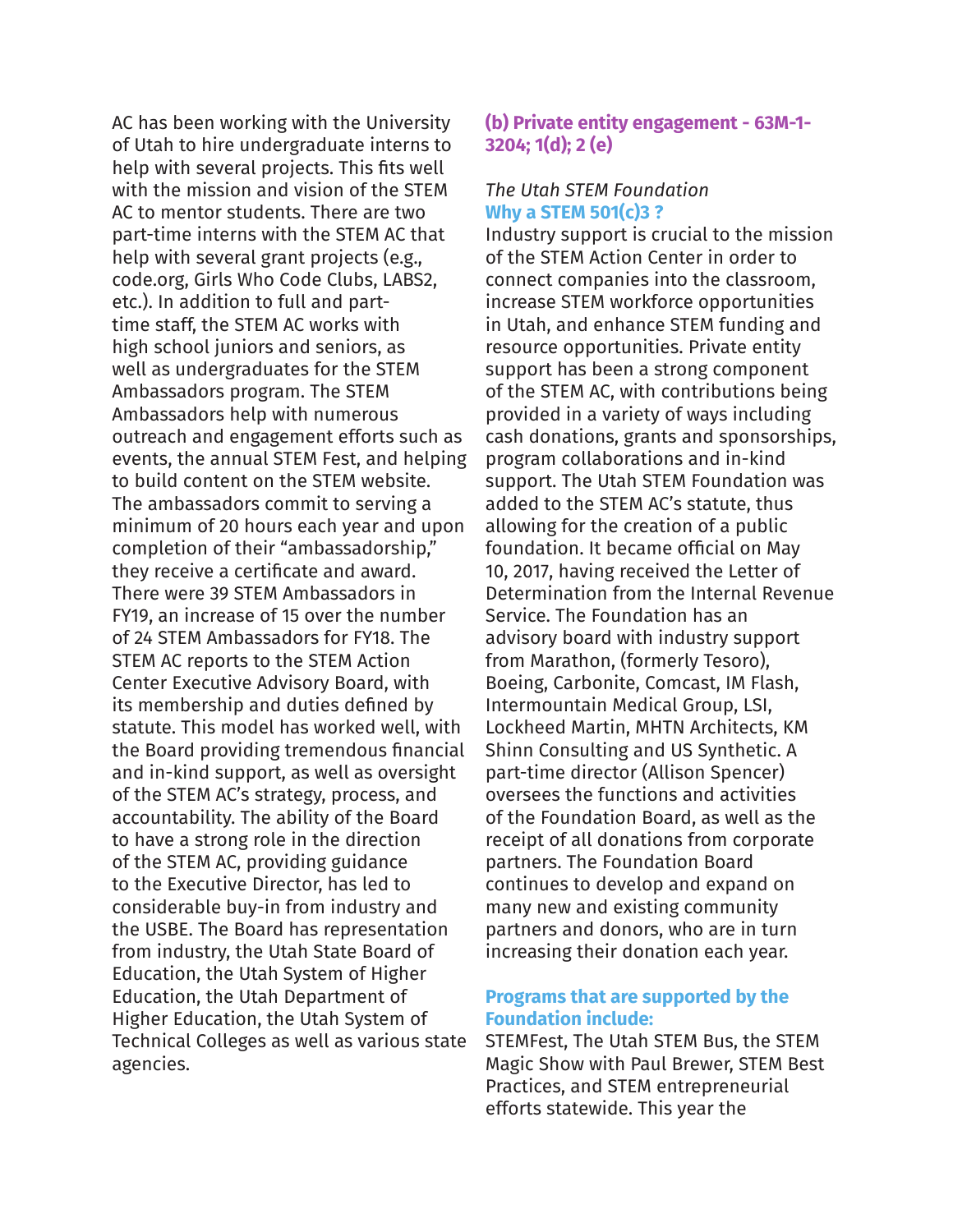Foundation Board specifically chose to support the Girls Who Code Club Network with an Entrepreneurial Challenge. The Entrepreneurial Challenge was launched to encourage greater female participation in STEM. The challenge was hosted in partnership with Carbonite, Comcast, Centeva and Recursion Pharmaceuticals, the Utah STEM Foundation. The Challenge includes four award categories and called for entries that best address contemporary societal issues (social, civic engagement, environment, etc.). Applications were open to all Girls Who Code Clubs statewide. Our first Entrepreneurial Awards event was on April 25th, 2019, where we were able to award \$15,000 in award funding to scholarship accounts for students to further their STEM efforts in schools.

#### **Cash Donations for fiscal year 2019:**

Boeing-\$85,000; Marathon-\$630,000; ARUP-\$1,000, Bamboo HR-\$10,000; Carbonite-\$25,000; Centurylink-\$10,000; Comcast-\$40,000; Dominion-\$45,000; Fidelity-\$5,000; Griffiss Institute/Hill Air Force Base-\$264,050; Henry Schein-\$5,000; Jeff R. and Katie Nelson Family Foundation-\$5,000; L3-\$5,000; Larry H. Miller-\$50,000; Church of Jesus Christ of Latter-Day Saints-\$10,000; Morgan Stanley-\$300; Microsoft-\$175; Integral Consulting-\$120. *Total Cash Donations for fiscal year 2019: \$1,190,645.*

#### **In-Kind Contributions for fiscal year 2019:**

California Pizza Kitchen, Clark Planetarium, Curriculum Associates, Discovery Gateway, DoTerra, FanX, Get Away Today, Hale Centre Theatre, Hogle Zoo, Home Depot, Imagine Learning, InfiniD Learning, Jet Blue, Larry H. Miller Sports & amp; Entertainment, Lucid,

Natural History Museum of Utah, Ogden Nature Center, Orbit Irrigation Products, Inc., Paradise Bakery, Pluralsight, Red Butte Gardens, Ruby Snap, Sphero, ST Math, Swire Coca-Cola, Thanksgiving Point, Traeger Grill, Utah Jazz, Zermatt, UB Tech, Notis, Hands-on Coding. *Total Estimated In-Kind: \$90,000*

## **STEM Best Practices Conference Donations:**

It has been incredible to see such an immense outpouring of generosity towards educators at the STEM Best Practices Conference over the past two years, and it was equally incredible to see how excited our teachers were to attend a conference where they were treated as VIPs. *The total estimated in-kind value of fiscal 2019 is \$88,000* (the companies that donated are listed in the preceding paragraph).

#### **Utah STEM Foundation Donor Highlights**

• Boeing supports STEM efforts that demonstrate collective impact and has donated

\$75,000 in FY19 to work on a STEM Landscape analysis for STEM education in Utah

(see below).

• Carbonite donated and assisted in the creation of The Girls Who Code Club Network

with an Entrepreneurial Challenge.

• Comcast has been a champion by assisting to fund programs, STEM events, as well

as create and distribute communication materials to promote awareness for STEM. • Hill Air Force Base has worked closely with the Utah STEM AC and Utah STEM Foundation to allocate funding to teachers, schools, and other organizations that are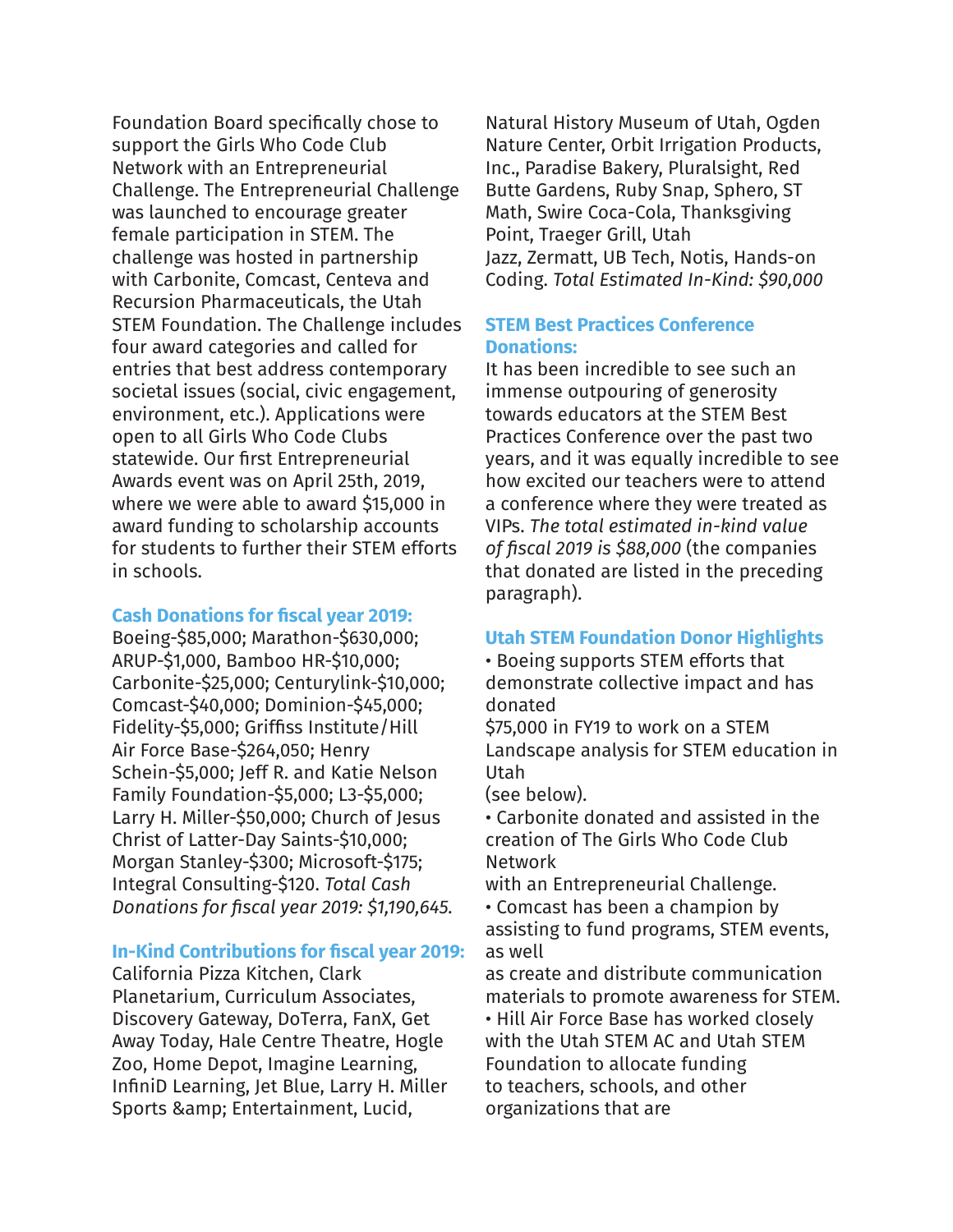providing STEM opportunities statewide. These activities include computer science professional learning through code.org. • IM Flash supports the STEM Bus and has also worked closely with the Utah STEM AC and Utah STEM Foundation to allocate funding to teachers, schools, and other organizations that are providing STEM opportunities.

• Intermountain Healthcare has championed STEM curriculum efforts, bringing

career awareness to students and teachers statewide. They are supporting the

creation of middle school and junior high outreach and engagement resources to promote healthcare careers.

• The Larry H. & amp; Gail Miller Family Foundation has also played an integral role in

bringing STEM to schools statewide with the Utah STEM Bus Program.

• Marathon (formerly Tesoro) played an integral role in the establishment of the Utah

STEM Foundation by granting \$1.5 million dollars over a 5-year period for the Utah STEM Bus Program (USB). Marathon has also donated \$30,000 to create Robotic kits to six resource centers in the State of Utah for educators to check out and use for educational purposes.

## **Utah STEM Foundation Grant Funding**

The Utah STEM Foundation has been critical in leveraging grant opportunities for the STEM AC, in particular, those that are affiliated with an industry partner. The following new grants were secured during the fiscal year 2019: The Utah STEM Collective Impact (conduct a landscape analysis for STEM education in Utah, \$75,000 donated from Boeing); continued

support for our second year of the Girls Who Code Entrepreneurial Challenge. There are several grants pending including Becton Dickinson (a STEM coloring book series that highlights women in STEM and Utah STEM inventions, \$10,000); a collaboration grant with Mark Miller Subaru. Sponsored Events The STEM AC uses a portion of its operational budget, leveraged with industry support, to sponsor various events. Sponsored events help to provide exposure to STEM opportunities for students and communities. The following list includes examples of programs and events that received STEM Action Center sponsorship funding in FY19:

#### *STEM SCHOOL ASSEMBLY*

The STEM AC receives numerous requests for STEM activities for school assemblies. A number of options were explored as a sustainable approach to student engagement. The STEM AC launched the STEM Magic Show program fiscal year 2016, in partnership with a local magician Paul Brewer and with the support of funding from CenturyLink. Paul Brewer works with the STEM AC team to create an innovative version of a magic show that incorporates STEM themes with a high tech format for delivery. CenturyLink funding allowed for 21 visits to schools, impacting 19 school districts and more than 40,000 students, an increase of 26,000 over the 14,000 of FY18. There are currently 120 schools on the list to be visited by Paul Brewer and his STEM Magic Show.

#### *NORTHERN UTAH STEM EXPO*

The STEM AC remains committed to supporting regional STEM outreach and engagement opportunities. The Davis, Weber, Ogden and Morgan school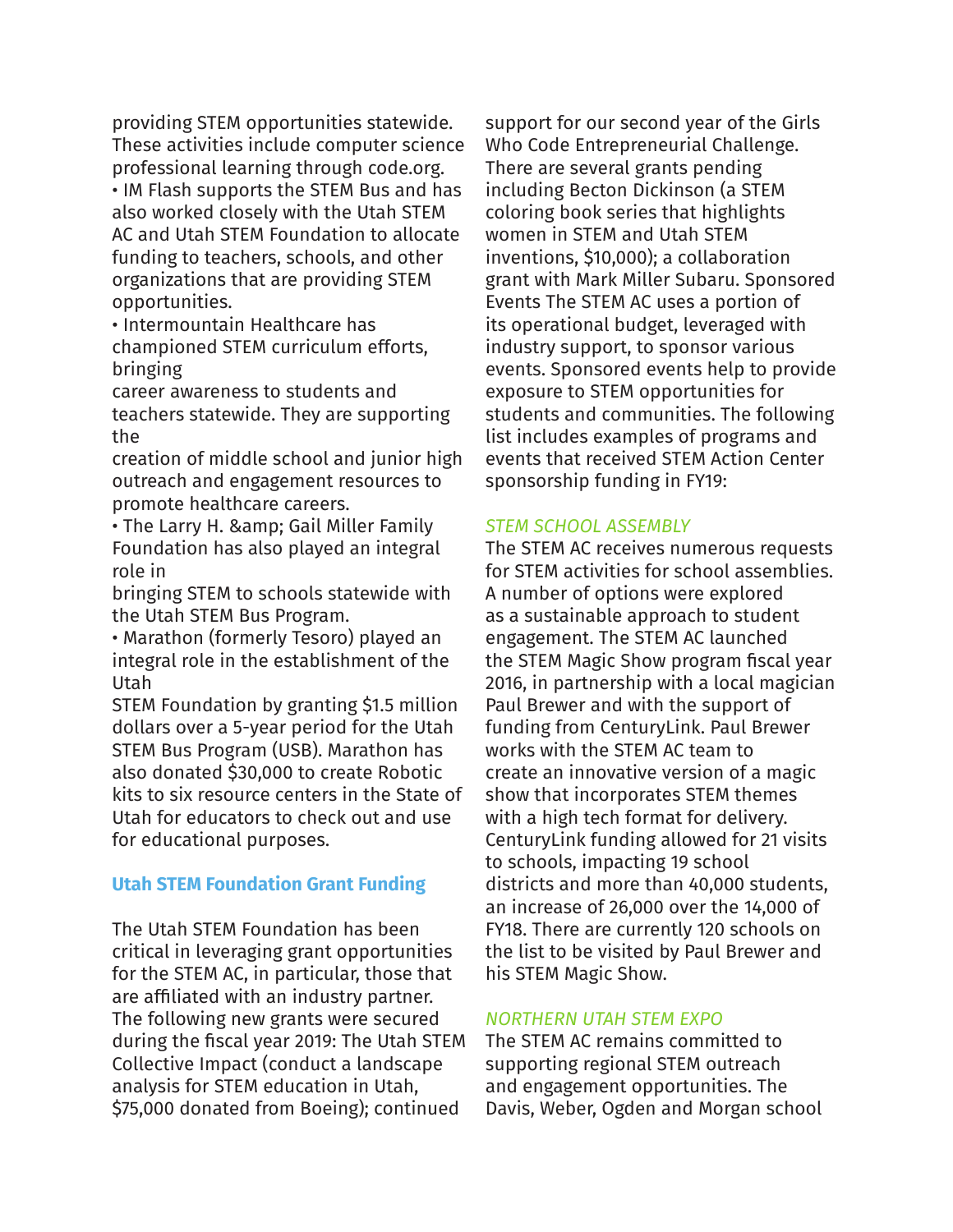districts again hosted the Northern Utah STEM College and Career Exposition, on November 5, 2018, at the Davis Conference Center. Two sessions comprised the event: a high school session and a community STEM Family Night. Just under 1,000 high school students, about 60 teachers, 16 industry presenters, and 60 companies participating as exhibitors attended during the high school session. A Family STEM Exposition ran from 5:00–9:00 PM and was open to parents, junior high students and elementary students of Davis, Weber, Morgan and Ogden school districts. There were approximately 5,000 in attendance, for a total of just over 6,000. The STEM Action Center sponsored this event at \$5,000 and helped promote it to the public through the STEM AC newsletter, social media platforms, and the website.

#### *UTAH ENGINEERS COUNCIL*

It is critical for the STEM AC to partner with Utah industry trade organizations, especially around funding scholarships for STEM students. Trade organizations are an essential link to Utah companies and have been very supportive of the STEM AC since its inception in helping to promote and support STEM education in Utah. The Utah Engineers Council (UEC) is an umbrella organization of 15 different local chapters and sections of engineering societies. The purpose of the UEC is to advance the art and science of engineering and to provide a forum for communication between the various engineering societies. The UEC held an awards event on February 22, 2019, during which outstanding engineering educators, professionals, and students were honored. About 325 STEM stakeholders attended the banquet, which the STEM AC

sponsored in the form of a \$1,500 scholarship that was awarded to Kyle May, a chemical engineering student at BYU.

## *UTAH DAY OF THE GIRL*

We continue to focus on engaging underrepresented groups in STEM, of which females constitute a collective majority. It is vital to our mission of ensuring Utah's long-term economic prosperity by advancing awareness of the need for Utah's increased investment in girls' education and the provision of economic opportunities. The Utah Day of the Girl Luncheon impacted 350 females, emphasizing the importance of young women to the future workforce. The event was celebratory in tone and atmosphere, reinforcing the Girl Scouts of Utah initiatives to draw a greater number of girls toward STEM careers. The event took place at the Salt Lake Marriott Downtown at City Creek on October 12, 2018, and the STEM AC awarded \$2,500 in sponsorship funding.

## *CRAFT LAKE CITY/STEM BUILDING*

The STEM AC is committed to supporting STEM education and believes that the arts and humanities are critical to supporting the creativity that elevates STEM. Craft Lake City, held at the Gallivan Center from August 9-11, 2018, hosted a STEM Building where the STEM AC interacted with students, parents, and industry members for three days. More than 20,000 community members attended the event, which the STEM AC sponsored at \$1,500.

## *STEAM FAMILY CAREER NIGHT*

Again, the STEM AC searches out opportunities to support crossdisciplinary events for students to explore the creative side with STEAM, especially for those in rural areas. This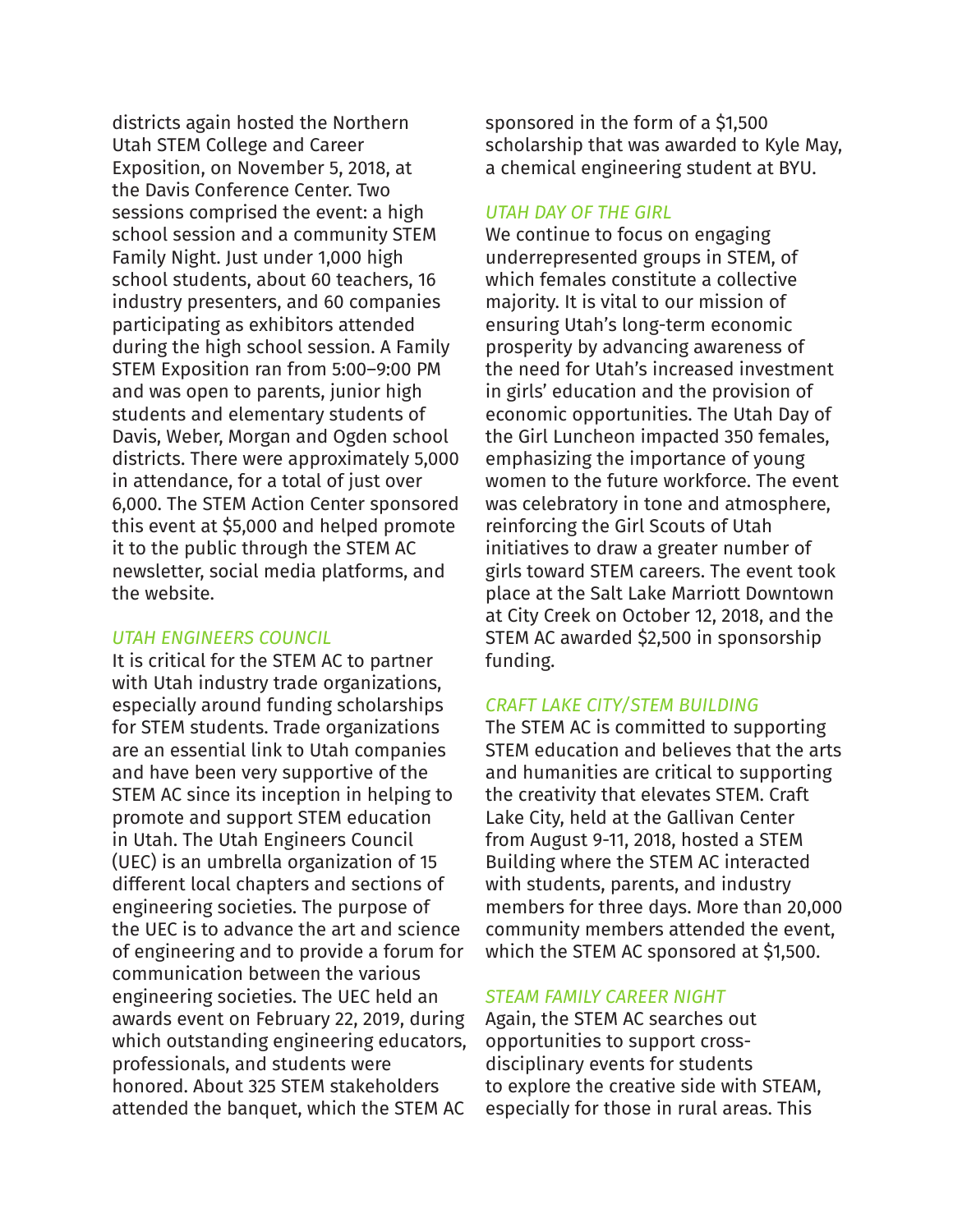family event offered engaging, all-ages, collaborative activities with industry partners to offer students a glimpse of different careers, and information on how to get involved with these different types of careers. This evening event drew more than 600 individuals from the community and took place at Diamond Valley Elementary in St. George. The STEM AC awarded \$750 in sponsorship funding.

## *LEAGUE OF INNOVATIVE SCHOOLS CONFERENCE*

The League of Innovative Schools is a network of the most forward-thinking school districts in the United States. It has been authorized and supported by the U.S. Congress to explore and support new and innovate school systems that incorporate personalized learning, STEM, and competency education principles. The league hosts bi-annual meetings around the country to highlight and showcase the great things happening in different states and league districts; hence, this once-in-a-lifetime event came to Utah as a result of how we are implementing STEM curriculum and extracurricular STEM activities. The conference was held on October 10- 12, 2018, in Park City and Nephi, Utah. Companies, districts, and thought leaders from all over the nation converged to learn and share innovative practices. The STEM AC sponsored this event at \$2,500.

## *MICROMESSAGING TO REACH AND TEACH EVERY STUDENT ACADEMY*

This conference was designed to increase women and underrepresented students in STEM, with the goal of supporting their pursuit and realization of STEM careers. The National Alliance for Partnerships in Equity (NAPE) offers this professional growth opportunity for educators with

immediate application that will improve classroom pedagogy and instruction. This opportunity examines how culture shapes our biases and beliefs about people based on their age, gender, race, language, (dis)ability, or income level, often without our realization. Such biases are then communicated, often unknowingly, through micro-messages. The accumulation of micro-messages over time impacts a person's belief in their ability to be successful in a course, class, college, and career. This interactive workshop took place at Davis School District headquarters on March 28, 2019, and offered 70 educators insights on micro-messages to help achieve equity in the classroom and improve student outcomes. The STEM AC sponsored this opportunity at \$5,000.

## *UTAH PUBLIC ASSOCIATION OF CHARTER SCHOOLS*

The STEM AC continues building relationships with school boards and parent associations. Charter schools are an important stakeholder group and the STEM AC strives to engage with them to understand the needs of their students. Utah's largest gathering of charter school leaders and educators, approximately 700, came together on June 12-13, 2019, at the Davis Conference Center. The STEM AC had a booth and the opportunity to network during meals and work on future collaborations with the Charter Schools to increase STEM awareness. The STEM AC sponsored this event at \$1,500.

## *NEBO INVITATIONAL SCIENCE OLYMPIAD*

This competition underscores a statewide and regional trend among high-school students exploring applied STEM to deliver project-based learning outcomes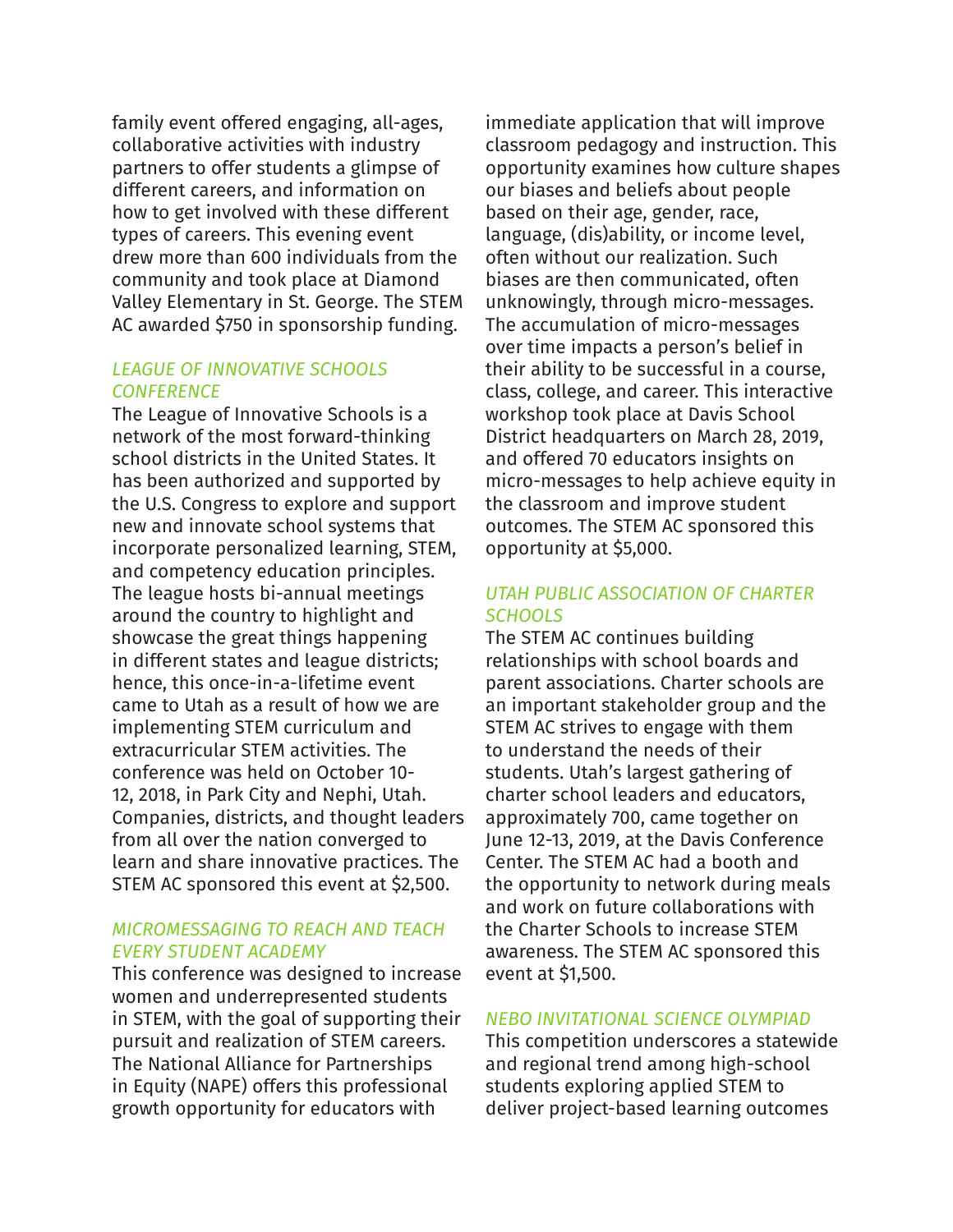in an exciting and challenging forum. Maple Mountain High School hosted close to 300 9th-12th grade students from area schools at a competitive science symposium. The event took place on February 2, 2019, and involved students showcasing their projects spanning life sciences, math, engineering, and computer science for judging, culminating in a medals ceremony. The STEM AC provided \$750 in sponsorship funding.

#### *UTAH STEM FEST*

The STEM AC, together with Utah's STEM industries, showcased exciting STEM career paths in our fourth statewide STEM Fest, which took place on October 23rd and 24th, 2018 at the Mountain America Expo Center. The event opened with a general public night which drew approximately 3,500 Utahns, including professionals, post-secondary students, families, and children of all ages. Just under 100 sponsors from industry, government and higher education offered hands-on learning exhibits at STEMFest and more than 12,000 students from schools statewide attended the event during the school-group sessions over the 23rd and 24th. This event was managed in partnership with Utah Media Group (UMG), who coordinated and collected all corporate donations to cover the costs associated with renting the exposition space. Additionally, UMG created and placed event advertisements, and produced and supplied all printed materials such as flyers and event signage. The STEM AC provided partial bussing scholarships that facilitated equal opportunities for participation from schools outside the Wasatch Front. Some schools came from towns more than 300 miles away to attend, such as Duchesne and St. George, UT.

*STEM BEST PRACTICES CONFERENCE*

The STEM AC held its fifth annual STEM Best Practices Conference: Equity Elevated on June 10, 2019, at the Davis Conference Center. The conference was decidedly different from past years, based on participant feedback and suggestions. There were 777 registered participants, covering the entire state. Strands of sessions were designed for specific grade bands, with presenters required to share hands-on activities for teachers to experience and then take back to their classrooms. Additionally, there were strands for administrators. Attendees were offered five sessions, and the conference offered 52 distinct breakouts overall. Booths featured 30 industry and community partners:

> Accelerant BSP HawkWatch International NuSkin Hill Air Force Base Red Butte Garden Because Learning Hogle Zoo Sphero Bottega Ikos SpyHop Brackitz Immersive VR Education STEM Partners Foundation Chevron: Fuel Your School InfiniD Learning Talent Ready Utah Clark Planetarium Lakeshore Learning Thanksgiving Point DoTerra Loveland Living Planet Aquarium Utah Afterschool Network FanX Natural History Museum of Utah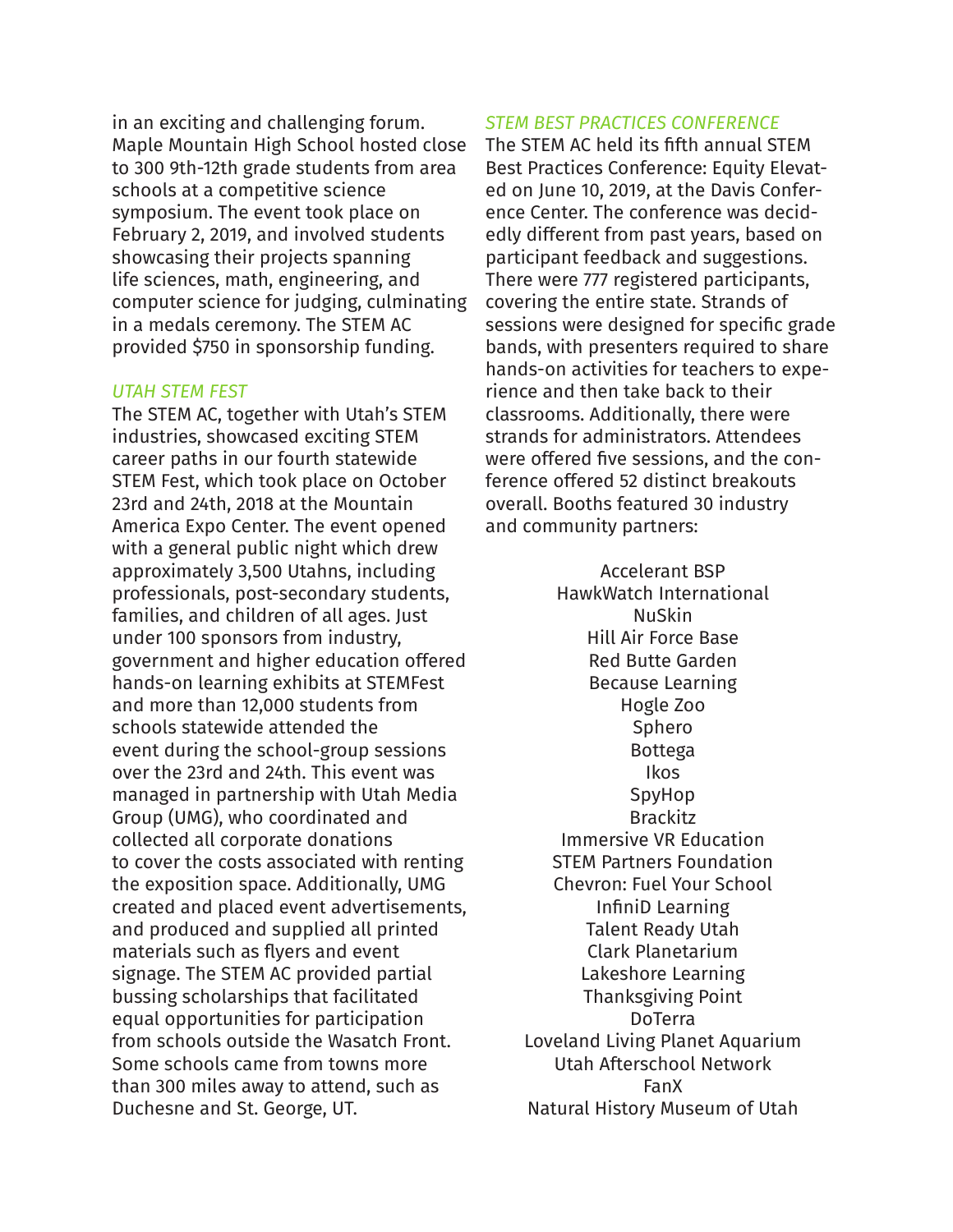Utah Agriculture in theClassroom Neumont University Utah Division of State History **FuzePlay** 

Intentional efforts were made to shift the culture of the conference to one of educators as professionals seeking additional learning opportunities. Feedback about the conference includes statements such as:

**"This was not just the best education conference I've ever attended, it was the best conference I've ever attended period."**

**"I loved the session presenter's ideas and examples of projectbased learning. I am inspired to use this approach in my earth sciences unit (and probably others)!"**

As part of the Best Practices: Equity Elevated Conference, nine Utah schools were recognized with STEM School Designations. A morning discussion panel moderated by State Superintendent Dr. Sydnee Dickson was comprised of STEM stakeholders from education and industry sectors, speaking to the challenge of increasing STEM equity for all underrepresented students. The panelists were Mimi Lufkin, CEO Emerita of NAPE; Rebecca Chavez-Houck, Executive Director of Utahns for Responsive Government; Tami Pyfer,

Education Adviser to Gov. Gary Herbert; and Donna Rae Eldridge, Administrative Coordinator for the University of Utah School of Medicine. These leaders discussed the future of STEM education in Utah and state STEM industry needs, addressing strategies to better engage underrepresented groups in STEM as mission-critical to Utah's future economic success. Their dialogue comprehensively addressed the urgency of aligning equitable STEM education with industry needs, both emerging and anticipated.

## *UTAH JAZZ AND CENTURYLINK STEM STUDENT RECOGNITION*

This partnership represents an opportunity to recognize student achievement in STEM. The Utah Jazz, in partnership with CenturyLink and the STEM AC, presented six awards to outstanding STEM students during the 2018-2019 basketball season. The students were nominated by a teacher and selected by the STEM AC staff to receive a customized Jazz jersey during halftime at a Jazz game. Special to this year was the expansion to include all students statewide, a departure from the previous rule specifying the student must live within a 75-mile-radius of Vivint Smart Home Arena. This change was effected in response to demand to include rural/off of the Wasatch Front candidates. The number of entries more than doubled over the previous season with this rule change.

#### **The following students were recognized:**

November 2018: Jason Roberts American Fork High School - 12 th grade

December 2018: Sydney Nielson Altamont High School- 8 th grade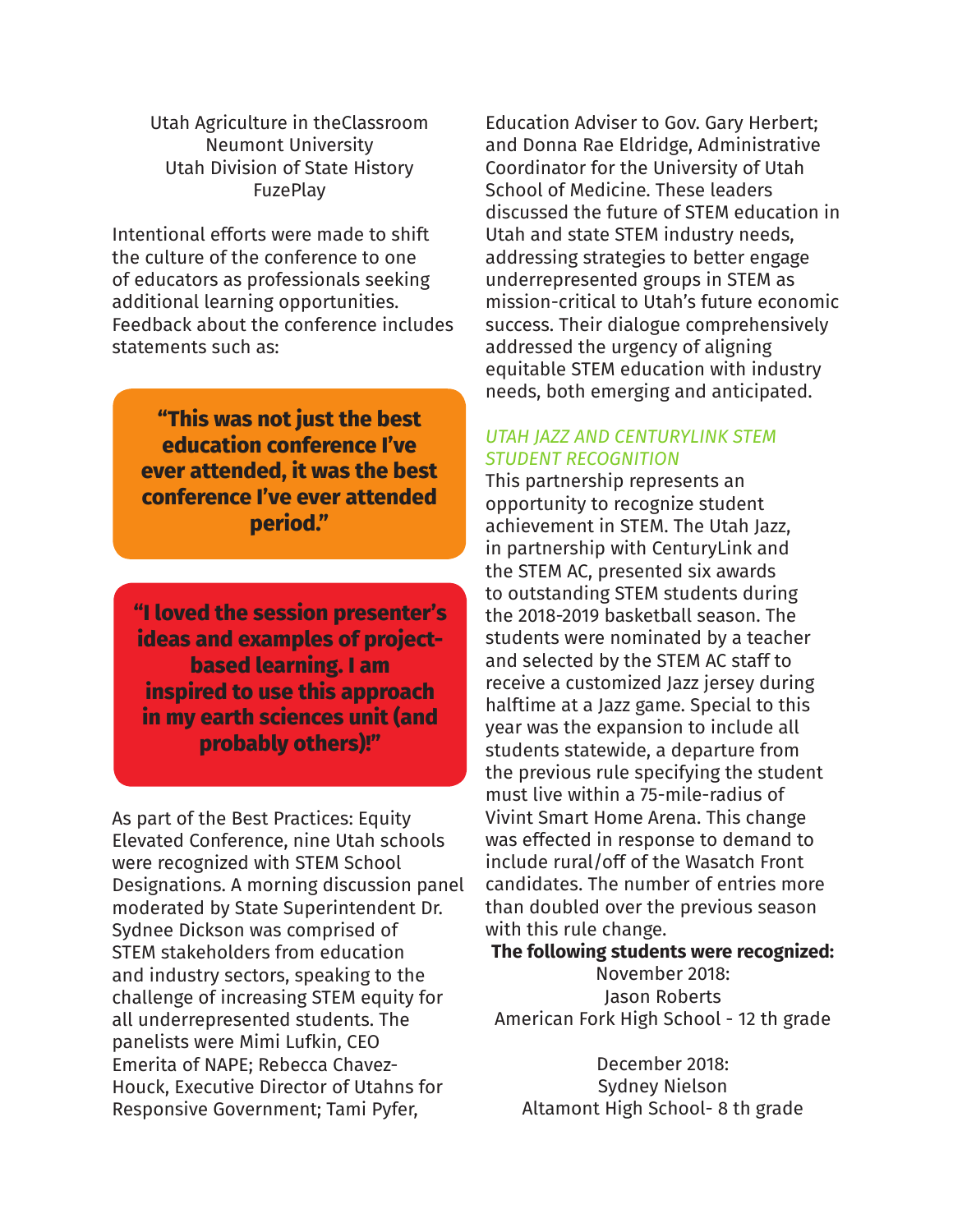January 2019: Grace Mead Corner Canyon High School - 9 th grade February 2019: Allison Ames Dixie Middle School- 8 th grade March 2019: Kayden Branch Municipal Elementary - 5 th grade April 2019: Trinity Mauer Beehive Academy - 11 th grade

CenturyLink donated \$10,000 to the STEM AC during halftime at the last game of the season. This donation supported the STEM Magic Show Assemblies program, previously discussed.

#### *UTAH STEM BUS (USB)*

The Utah STEM Bus (USB) is a mobile classroom that is bringing exciting STEM activities and resources to schools and communities all across Utah. The outcomes for the USB include increased student engagement and enthusiasm for STEM activities, increased teacher awareness of STEM education, and increased industry investment in STEM. The USB currently uses STEM curriculum that provides experiential, real-world, project-based learning opportunities for students. The program also ties classroom-learning experiences to STEM AC classroom grants to help teachers get the resources they need to continue the lessons after the USB has left. The team has been working closely with Utah State Board of Education (USBE) to make sure all curricula are aligned to Utah core standards and have career pathways tied to local Utah companies. The STEM AC received a grant for \$1.5 million in 2016 from Marathon Petroleum (formerly Tesoro) to fund

the design, purchase, retrofitting, and operation of a mobile classroom. The Utah Transit Authority (UTA) donated two, 40-foot buses and a ten-person van to the STEM AC. The first bus has been completed and had its debut on August 16, 2017, at the Utah Capitol, with Governor Herbert doing the honor of cutting the ribbon. The van, nicknamed the Micro USB, has been retrofitted and wrapped to help deliver programs around the state alongside the USB. The USB has been actively engaged in partnering with local companies to expand the program selection every year. Programs will rotate in and out year to year depending on teacher interest to keep programs exciting for teachers and students. Currently, the program offers either 45 minute or 2-hour programs for grades K-8th. The new curriculum materials are thoroughly tested before each school year. Several schools have offered to help review the curriculum materials to ensure that the materials align with standards, are age and grade-appropriate, and are a good learning experience. The teachers receive two professional development hours that can be used for re-licensure in exchange for their participation and feedback.

The current curriculum includes:

- Physics and Forces (K-3)
- Bee-bots (K-3)
- Hands-on Coding (1-3)
- Power Tiles (1-3)
- Web of Life (2-4)
- Sphero Robotics (2-8)
- Senses and the Brain (3-6)
- App Development: (4-8)
- Mars Mission: (4-8)
- Audio Engineering: (4-8)
- Game Design & Statistics: (4-8)
- Renewable Energy: (4-8)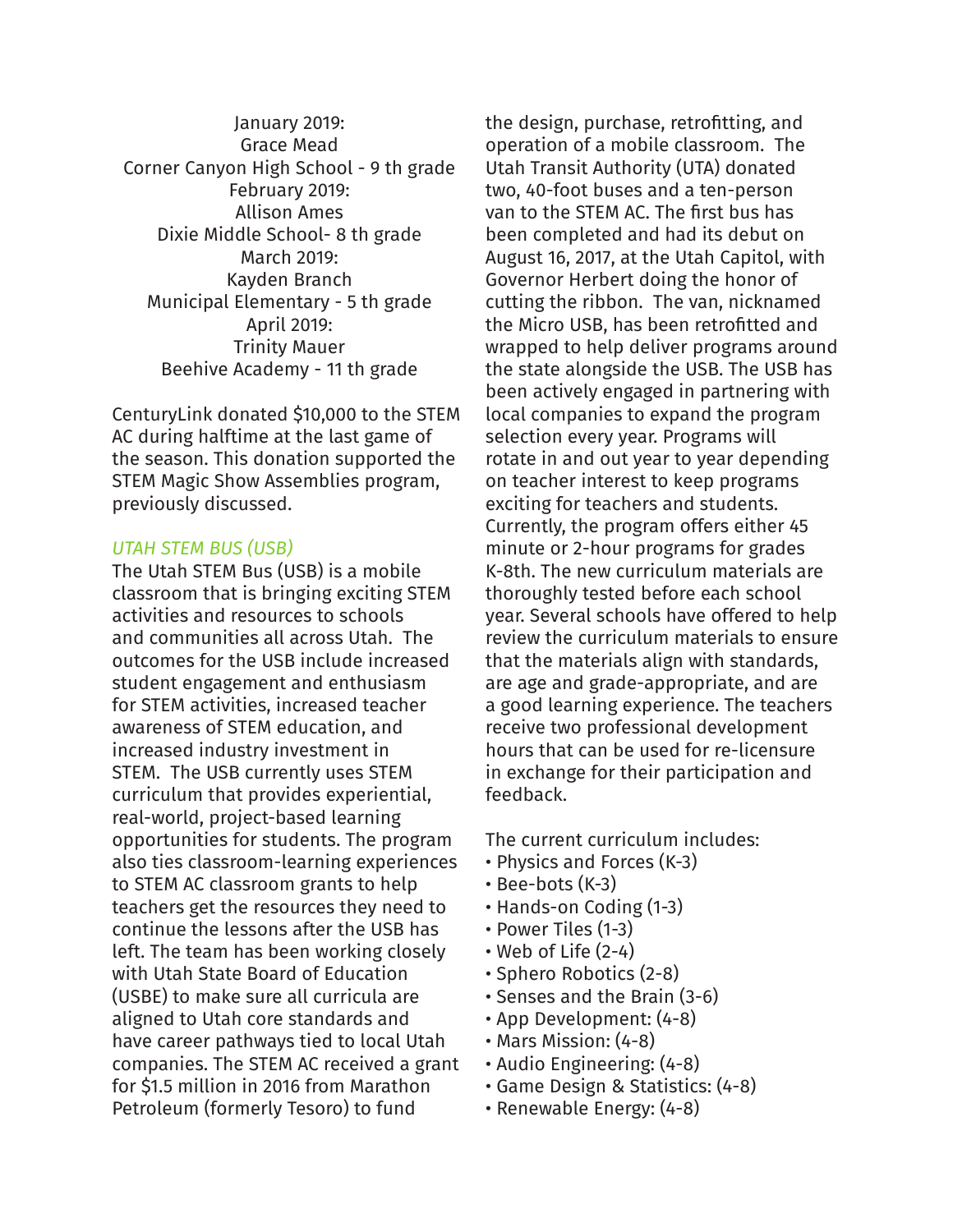|                                 | 2016-2017 | 2017-2018 | 2018-2019 |
|---------------------------------|-----------|-----------|-----------|
| <b>Schools Visited</b>          | 21        | 53        | 64        |
| <b>Students Recahed</b>         | 3,281     | 8,437     | 10,780    |
| <b>School Districts Visited</b> | 14        | 19        | 20        |
| <b>Total Programs Presented</b> | 129       | 337       | 449       |

During the 2019-2020 school year, registration for the Bus Program closed within 2 hours of opening, and had a waitlist of over 200 schools. The USB team has also appeared at a variety of public and private events reaching 44,165 people throughout the state. Notable events include the Hill Air Force Base Airshow, STEMFest, Ogden Pioneer Day Parade, Junior Achievement Career Fair in the Navajo Nation, Utah Rural Schools Conference and Utah Educators Association Conference. Over 60% of the schools the STEM Bus Team goes to are Title 1 schools, and over ⅓ of all students are qualified for free or discounted lunches. Surveys administered to students before and after participation in a STEM Bus experience reported that their "love for STEM" doubled after the visit. Additionally, students' interest in getting a STEM job when they grow up doubled after a STEM Bus visit. Based on teacher feedback surveys after a STEM Bus visit, over 90% of teachers said the USB program introduced their students to new material and provided a learning experience not usually available in their school. 99% of teachers surveyed would recommend the STEM Bus experience to other teachers. This program provides opportunities and access to STEM

education that teachers and students cannot get in any other capacity. Here are some additional teacher testimonials about the STEM Bus Program:

**"Keep doing what you are doing. Thank you, my students all went home and talked about it with their parents. They had a blast."**

**"THANK YOU for funding this fabulous program. I just wish we could have more opportunities, this program is amazing!"**

**"Our students thoroughly enjoyed the programs presented. They were engaged the whole time and so excited about what they were learning. It was a GREAT experience. Thank you."**

**"On behalf of Delta North Elementary School, I would like to thank you for allowing the STEM Bus to visit. All students who attended left excited and recharged for learning. The topics provided were interesting and current".**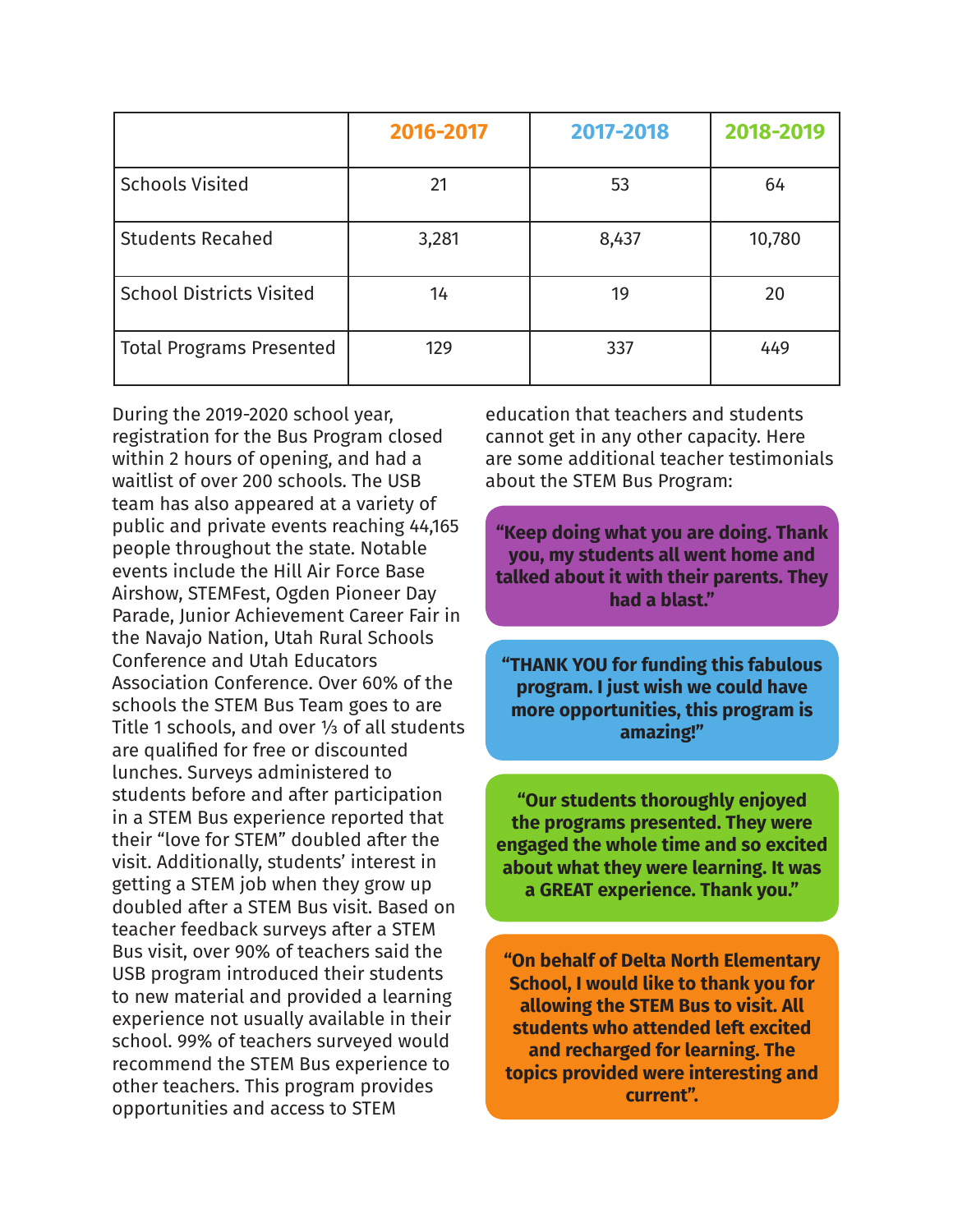In addition to classroom visits, the USB team works on a variety of other outreach programs, including the Robot Library. The Robot Library project started with a \$30,000 donation from Marathon and the belief that robotics resources should be accessible to every educator in Utah.Five robotics kits were created with the support of the donation and the kits are housed strategically around the state. Each kit includes a variety of robotics equipment designed to be developmentally appropriate for grades K-12: 5 Bee-Bot robotics, intended for grades K - 1; 10 Ozobot Bit robots, intended for grades 2 -3; and 10 LEGO Mindstorms EV3 robots, intended for grades 4 - 12. These kits are housed at the four rural education service centers: the Southeast Education Service Center in Price, Utah; the Southwest Educational Development Center in Cedar City, Utah; Central Utah Educational Services in Richfield, Utah; and Northeastern Utah Educational Services in Heber City, UT. One kit is housed at the STEM Action Center office to be loaned to schools along the Wasatch Front. Teachers can check out this equipment free of charge from any of these locations, and are provided free training and professional development to ensure educators feel comfortable with using the technology in their classrooms. The impact of the program is being assessed to determine the feasibility of scaling the program to additional kits. The STEM for Life grant from Intermountain Healthcare began with the idea of being a Mobile Museum to highlight healthcare careers for students around the state of Utah. We have now shifted the focus of the STEM for Life project away from a Mobile Museum, and instead to Healthcare Classroom Kits.

These classroom kits will be available for teachers to check out from any of our five resource centers around the state, where the robot libraries are also housed. The kits will be available to 5th-8th grade classrooms. Kits will provide a different healthcare scenario that students will have to solve through their different roles as healthcare professionals. The students will role-play as a different Intermountain Healthcare professional and help guide a patient with an injury or sickness through the intake process, as well as work together to solve a healthcare crisis across Utah. These kits will provide meaningful exposure to lesser-known careers through Intermountain Healthcare, and let students explore firsthand what these professionals do. In order to increase long-term classroom impact, the USB team has developed a series of professional learning opportunities for teachers. In addition to the training provided at the annual Best Practices conference, the USB team has been developing a series of videos targeted to teachers which will allow them to learn to use technologies and other resources, in short, classroom-friendly increments. Videos targeted towards use during classroom instruction will provide continuing support and activities that are matched with the USB curriculum materials.

Educators will be able to integrate USB visits with more in-depth classroom STEM exploration. All of the USB curriculum materials will be made available to teachers in the form of PDF documents, so that teachers can access any resources used, recreate any activities, or explore any concepts as part of their continuing STEM instruction.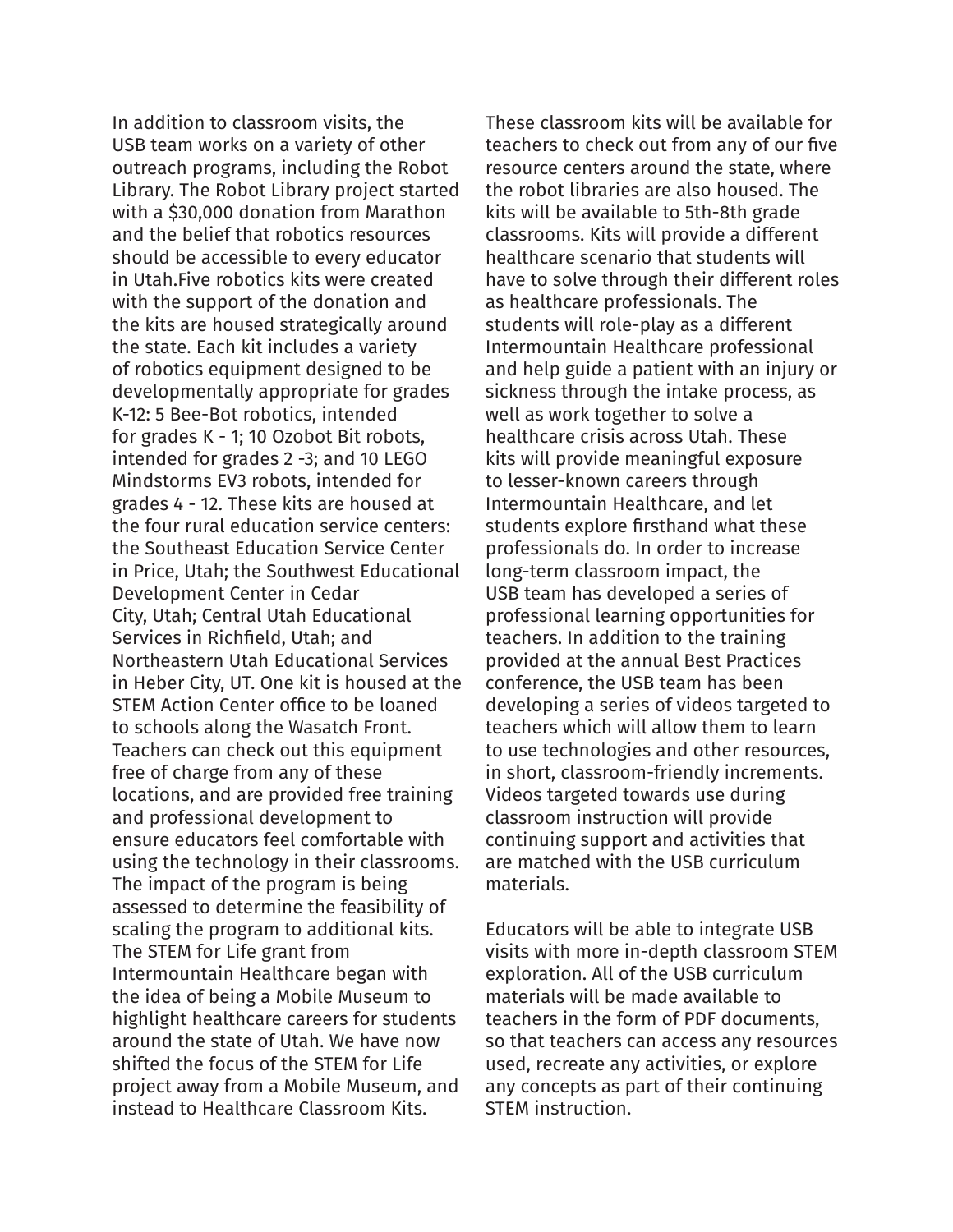#### *STEM MENTOR EXCHANGE (STEM MX)*

The STEM AC worked with several industry partners (specifically Comcast, Dell EMC, and Adobe) to build a mobile app called STEM Mentor Exchange (STEM MX). The original STEM MX app idea is modeled after the matching services that exist in the public domain that utilizes a profilebased submission platform. An algorithm then takes the profiles for "need" and matches them to the profiles submitted for "supply" and determines the best matches based upon keywords and phrases. The intent of the mobile app is to give educators, counselors, and parents an effective and easy way to connect to industry mentors and resources in the STEM community. Educators would be able to access industry mentors for help with STEMrelated projects (e.g., helping to teach a difficult STEM subject in the classroom, soliciting industry participation in STEM events, fairs, and competitions, etc.). Counselors would have the ability to submit a profile that describes certain careers and STEM areas in which they are deficient in their knowledge and find an industry mentor to educate them. Parents would be able to submit a profile that can help them find resources such as summer camps, scholarships or STEMrelated programs or events. This platform could potentially solve the problem of exhausting or overtaxing industry partners. It allows for an industry mentor to toggle between active and inactive for their profile depending upon their current or projected workload. It is anticipated that this control over volunteering will be attractive to industry partners and encourage participation. This match-based platform also facilitates a more targeted approach to finding information. An issue that arises

with keyword or phrase searches on a traditional website is that you only get information based upon what you know about the topic. A profile-based option allows for a user to be completely lacking in content knowledge in an area and still find useful resources and mentors. The mobile app format was exchanged for a web-based format that provides the same outcomes, but is more easily managed. The STEM MX team experienced a few challenges that made the launch difficult. The main observation was that we needed to address proof of concept in a more targeted, or focused approach. The function or purpose for educators needed to be more narrow in scope and focus on one or two activities. The STEM AC has been working with Amy Sibul, the Assistant Director for Community Engaged Learning (CEL) at the University of Utah. Ms. Sibul helps to find community-based volunteer opportunities for undergraduate students. The STEM MX platform will help to connect undergraduate students to teachers in classrooms to provide support to teachers, as well as mentor students.

## **(c) R&D role of STEM AC - 63M-1- 3204; 2 (a)- (c); (f)**

## *The value of third party evaluation*

Anytime an organization undertakes to evaluate its own programs, there is potential for bias. To increase accountability and research integrity, the STEM AC continues to integrate rigorous third-party evaluation for the following programs: K-12 Math Personalized Learning, Professional Learning, K-16 Computing Partnerships, and Elementary STEM Endorsement. The STEM AC has a contract for third party evaluation with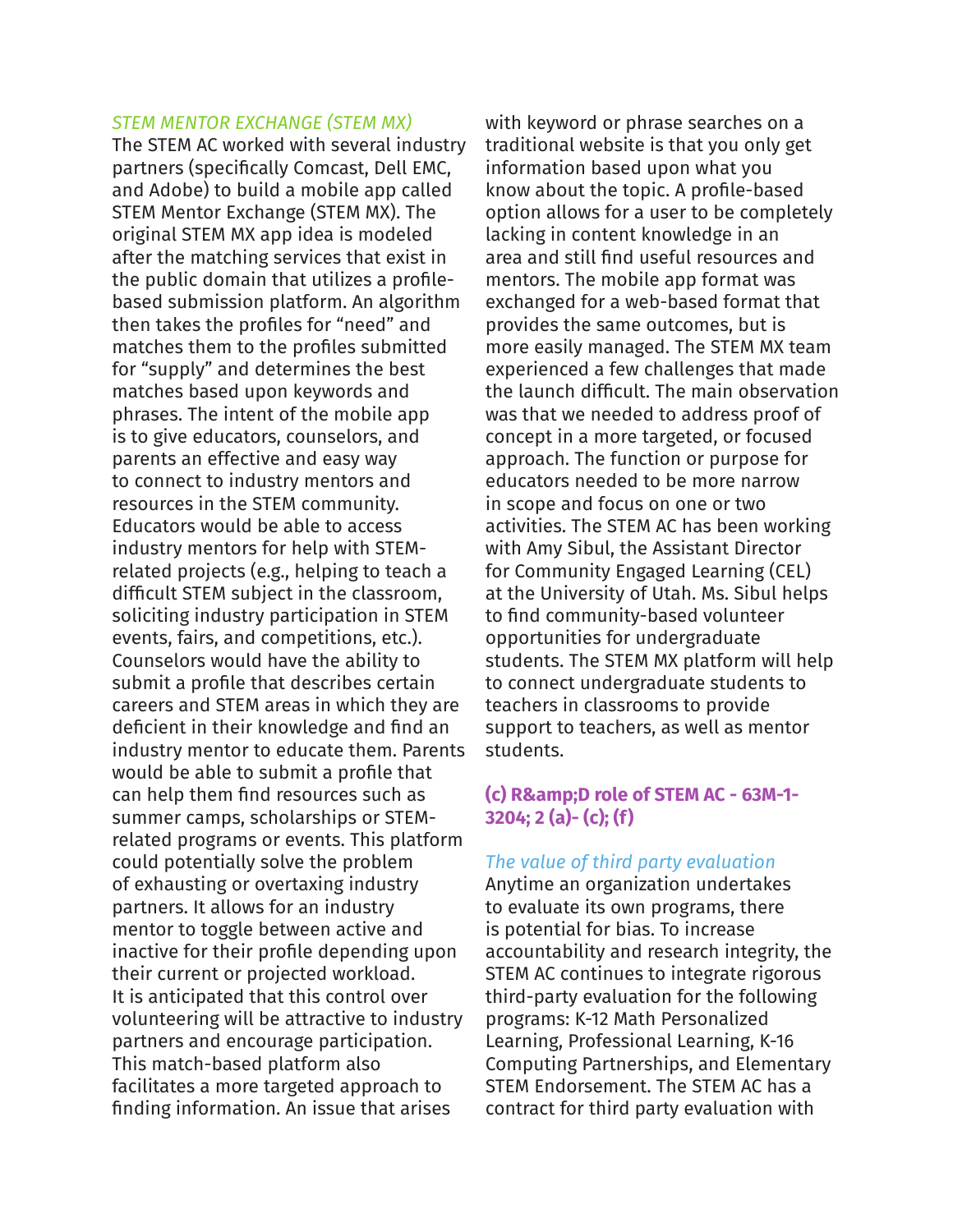the Utah Education Policy Center (UEPC) at the University of Utah, which supports credible third party evaluation that sustains a high level of fidelity and objectivity. The parameters of the evaluation (such as metrics and data that is to be collected) are defined by the requirements of the STEM AC's statute, and recommendations by the third-party evaluator, the Utah State Board of Education (USBE), and LEA partners. Thanks to the robust third party evaluation, the STEM AC has developed a reputation as an evaluation engine. Vendors, education partners, industry leaders, and research centers from this state and other states have contacted STEM Action Center staff to ask questions about how to conduct rigorous research on their programs. Due in part to this reputation, we have received additional opportunities to make positive impacts on K-12 education through industry partnerships.

#### *The integration of R&D into STEM AC programs*

K-12 Math Personalized Learning An additional R& D function was added to the K-12 Math Personalized Learning program for the 2017-18 school year. The STEM AC worked with the State Procurement Office to create a process whereby new math personalized learning programs designed for K-12 students can be piloted in Utah schools. Product providers who wish to participate must meet all of the requirements of the original RFP, be approved by a review team, and demonstrate that they are willing and able to provide licenses at no cost to a minimum of 1,000 Utah students for one full school year. Providers are responsible for finding schools that are willing to pilot their products. If they

meet all of the requirements, the impacts of their program will be evaluated by the STEM AC's third party evaluation team. Outcomes from new products will be compared to products currently under contract. If the performance of students using a new product meets or exceeds the average performance of students using other personalized learning products, that product will be added to an approved vendor list. The thirdparty evaluation team for the STEM AC completed the analysis of outcome data for vendors participating in the first round of the math pilot program in the spring of 2019. Out of seven providers who initially applied to participate, two programs made it through the initial review process. For one of the programs, there was a statistically significant positive relationship between product use and student achievement, and that product was moved onto the approved vendor list. The analysis showed that in the 2017-18 school year, students using the program 30 minutes a week or more were 150% more likely to reach grade level proficiency compared to students without access to software provided by the STEM AC. While one year doesn't give us enough information to draw conclusions, these results appear promising and we are anxious to see what data from their first full year on the approved vendor list. Long-term impact on STEM The STEM AC is working to focus on several areas of assessment to include longitudinal data that shows that increased, and ongoing, access to STEM activities can make a difference in student choices and success in STEM. The STEM AC received a grant from Boeing to initiate a landscape study to capture the current state of STEM in Utah. Working with the Utah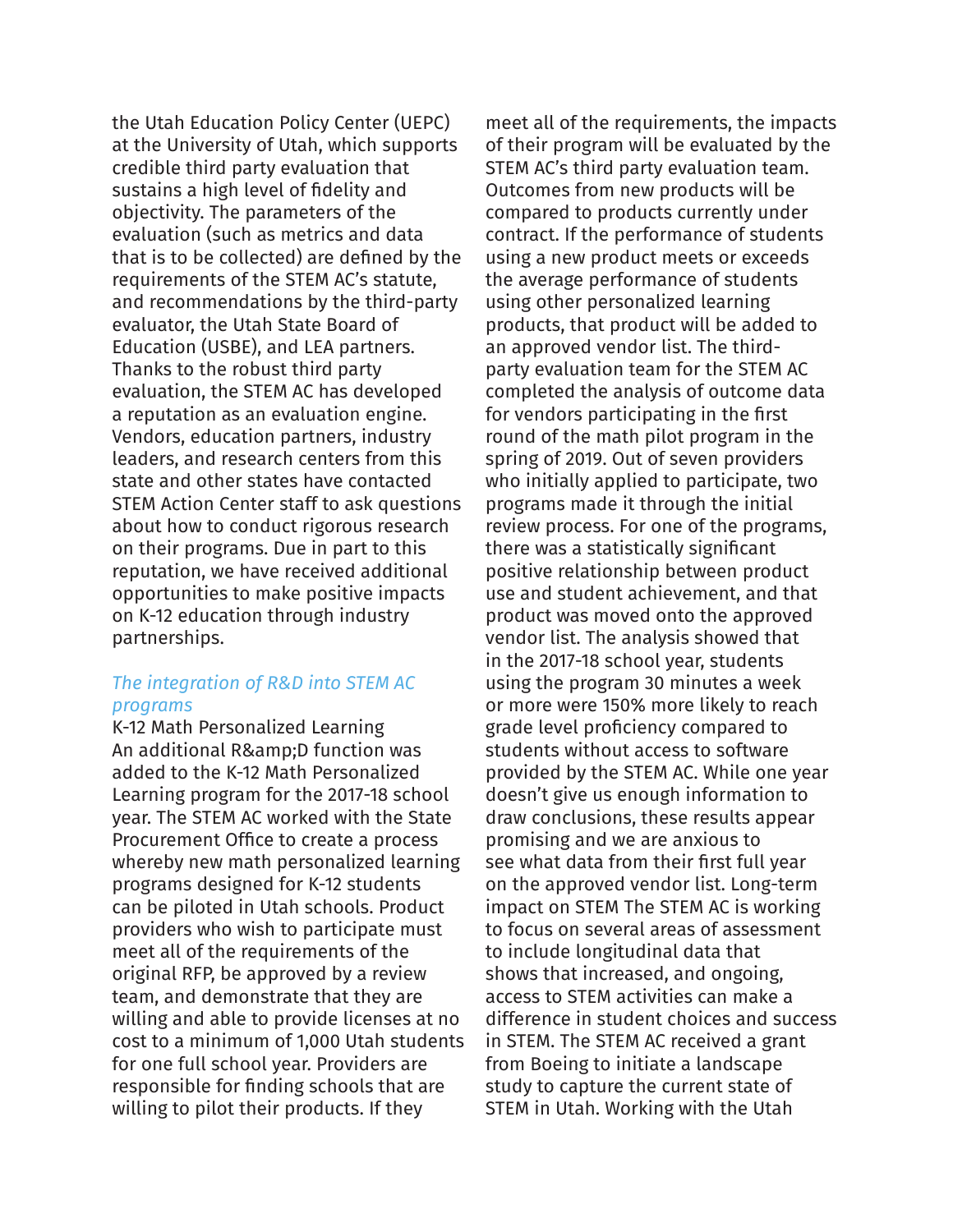Data Research Center (UDRC), the STEM AC will examine enrollment, graduation, and employment in STEM over multiple years. The goal is to identify factors that increase students' likelihood to persist in STEM fields over time. Another goal of the study is to determine if companies are finding talent easier, or finding employees that are better prepared to succeed in their companies, thus resulting in higher retention. The STEM AC has had initial discussions to work with Qualtrics to build out an ongoing survey project to begin to look at stakeholder perceptions regarding STEM education and careers. There has been national data collected regarding interest in STEM, but the STEM AC is establishing the ability to monitor strategically responses to programs and marketing and communications efforts.

## **(d) Review and acquire STEM educationrelated technology - 63M-1-3204 2 (c)**

The K-16 Computing Partnership program has provided continued opportunities to review resources that support coding and other areas of computing. There were several programs and products included in awarded grants during the 2018-19 school year that include BootUp, 4-H Extension Code Playbook, code.org, WozU, Codechangers, and Google coding. Using a third-party evaluation team, the STEM Action Center works to review and acquire new math personalized learning technology every two years. The goal is to ensure that we are always providing our students and teachers with the best resources available.

The STEM AC is launching a partnership with Juab School District, and its new Innovation Center in Nephi, to create

the first-ever LEA-hosted test site for new resources, products, and tools in robotics and technology. The details of this program are being determined, but a pilot product has been identified for the launch during the 2019-20 school year.

## (**e) Use resources to bring the latest STEM education learning tools into the classroom - 63M-1-3204 2 (f)**

The STEM AC works closely with education partners and the STEM community to identify new STEM education learning tools and resources to support and improve STEM instruction. The annual STEM Best Practices conference has the main goal of bringing together Utah STEM (and non-STEM) teachers to showcase the latest learning tools in the classroom. This provides an opportunity to share ideas and promote the use of the latest in STEM resources. The focus on bringing collaborative grants (e.g. the Carnegie Mellon University, code.org, and STEM Equity Pipeline grants) increases the STEM AC's ability to bring new and innovative tools to Utah classrooms at no cost.

Again, the new mechanism that was recently launched for the K-12 Math Personalized Learning program is a good example of how the STEM AC works to identify and assess the best resources for math instruction.

## **The following programs help to support the integration of innovative STEM education learning tools in the classroom:**

(1)The STEM AC provides classroom grants to teachers to support the design and implementation of new STEM activities in the classroom. This grant program is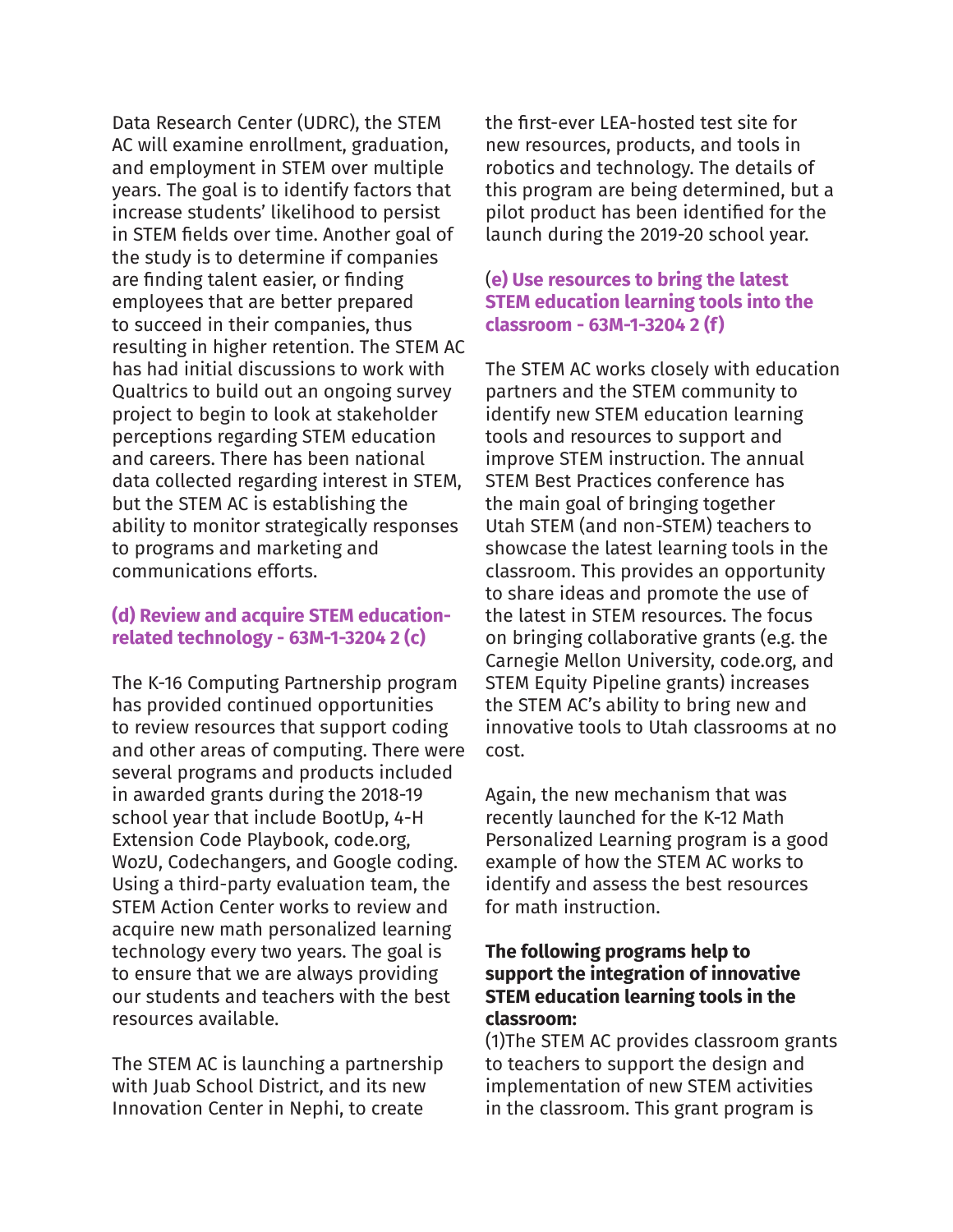discussed in detail in the following sections.

(2) The K-16 Computing Partnership program provides numerous best practices in K-12 computing education.

(3) The Utah STEM Bus (USB) team members are constantly developing new resources, as well as testing new resources. For example, the Bus Team has started creating professional development webinars for teachers to learn how to use certain STEM technologies, and dive deeper into the curriculum materials presented to them during STEM Bus visits. The robot library will also bring new and innovative tools into Utah classrooms at no cost. Teachers can check out a variety of different robot classrooms sets from their nearest resource library and have step by step tutorials on how to use the robots, and in-depth curriculum to guide their classes in their exploration.

The reputation of the STEM AC, both locally and nationally, has resulted in the STEM AC being invited to join existing partnerships, or apply for grant funding to launch new programs. These programs bring new resources to educators, parents and the community. These programs are discussed in greater detail throughout the report, where appropriate, and include: (1) Carnegie Mellon University CREATE Labs and the Hummingbird robotics program, (2) code.org professional learning workshops (3) STEM Equity Pipeline and STEM Micro-Messaging (4) the National Science Foundation INCLUDES program to broaden participation in STEM (5) Utah Air Quality Challenge (6) Utah STEM Collective Impact Landscape Analysis

(6) Leap into Science (7) STEM for Life (8) UBTech Robotics.

## **(f) Support of STEM-related competitions, fairs, and camps, and STEM education activities - 63M-1-3204; 2 (d)**

The STEM AC funds and oversees three grant programs: (1) Student Competitions grants, (2) Classroom grants, and (3) Organization grants. These three grant programs are funded from the STEM AC's operational budget.

#### *COMPETITIONS GRANT*

Studies show that students who participate in STEM competitions are much more likely to pursue STEM careers (Miller, et al, 2018). The STEM Competitions Grant is intended to support K-12 students' participation in STEM competitions. Applications for the grant program must be completed by a school-level representative on behalf of the students benefiting from the grant in order to be accepted. The school-level representative will oversee the funding and be responsible for reporting outcomes. Competition grants cover costs for supplies, registration, and other expenses related to participation in STEM fairs, camps, and competitions. Schools may request up to \$100 per participating student, and receive funding based on the strength of their application. Scores are generated by a review team made up of other grant applicants and focus on sustainable student impact. Students are required to apply for a grant requesting funds from their school, and student projects are funded pulling from the overall school award. Before the end of the school year, each awarded school must submit detailed receipts and project completion reports showcasing what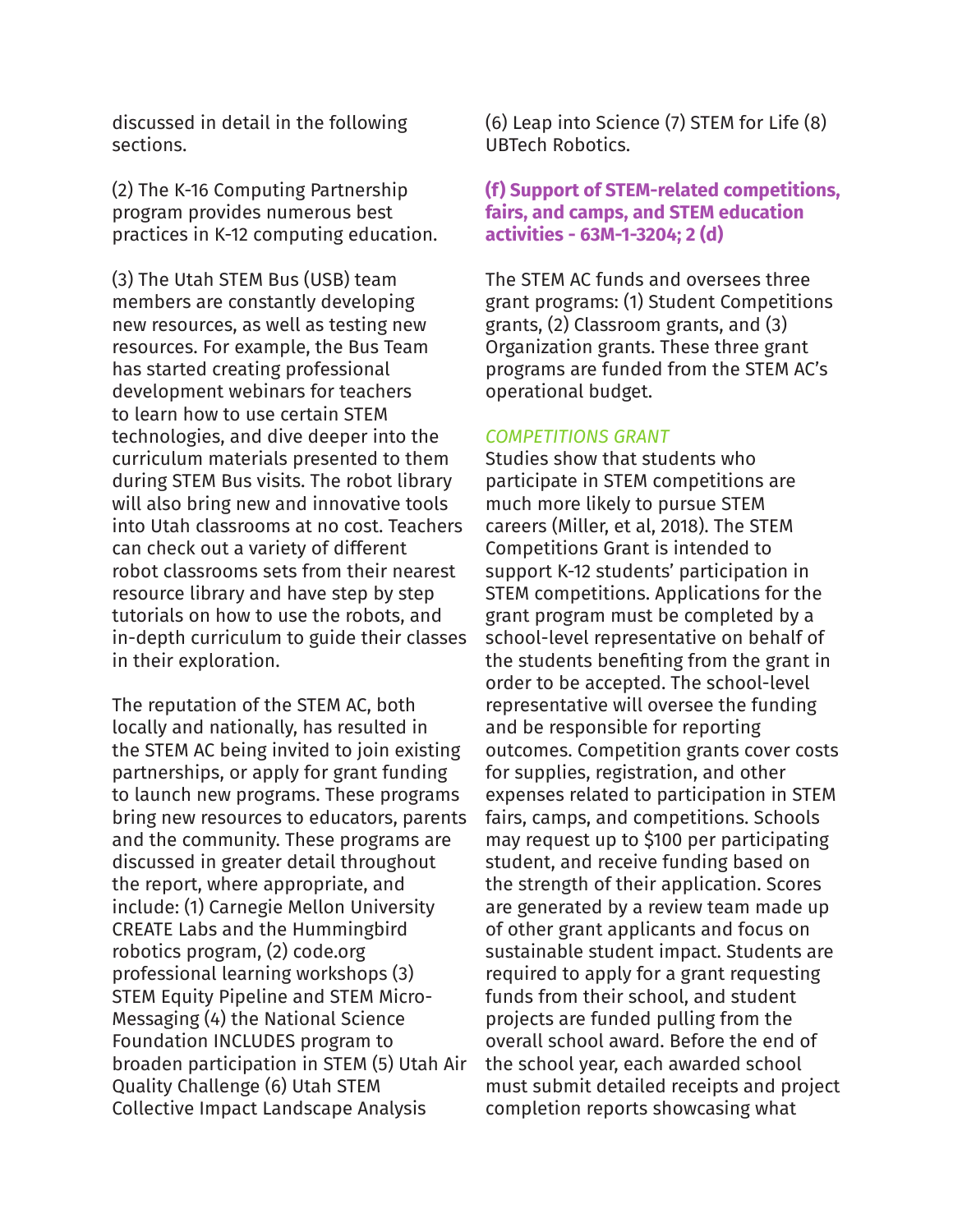students accomplished. During the year, representatives from the STEM AC went out to as many sites as possible to help judge events, talk to teachers and students, and get a feel for what schools are doing around the state. On one site visit, the mother of a participating student approached the STEM AC representative with tears of gratitude and expressed how drastically this opportunity had changed her son. Until he became involved in the STEM competition, he had hated school, he had very few friends, and he was always in trouble. She said that this grant had allowed their school to become involved in this STEM competition and allowed him to participate. It became apparent that he had an aptitude for coding and all things technical, and almost overnight his attitudes began to change. He stopped getting in trouble. He started to make friends. He was elected as the team leader because everyone would come to him with questions, and his grade went up in every subject. The grant program is popular and for the 2018-19 school year grants were awarded to 44 schools. In their project completion reports, teachers and students focused primarily on how much participation in these opportunities positively impacted their confidence in STEM subjects, and on the important interpersonal skills students gained through participation. A summary of the LEAs, grades, number of students and brief project descriptions are included in Appendix B.

## *CLASSROOM GRANT*

Recognizing that innovative curricular resources developed by local teachers need to be replicated and spread as widely as possible throughout the state, classroom grants are used to fund

inventive approaches to STEM education. For FY19, a total of 238 grant applications were received. Of those applications, 176 proposals (74%) received a portion of the funds requested. Applications are scored by previous classroom grant awardees and STEM AC staff using a rubric to determine which proposals will be funded. The amount of funding for classroom grants in FY19 totals just over \$180,000.00, with an impact on 19,174 Utah students. In FY19, 36% of classroom grants were awarded to LEAs off the Wasatch Front. A summary of the LEAs, grades, number of students and brief project descriptions are included in Appendix C.

Lesson plans were collected from awardees in order to facilitate increased access to and involvement with innovative STEM curricula throughout Utah. These resources have been made available to Utah teachers via the STEM Action Center's website. Grant awardees were also asked to present their project in a session as part of the STEM Best Practices conference. At Best Practices 2019, eight of 42 sessions, 19%, were facilitated by FY19 classroom grant awardees. An expectation to complete a final report at the completion of their grant project is also in place. These reports are critical to teachers that choose to utilize the shared materials as it provides follow up information and suggestions to other teachers. Responses on the final report vary greatly, but several awardees commented this year on the requirements of classroom grants requiring them to align engaging activities to state Core Standards: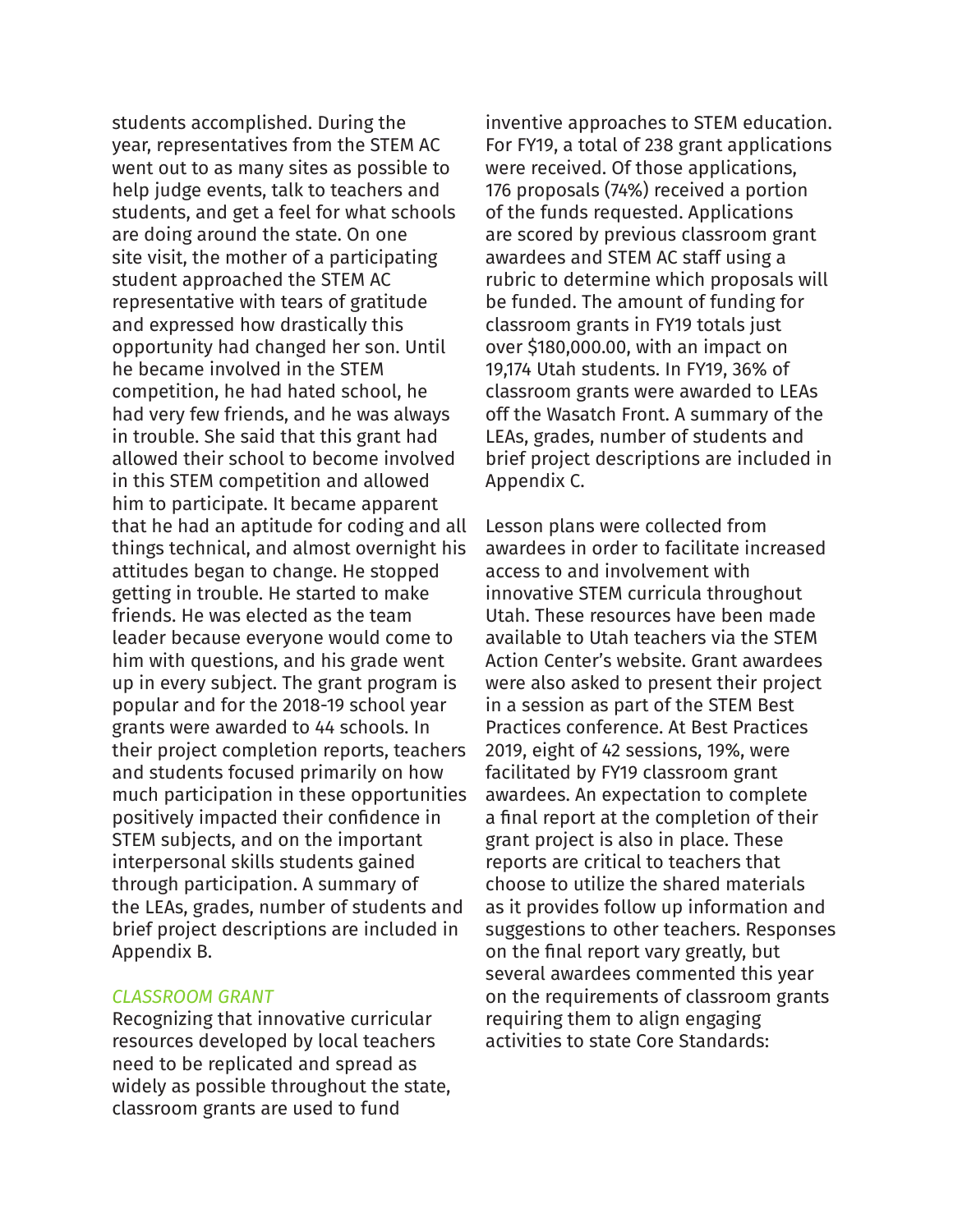**"Several things about this project helped me as a teacher. First, it forced me to evaluate my teaching practices critically and determine if my instruction was meeting the needs of students. Looking at my data and evaluating student engagement led me to determine that the way I was teaching this unit previously simply wasn't meeting the needs of my students. Being able to evaluate and think metacognitively like this is so huge for educators, so I appreciate that I was asked to do that to get this grant. I also think that a big help was being asked to look very closely at the standards and justify how specific activities were or were not meeting specific standards. As a teacher, I feel familiar with the standards, but the mandate of alignment really made me dig deeply into them in a way I haven't before."**

Additionally, place-based learning was a popular feature among classroom grants in FY19. One example from San Juan School District looked at element halflives and examined what that meant for those living in the region as part of their chemistry unit. The teacher reported:

Last, giving students opportunities to engineer solutions to real world problems, a primary tenet of STEM education, was seen in over 51% of both proposals and final reports. This STEM component has previously been a stumbling block for Utah teachers, so this might be viewed as a marker of success regarding teacher understanding of what STEM can look like in a variety of classrooms, evidenced by comments such as:

**"This project gave students the chance to engineer their own solutions and put their research skills to the test. They had to develop prototypes with little guidance from me beyond guiding them to research sites or providing supplies - I didn't want to turn their project into MY project by giving too much input. Groups that persisted and didn't give up on perfecting their prototypes felt a real sense of accomplishment. They learned new skills, such as following diagrams, wiring, and model building. They not only had to come up with a problem, they had to research pre-existing solutions, use technology to come up with a solution or method of investigation, and use technology in their prototype."**

**"We collected qualitative and quantitative data and graphed half-lives over time. The students saw patterns in multiple different elements half-lives and were able to conclude that uranium has an incredibly long half-life making it radioactive over long periods of time. Students were able to confirm suspicions of rock samples containing uranium from homes and different locations. Students learned that areas, where uranium has been mined, are still radioactive (no parties in abandoned mines) We have over 500 in the area! Very good STEM lessons - applied math, analyzed graphs, investigated rock samples, asked questions applicable to real-world, etc."**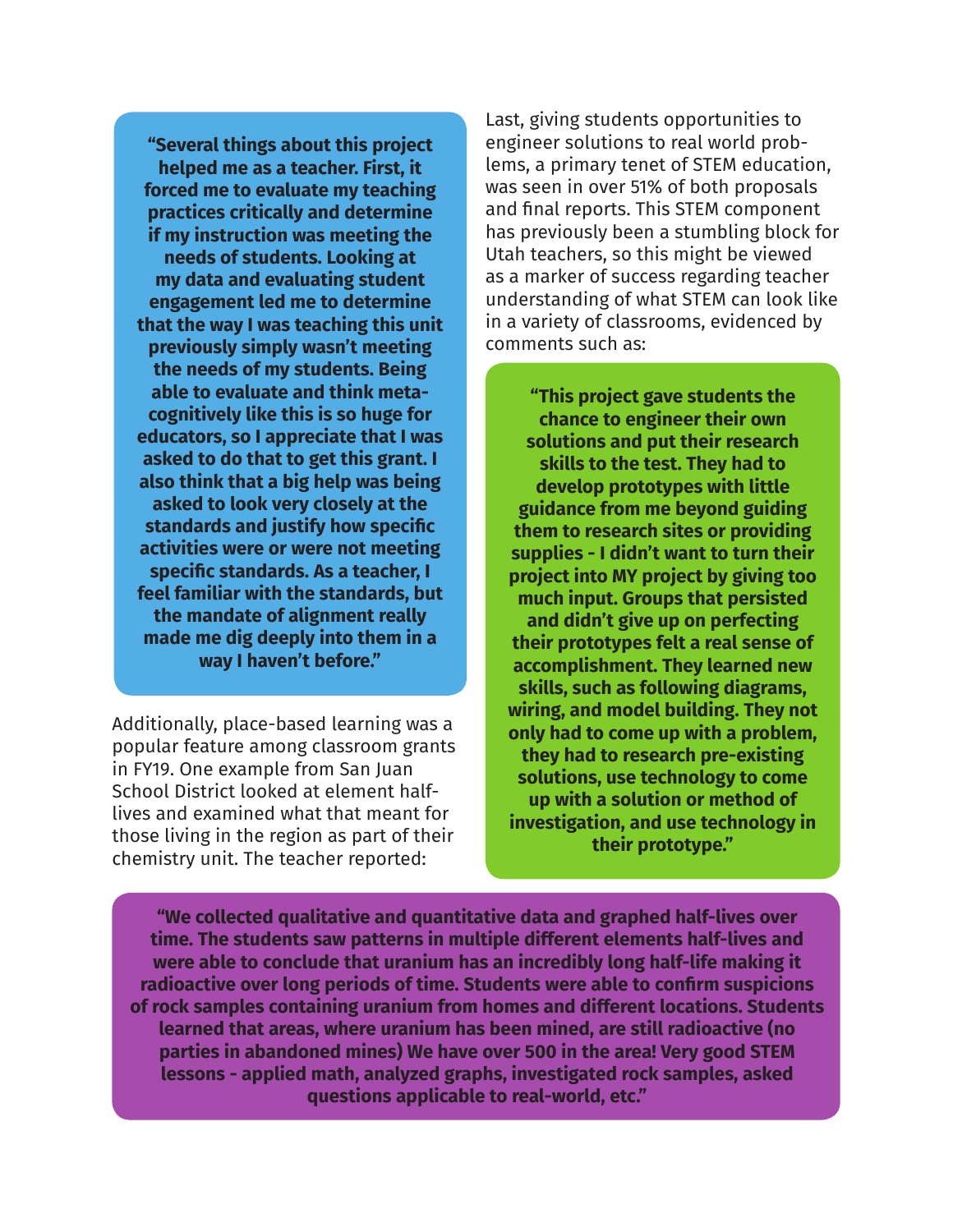**"I started off the [Biology] unit with dissection. Originally I scheduled a brain as we were talking about blood clots, strokes, and wanted them to see a brain. I was able to find a butcher and I actually got a heart, lungs, eyes, and kidneys to go with the sheep brain. We then discussed biomedical engineering and moved into the structure and function of the brain, after which, the kids created blood clots. They tested various concentrations of Clot-x to determine what dose of medication they would use. They had to analyze the data from their tests, as well as the side effects, and use graphing and math to determine what concentration of medication they would prescribe. Then we created artificial arteries and students had to engineer a device to remove a blood clot. I used sponges and straws to create the blood clot. They needed to remove it and not send it to the brain. Students were surprised by what didn't work (sucking) and what did work (hooking). I loved the designs and tools they came up with to solve the problem... Students are still talking about how they would solve the problem. I watch them be problem solvers and engineers versus robots just creating reports. I know I gave the same assessment this year as I did last year (just for my own data analysis) and student understanding is 65% greater. Students were asking about colleges that had programs where they could continue to be involved in projects like this one."**

Grade band distribution noted an increase in grant awards to grades 6-8, which seems to be related to the roll-out of new 6-8 grade science standards.

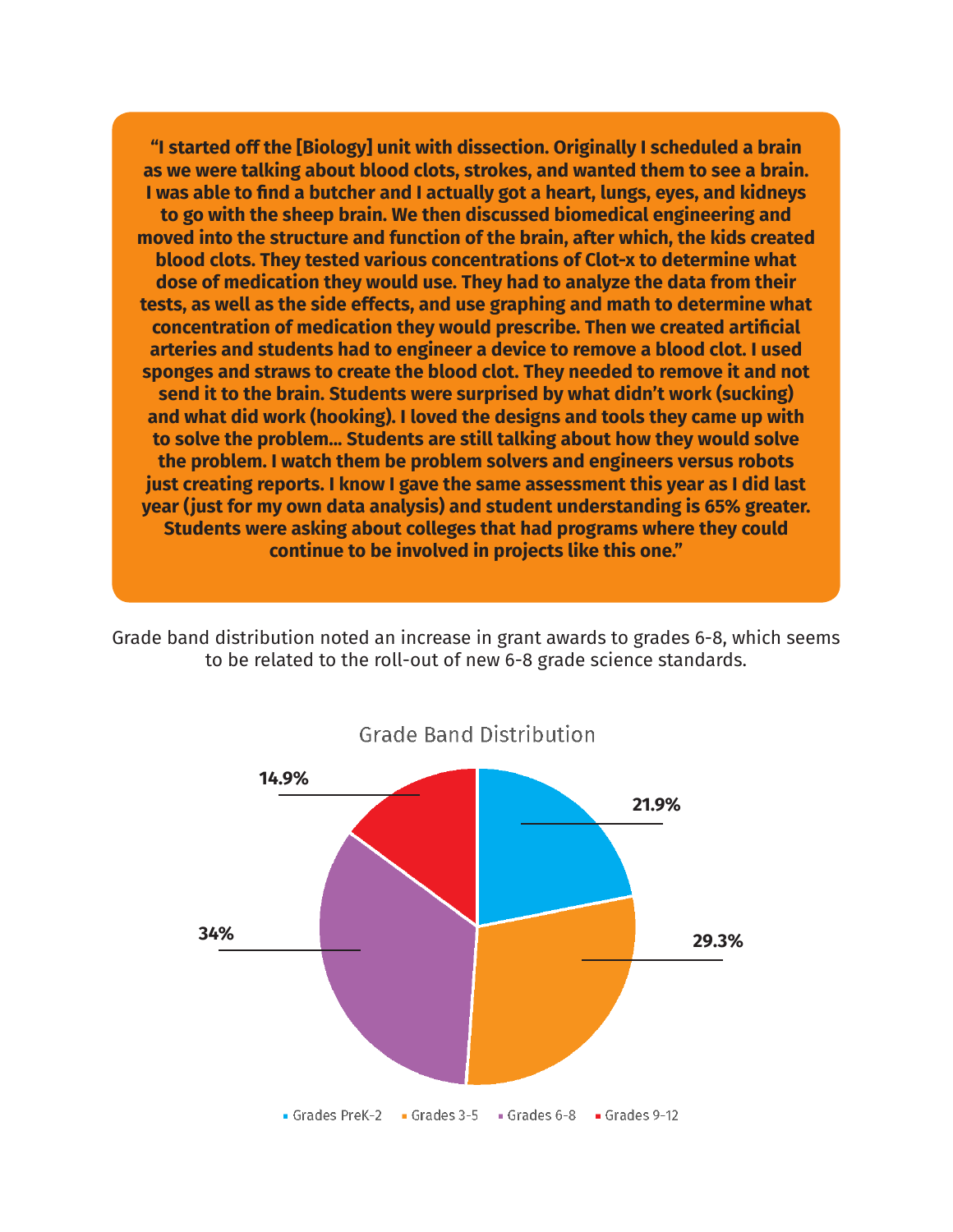#### *ORGANIZATION GRANT*

The STEM AC funded 52 Organization Grants that impacted over 80,000 students, with \$185,224.31 allocated from the operational budget. Examples of these organizations include Dixie State University, InfiniD Lab, Boys & amp; Girls Clubs of Greater Salt Lake, Utah Science Teachers Association, Southern Utah University, YMCA of Northern Utah, Neighborhood House Association, University of Utah, Alliance for Innovative Education, American Indian Services, etc. A few of the STEM Organization Grant awardees are listed below in more detail:

• Boys & Girls Club of Greater Salt Lake: The STEM Diversity and Inclusion program gives all Boys & amp; Girls Club members—especially those from groups traditionally underrepresented in STEM—a chance to fall in love with STEM topics. Many of the kids we serve come from households with little or no computer access and do not have very much confidence in their abilities due to lack of exposure to STEM activities outside of school. STEM is increasingly important for success academically and professionally, and these kids need a place to go where they can make STEM a part of their lives in an encouraging, inclusive environment. • Utah Valley University, PREP Program: To address the low completion of STEM degrees, Utah Valley University (UVU) initiated the UVU PREP program in 2013. UVU PREP identifies low-income, underrepresented, first-generation, and female students entering seventh grade who have an interest and aptitude in math and science, and involves them in a seven-week, three-year summer intensive program integrating STEM teachings. Classes are held on the UVU campus Monday through Thursday from 8:30 am

to 3:00 pm. Fridays are reserved for field trips and special events. The program integrates best practices that have been demonstrated to support success for underrepresented students in STEM pathways. The program has grown from 25 students in summer 2013 and has sparked interested among educators across the state. The program aims to motivate and prepare participants to successfully pursue STEM studies and careers.

• Carbon School District: SESC STEM-Activity Kits provide an opportunity for schools to checkout STEM/Makerspace kits from SESC. Kits will include in-class coaching and professional development, curriculum, and project supplies. SESC will distribute a checkout form and calendar to schools within Carbon and Emery School Districts. Several multi-day events will take place in Grand and San Juan School Districts. This program will allow students and teachers an opportunity to explore robotics, to learn coding tools and materials both physical and virtual, and develop creative projects.

• The Leonardo: The Leonardo on Wheels integrates science core content with 21stcentury thinking skills through hands-on exhibits and activities that foster critical thinking, creativity, and innovation. As students explore our interactive exhibits, perform inquiry-based investigations, and work in groups to solve problems, they develop creative and critical thinking skills and come to realize that science is relevant to their lives and even fun. The Leonardo on Wheels uses an open-ended, inquiry-based format where students investigate the subjects that interest them. It requires students to think deeper as they ask their own questions and search for answers. In addition to increasing excitement about science, the inquiry-based approach results in higher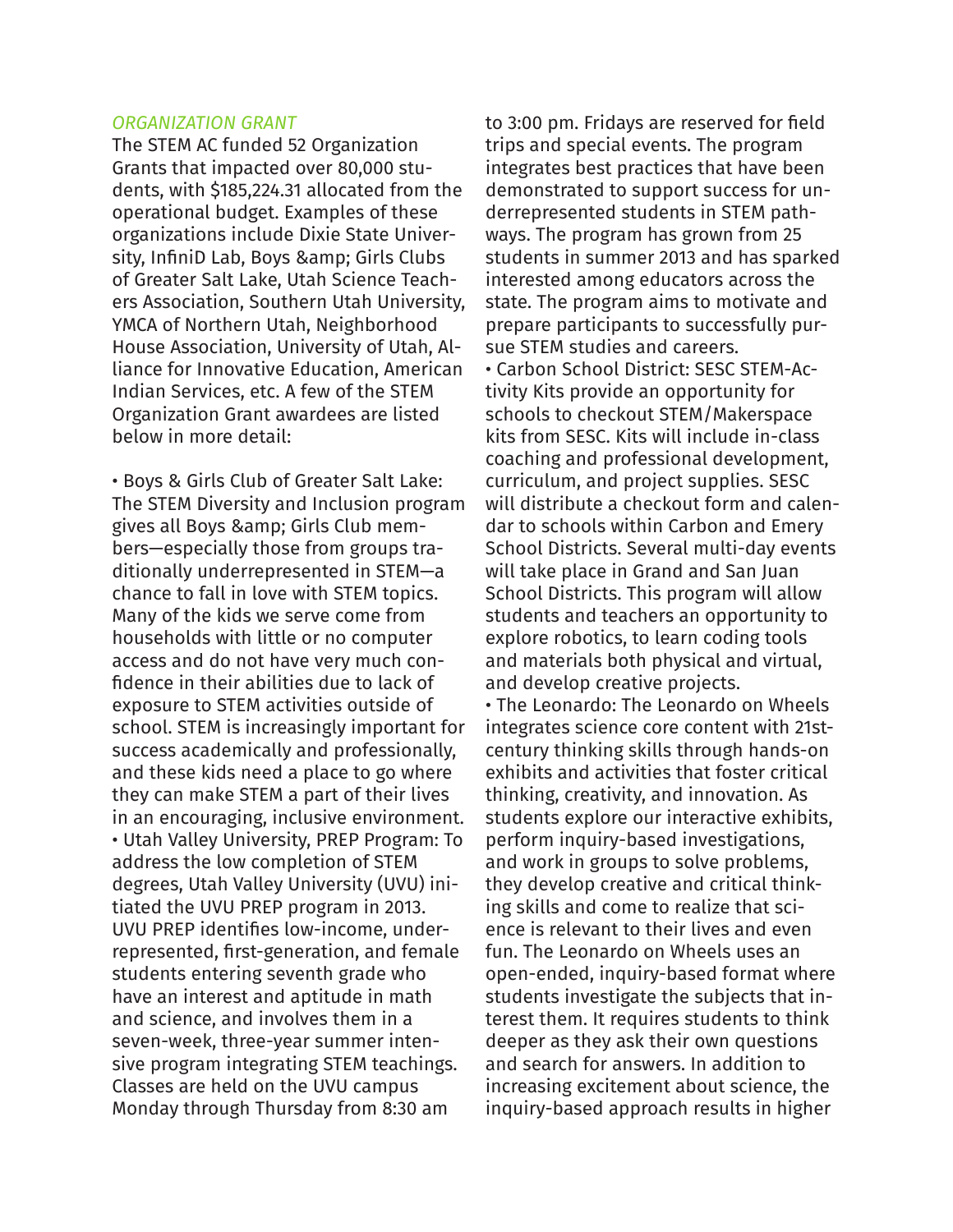retention than didactic teaching. This is evident through the level of the students' participation, the quality of their questions and answers as they discuss their experiences, and their performance on tests. An experience that engages students and illustrates relevancy between content learned and the students' own lives is one that they will remember long after the memorized facts have faded. Because The Leonardo on Wheels focuses on hands-on activities, it engages students at multiple levels. Even students who typically struggle or are not interested in science actively participate and learn.

• Civil Air Patrol: The Civil Air Patrol's cadet program goal is to develop student cadets into future leaders who serve in their communities, state, and nation. Aerospace education is conducted through-out the cadet experience to help develop skills and provide learning opportunities in STEM. A sample of these STEM topics include learning about aerospace engineering, rocketry, robotics, and cybersecurity. Through these learning activities, cadets discover talents and interests that they can then use to guide their studies at the university level and the careers they select; whether in civilian or military life.

#### **(g) Identification of best practices being used outside the state and learning tools for K-12 classrooms - 63M-1-3204 2 (h and i)**

The STEM AC team continues to reach out to other states to explore best practices and position the State of Utah as a leader in STEM education and talent development. The STEM AC has been one of several states that were invited to work with the Office of Science and Technology Policy at the White House to review and update the federal strategic plan for STEM education. The original plan was completed in 2013 and the updated plan was made available in December 2018. The link to the federal report is: https://www.whitehouse.gov/wp-content/uploads/2018/12/STEM-Education-Strategic-Plan-2018.pdf

The STEM AC has been a member of STEMx for the past two years. The STEMx network is a multi-state STEM network developed for states, by states. The STEMx network consists of 21 states and has created an accessible platform that is shared by member states. This platform allows for access to data and tools that can be used to support STEM efforts. The STEM AC team is re-evaluating membership with STEMx. There is new leadership at STEMx, and while membership has been valuable for the past two years, the consensus is that it is wise to sit out a year and see how the new leadership will restructure STEMx services. The STEM AC, along with numerous other partners, won the bid (8 cities applied) to host the 2019 CSforAll National Summit on October 21- 23 at the University of Utah. The theme for this year's national summit will be systemic change for computer science education.

## **(h) Provide a Utah best practices database - 63M-1-3204, 2 (j)**

The Curiosity Unleashed (stem.utah.gov) website provides access to Utah best practices and content that targets students, parents, educators, and industry partners. The website was redesigned to better serve the STEM education community, offering a dynamic and informative user-experience for all stakeholder groups. The new website launched in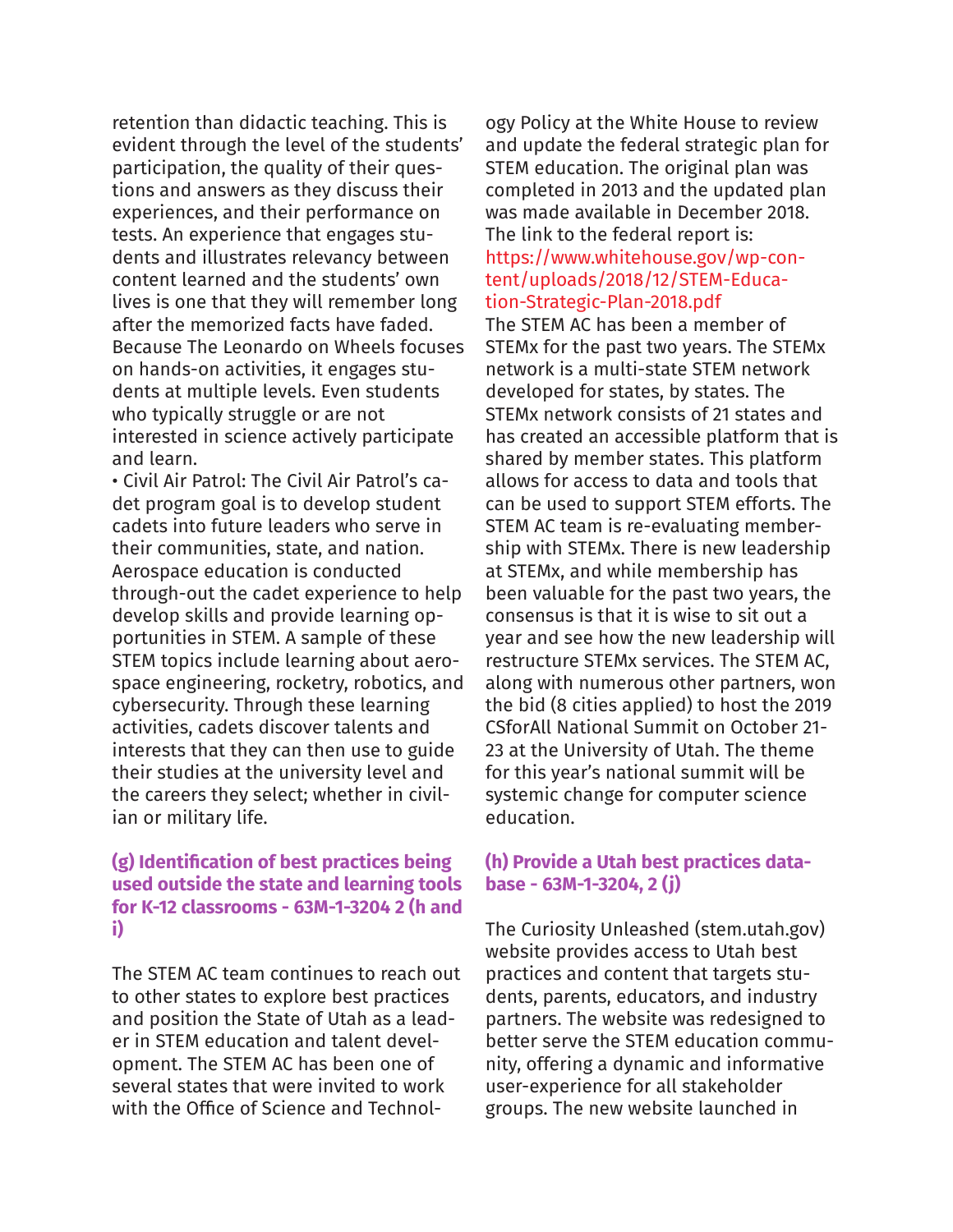June 2019, complete with a repository of STEM content, showcasing innovative STEM ideas for use in the classroom and at home. This resource will allow teachers to submit resources of their own, rate the resources provided by peers, provide feedback, and connect with other Utah teachers. Information on best practices for STEM in Utah and links to high-quality STEM resources hosted by other websites will also be featured. The new website includes information regarding STEM events and activities across the State; a description of these events, along with dates, locations, and a point of contact. All of this will inform the annual STEM Best Practices Conference, allowing us to provide more targeted, robust opportunities for teachers.

## **(i) Keep track of how the best practices database is being used and how many are using it - 63M-1-3204 2 (k) i and ii**

During the 2019 fiscal year the STEM AC website continued its upward trend of site traffic, accruing 41,177 new users compared to 39,496 in FY2018. Furthermore, an almost parallel increase was observed in overall users, with 42,192 total users in FY17 compared to 40,143 in FY18. A total of 53.1% of new traffic was organic (Google search), 34.7% was direct (URL: stem.utah.gov), and the remainder of traffic originated from social media links. The site realized a 49.47% increase in page views: 124,244 vs. 83,130 (FY 2018 vs. FY 2017).







The STEM Action Center social media accounts also saw growth in FY 2019:





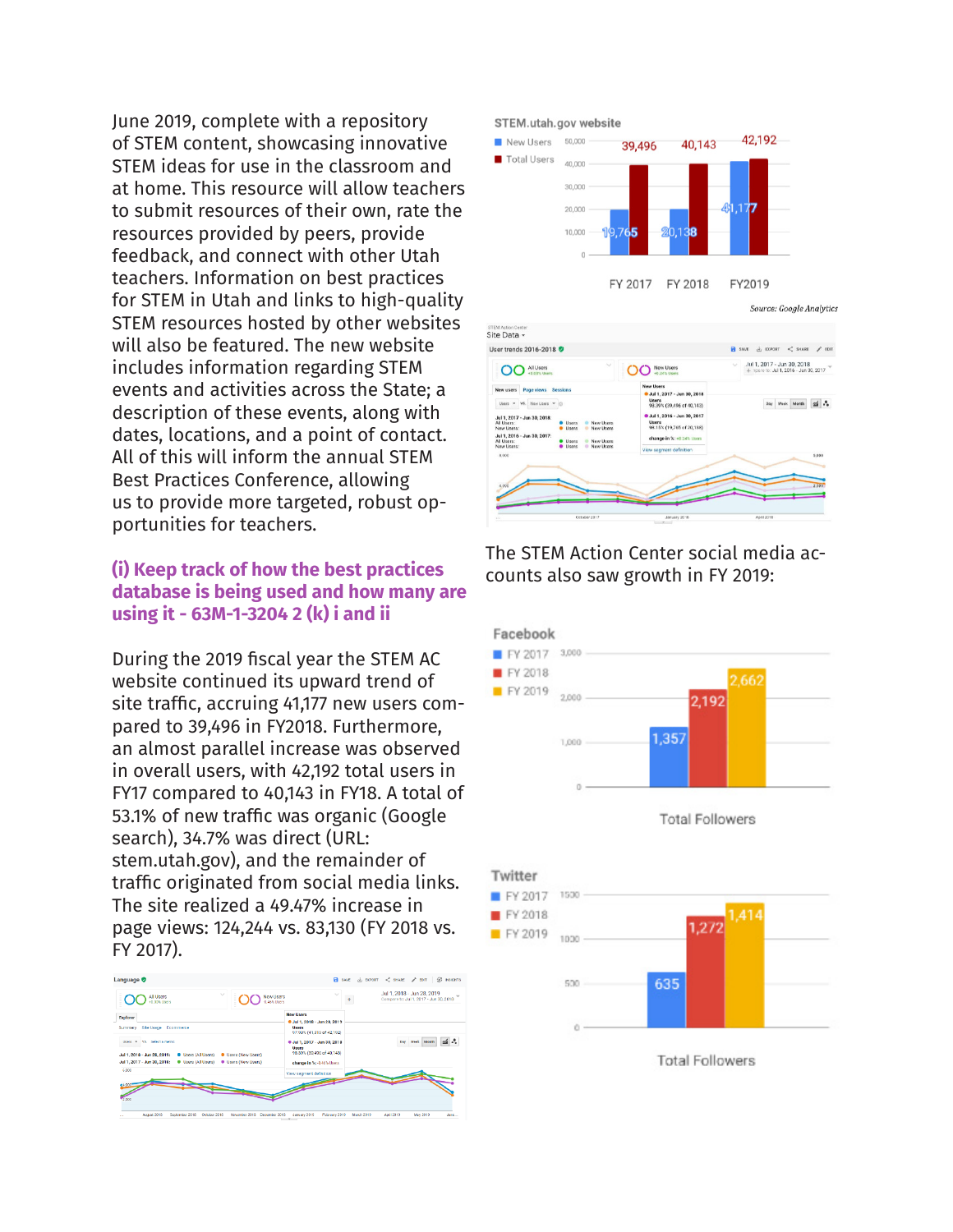

Facebook followers total 2,662 (vs. 2,192 followers/FY18); Twitter followers total 1,414 (vs. 1,272 followers/FY18); Instagram followers total 714 (434 followers/FY18); LinkedIn followers total 338 (vs. 273 followers/FY18). The nearly twofold growth in Instagram followers is notable; further, this underscores the trend of declining engagement and social media use across personal and organization sectors. Digital marketing is constantly evolving, and the best strategy for continued engagement across any channel is active monitoring, engagement with the audience, and above all, value-add content that is of benefit to the user. The objective of maintaining our web assets is to post and promote STEM opportunities to all stakeholders in the spirit of fostering an online network dedicated to STEM education and, ultimately, economic growth in related industries through the cultivation of a future-focused STEM-savvy workforce. Critical to our dissemination of impactful, compelling content, our social media accounts drive traffic to our main

website, STEM.utah.gov. This was especially successful in FY 2019, during which social media back-links to the STEM AC site was integral to attracting 41,177 new users, comprising 85 percent of total traffic (42,192 users). We also utilize our platforms to create reciprocal relationships with higher-profile organizations by engaging with their content and attracting followers from their audience bases, helping call attention to our own social impacts as well as STEM AC events and related websites such as stembestpractices.com and stemfest.com. Social media is an exceptionally valuable tool for promoting stakeholder engagement; patterns demonstrate spikes in traffic around our events, granted that a majority of individuals rely on social media for information. Using the STEM Best Practices conference as anecdotal evidence, we find stakeholder reach increases by an average 4,300 people in both the month prior to the hallmark educator conference, as well as subsequent months (surges of engagement patterns are observed with respect to events we promote in the weeks that immediately follow). The STEM AC distributes a monthly newsletter with a reach of 7,104 Utahns, yielding more than 3,200 unique signups via STEM.utah.gov in the past year alone. The newsletter averages a 53.8% open rate.

#### **(j) Join and participate in a national STEM network - 63M-1-3204 2(l)**

The STEM AC joined STEMx, a national level organization that has evolved to be more service-oriented, with less focus on membership (thus, less overpriced membership dues). This organization is also led by states and their STEM initiatives, which is more appropriate for the STEM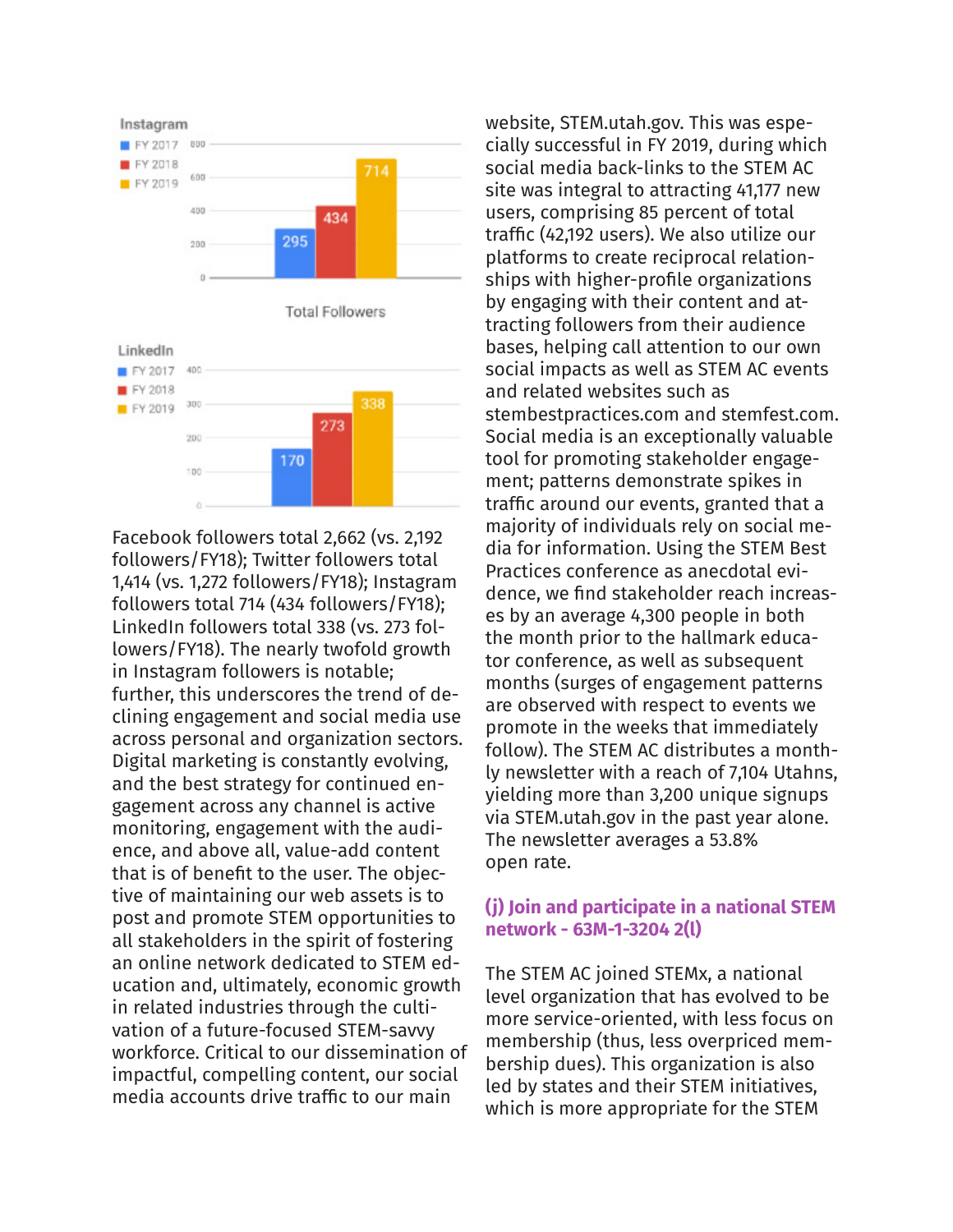AC. The STEM AC frequently participates in webinars with STEMx and has learned about some successful practices in other states. Leadership at STEMx has changed in the past few months and the STEM AC is waiting, and observing, before joining to see if this change of leadership will negatively impact the quality of services from STEMx. The STEM AC continues to engage with other national organizations such as STEMConnector, but not on a membership basis.

#### **(k) STEM School Designation - 63M-1- 3204, 2 (n)**

The STEM AC, working with the Utah State Board of Education (USBE), generated a comprehensive plan for a STEM School Designation program, which was included in the FY15 annual report. The USBE and the STEM AC Executive Board approved the criteria in FY15. Over the course of applying for designation, schools complete a self-evaluation on 10 overarching dimensions, which break down into 37 elements. Each element is evaluated by the applicant school and scores are supported with narrative and artifact evidence submitted to the review committee. The review committee is composed of STEM AC and USBE staff, as well as administrators planning to apply the following school year, in addition to each applying school providing a reviewer as well. It is important to note the application to become a designated STEM School is not easy. It takes time and considerable thought and strategy. In spite of the level of work required to complete an application, there has been considerable excitement. The first solicitation for applications was released in early September of 2015, with 19 schools awarded a designation at one of the four

designation levels in FY16. An additional 12 Dual Language Immersion schools were also granted STEM School Designations, starting with their 1st-grade teachers and students to intentionally implement STEM into their school days. In FY17, seven additional schools were awarded new designations, with an additional school applying for a higher level of designation from that awarded the previous year. Nine schools were awarded designations in June 2018, three of which were existing awardees that had applied for an increase in designation level, resulting in 43 STEM School designations across the state of Utah. In FY19, eight new schools and one school seeking an increased designation level applied and were awarded a designation. There are currently 51 STEM schools across the state. Designations are recognized for five years, requiring a school to reapply at the end of that time to maintain the designation. For schools that use reviewer feedback to create and implement improvements within those five years, a modified application process is used to increase the designation level. A summary of the awardees is included in Appendix D.

## **(l) Support best methods of high-quality professional development for K-12 STEM Education - 63M-1-3204 2 (o)**

The STEM AC supports LEA-designed effective professional learning associated with STEM via the Professional Learning program. Changes to the program in FY19 were focused on program evaluation, specifically aligning evaluation efforts to the Utah Effective Teaching Standards (UETS) developed by the Utah State Board Education (USBE). Specifically, standards 3: Learning Environments, 4: Content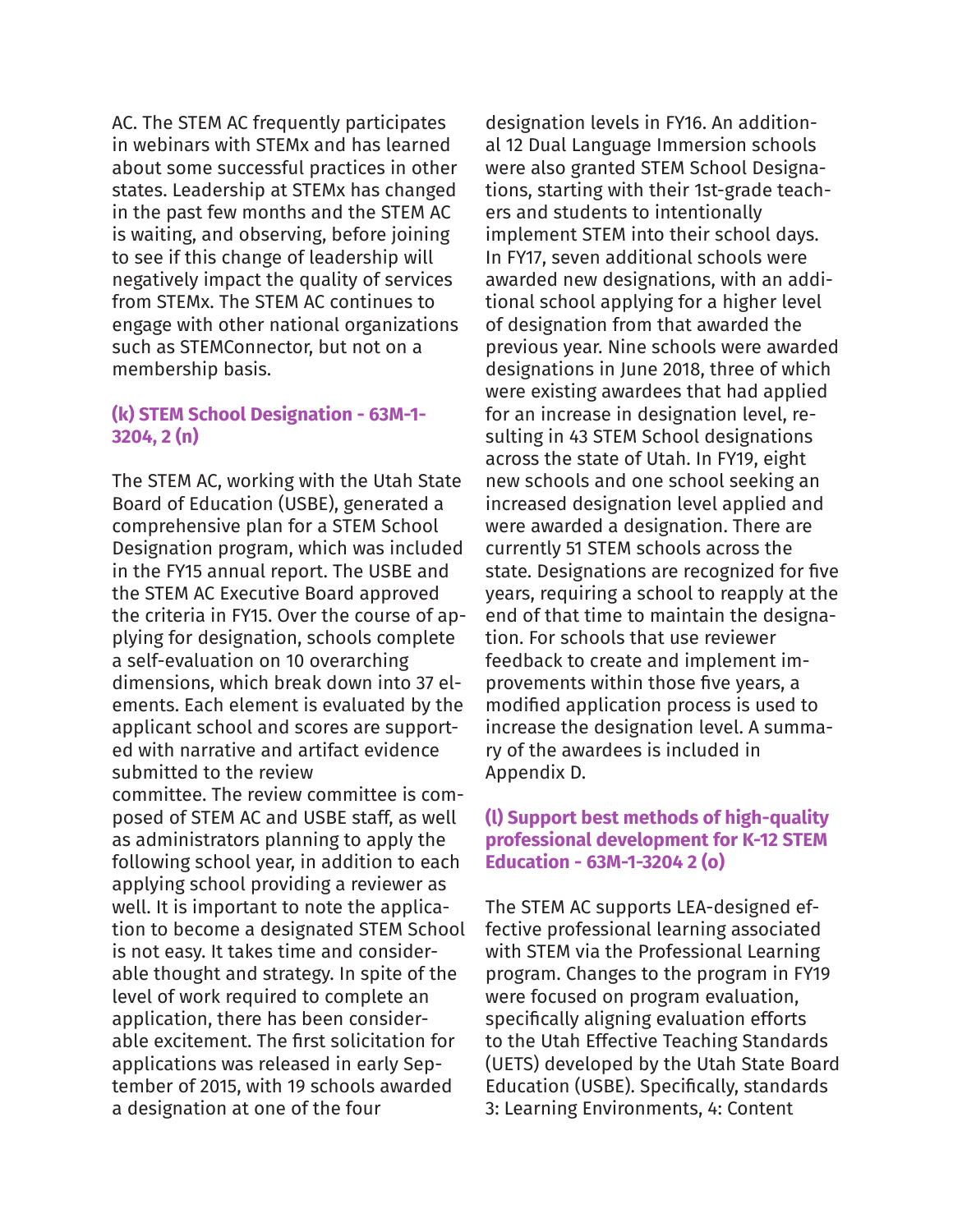Knowledge, 5: Assessment, 7: Instructional Strategies, and 8: Reflection and Growth, were identified as those that could be directly impacted by this grant program. All funded proposals must also align with the definition of highly effective professional learning, as defined in HB 320 from the 2014 general legislative session. One component that is crucial to these plans success is effective professional learning communities (PLC's), which have teachers work in small teams to identify areas for growth, and then work as a team to collect data and make instructional changes. Recent research shows that, particularly in mathematics instruction, effective PLCs as a component of professional learning have demonstrable positive effects on student performance (Motoko & Guodong, 2016). Other studies demonstrate with longitudinal data that effect PLCs are key to facilitating change in teacher change in areas such as curriculum, instructional strategies and effectiveness, and a change in practice and belief of participating teachers. This type of professional learning also develops structure, a collaborative culture, and the development of effective learning activities (Choi Fung Tam, 2015). All grant participants are required to (1) work toward improved STEM-related instruction and (2) film themselves and watch for personalized learning goals through self-reflection. Participants are also asked to complete a survey at the start and end of the school year by our external evaluator, Utah Education Policy Center (UEPC). One open-ended question asked teachers to "provide any concerns or expectations you have about STEM professional learning". Figure 1 indicates the responses related to expectations. For this question, 440 respondents indicated teachers concerns. Of the 440 answers, 100 responses

were "none" or "NA". These responses are not included in Figure 1. Some responses were classified in more than one category, so the number of responses exceeds 340.



Examples of these comments include:

**"I expect that the more I learn about teaching STEM the more my students can connect my content with the world."**

**"I was nervous about starting the training and all the work that will go along with it. However, it's been an amazing learning experience. I have taken some of the ideas and integrated them in my classroom. I have a long way to go, but I'm moving forward and becoming a better teacher because of it."**

**"I love teaching STEM! I feel that the inclusion of student-centered and student-driven learning is wonderful! It is hard when you have limited time as it is, knowing you are creating things that might be a 'one and done' due to changes that are out of your control."**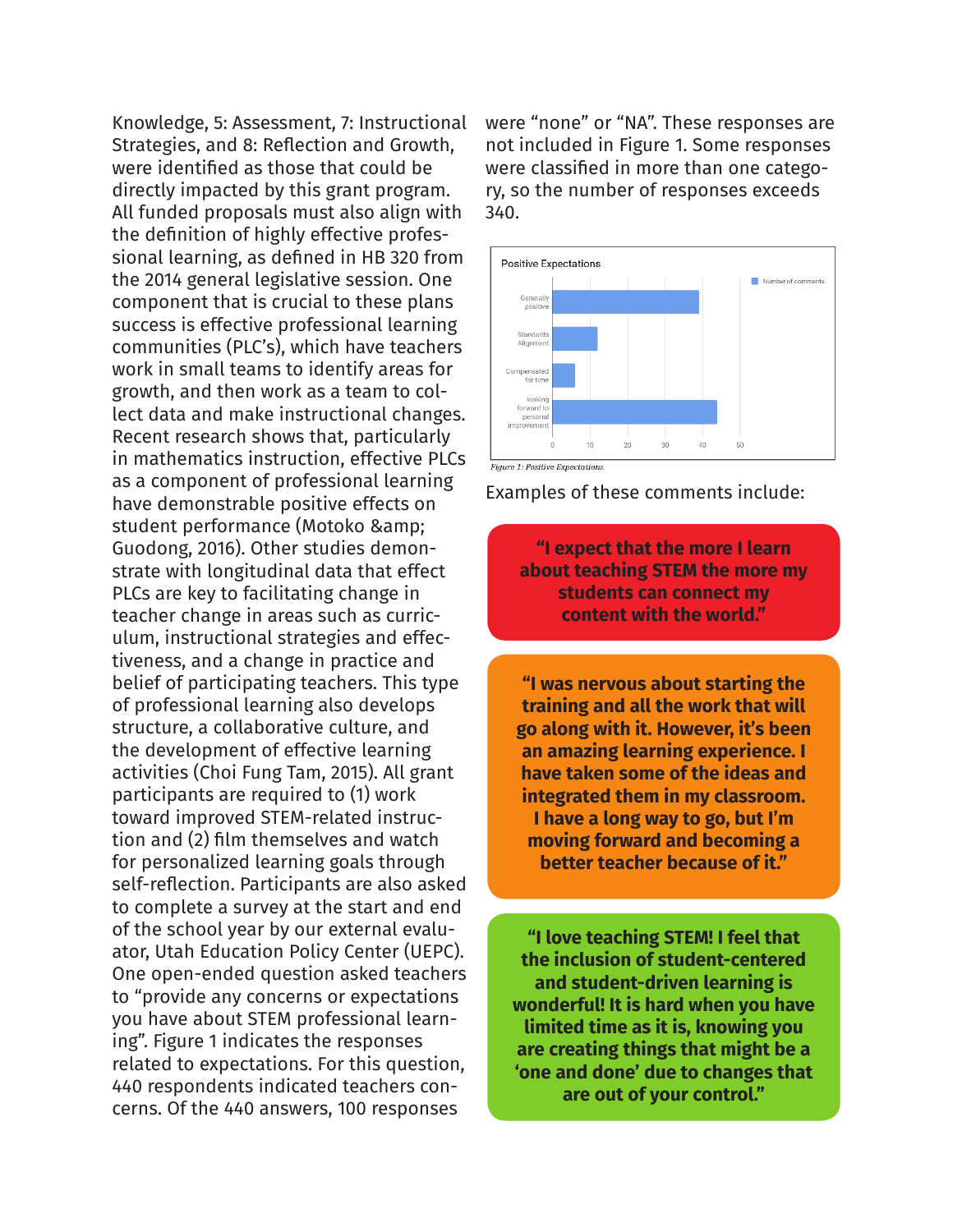Another open-ended question indicated a few areas of concern, including a lack of time in a teacher's day to fully use the resources being provided, and a lack of guidance regarding the LEA's goals associated with STEM. Specific examples regarding teacher concerns include:

**"It is taking large amounts of time. I want to give NGSS my best effort. With my attention divided I feel concerned with the 'when' will each of these events be happening… I am still giving this my best effort because of the impact it will have on my teaching and the students!"**

**"Even though I know hands-on learning is the best way for children to learn, I'm concerned about the time it will take in my classroom schedule. I already can't fit in what I have to now. I need to have the students ready for grade-level testing at the end of the year. I don't know how much of this will transfer over to the test questions, especially in language arts."**



**"Stem expectations are not real clear at our school."** 

Figure 2: Teacher Concerns

Concerns, illustrated in Figure 2, were shared with site leaders so they could be addressed as instruction began.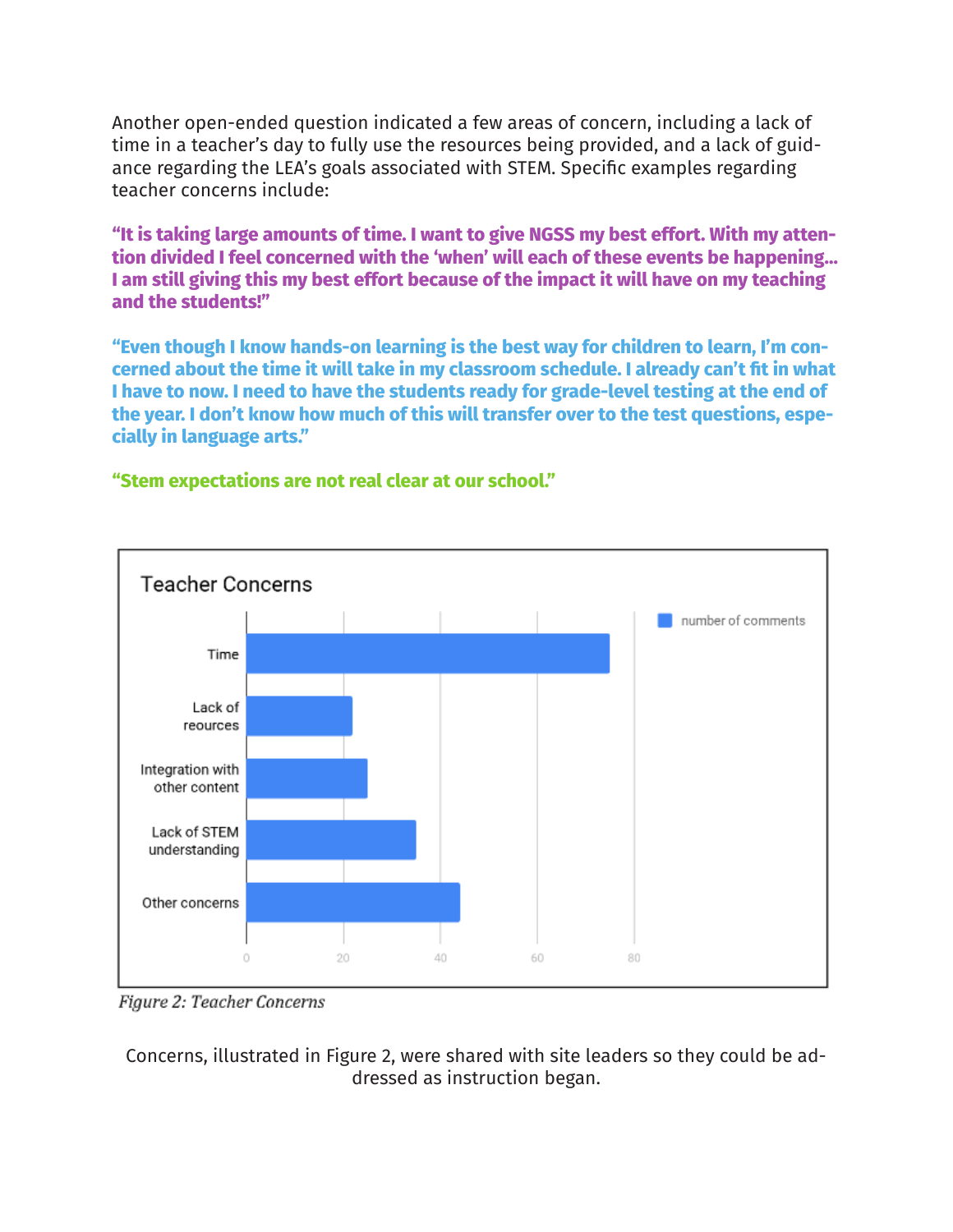The requirement for all teacher participants to use video self-reflection as a part of the program has been challenging some teacher groups. Some sites choose to engage with peer reflection in professional learning communities (PLCs) in addition to self reflection. See Table 1 for teacher pre-survey responses regarding participating in video reflection.

| I plan to participate in the following: | I don't plan to do this | l I'm not sure | I plan to do this |  |
|-----------------------------------------|-------------------------|----------------|-------------------|--|
| Video self-reflection                   | 195                     | 383            | 673               |  |
| Video peer-reflection                   | 287                     | 515            | 449               |  |

Teacher survey respondents were also given an opportunity to provide feedback regarding the video self- reflection requirement, with 1,116 participants providing responses. Figure 3 demonstrates response categories.



Figure 3: Teacher Video Self-Reflection Feedback

Grant funds are used for a variety of purposes, primarily off-contract time, incentives for completing additional work off-contract, substitutes for work-day efforts, recording devices, conference transportation and registration (within the state of Utah), as well as other locally

designed and supported STEM learning opportunities. Applicants can apply for either a one-year or three-year grant. Of the 76 projects funded in FY19, 30 were three-year grants in their second year. Another 28 grants were three-year grants in their first year. There were 14 one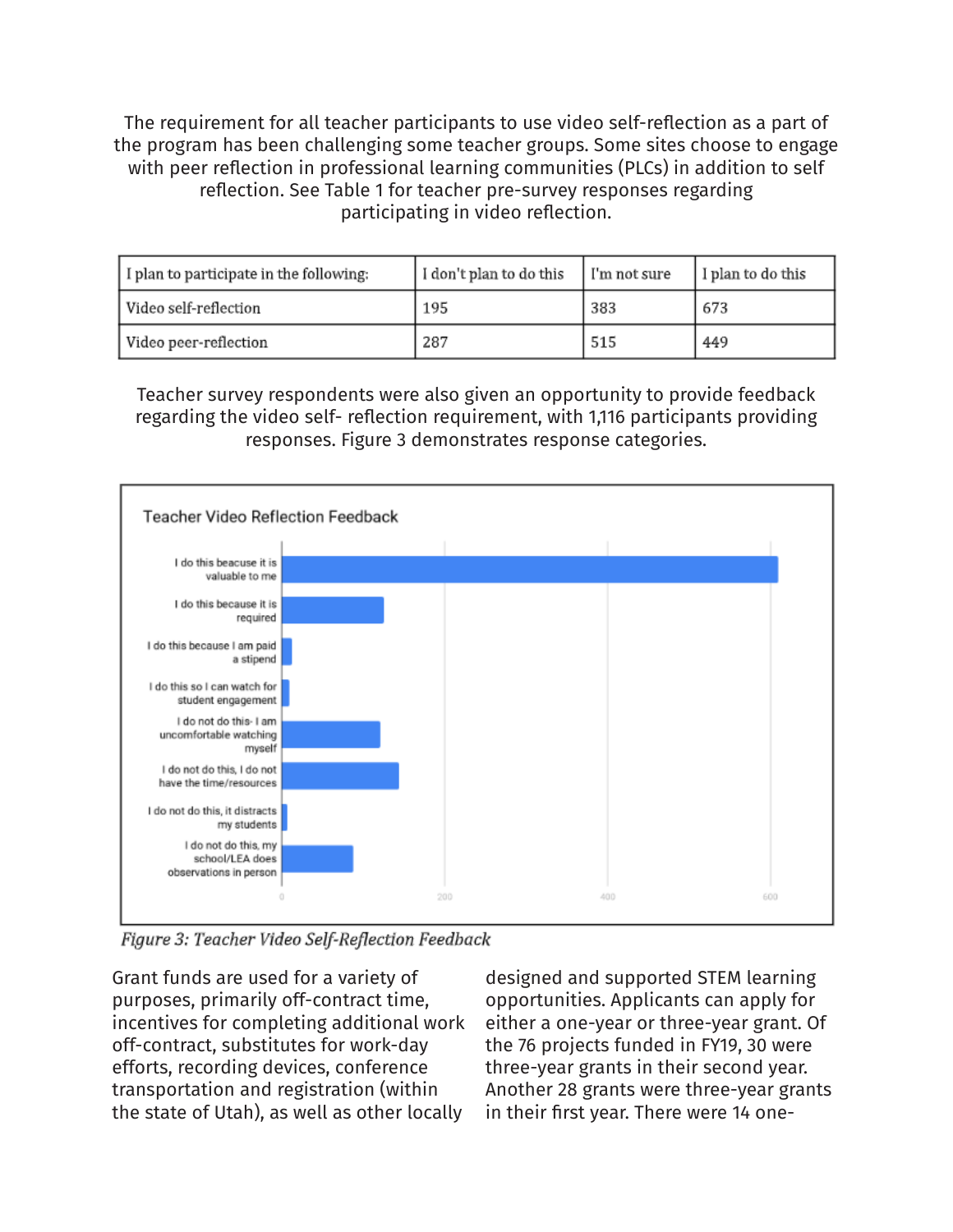year grants. Typically, one-year grants act as a pilot for a project that will turn into a three-year grant in the future. Anecdotally, these three-year grants have increased teacher participation as they demonstrate a long-term focus on improving STEM within as school or LEA. A pilot of three professional learning platforms was implemented in the 18-19 academic year. These platforms relied on video-based professional learning. At this time, none of the platforms were able to provide the data or support necessary to be added to an approved vendor list at STEM AC for the purpose of video-based professional learning. A summary of the current grants being supported can be found in Appendix XX. For more information and additional data, including survey results from the end of the school year after project implementation, see the full report by Utah Education Policy Center in Appendix F. In March of 2019, the funds allocated to STEM AC for the professional learning program was allocated to USBE. STEM AC has worked with USBE to ensure support for the 58 ongoing grants with USBE funds. Additional changes to the program for the 2019-2020 school year include a single survey, administered at the end of the year, which asks teachers to reflect on their growth over the school year. Grant site administrators are also being asked to participate in virtual PLCs to share their experiences with each other throughout the year. One time professional learning carryover dollars were also used to support a second cohort of elementary teachers that wanted to pursue their Elementary STEM Endorsement. This cohort resulted in an additional 436 teachers completing the six-course endorsement series, which focus on STEM content and instructional

strategies. Evaluation of the endorsement program can be found in Appendix F. In the 2019 legislative session, this program was reassigned to USBE for future management.

## **(m) Recognize a high school student's achievement in STEM Fairs, Camps and Competitions- 63M-1-3204, 2 (p)**

The Spotlight program provides an opportunity to share stories about Utah students, teachers and companies. The STEM AC reaches out to districts, schools, teachers, students, parents, and even companies to showcase innovative efforts in STEM. The Spotlights are sent to educators, businesses, and legislators to highlight the great things going on in their communities. The current portfolio of Spotlights can be found at https:// stem.utah.gov/weeklyspotlights/. The STEM AC has increased its social media presence as well. The STEM AC currently holds a presence on Instagram with 769 followers, Twitter with 1,446 followers and Facebook where it sports a 5-star review with 2685 followers. In June 2019 the STEM AC launched a #SummerofSTEM campaign on Instagram and Twitter which highlighted spectacular stories of STEM across the state, including highlights of AMES high school students' robotics camp fundraiser, Weber State's all-girls welding summer camp, Alpine school district's Christa McAuliffe Space Center and more. The STEM AC's Twitter platform was also used as a vessel to disseminate exciting STEM news from industry and academia, such as Comcast's accessibility technology and updates from NASA.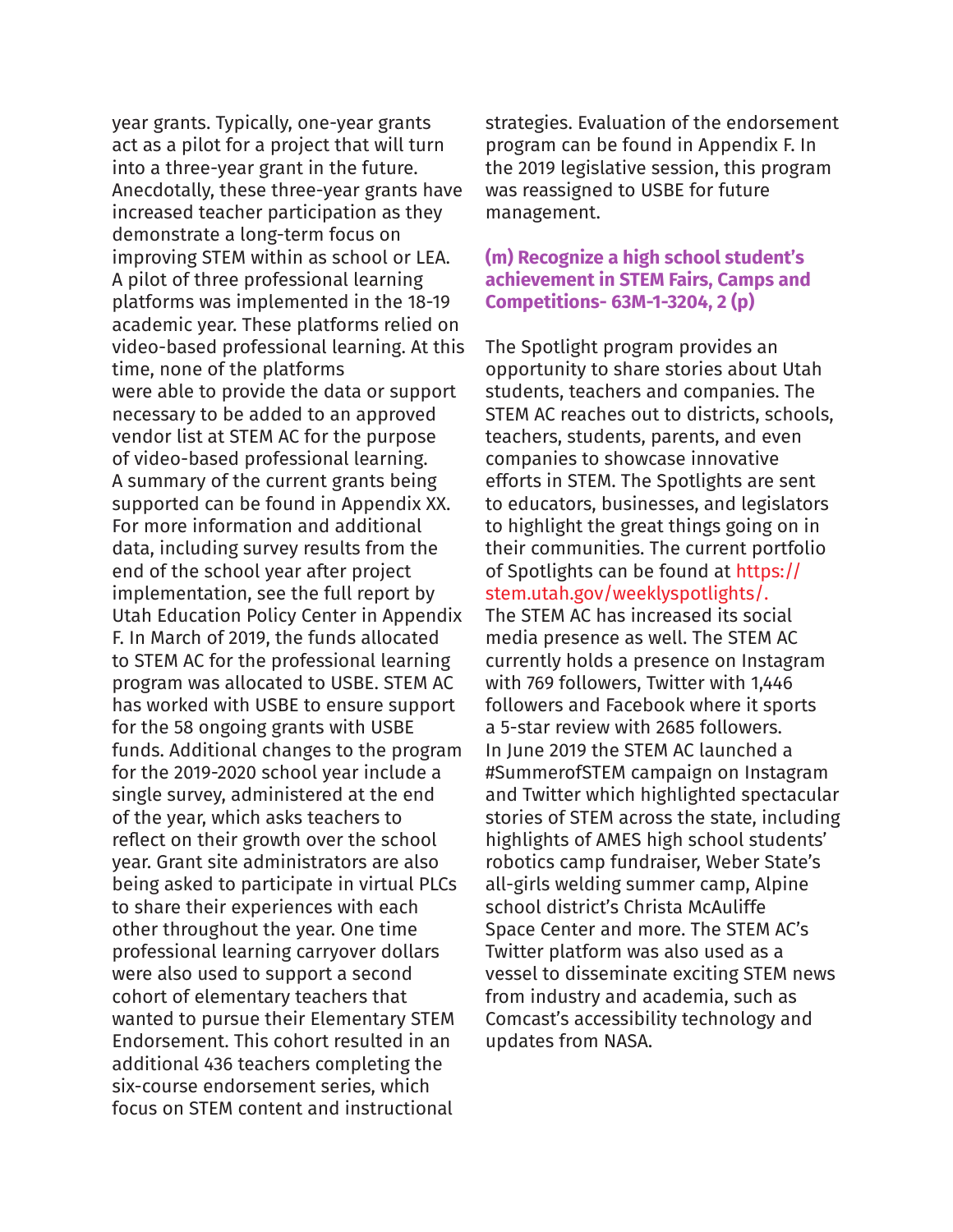#### **(n) Develop and distribute STEM information to parents of students being served by the STEM AC - 63M-1-3204, 2 (r)**

The STEM AC reaches out to parents at various STEM events, such as the Craft Lake City DIY fair, STEM expo events, and other sponsored events. Parents are encouraged to sign up for the newsletter and to follow the STEM AC on social media, where they can find out about STEM events across the state and student grant opportunities. The third annual STEM Fest attracted more than 4,500 family participants on open family night. A specific section on the website is dedicated to students, where parents and students both can learn the significance of STEM and also keep up to speed on the latest events.

The STEM Bus goes to STEM nights and other events at various elementary schools throughout the year, and opens the bus up to communities to learn more ways to get involved in STEM. Further, the STEM Bus supports the Leap into Science program that provides STEM and reading events at several community venues across the state. Parents, and their children, are a focus of the Leap into Science program and helps to promote reading through engaging topics in science.

**(o) Support targeted high-quality professional development for improved instruction in education, including improved instructional materials that are dynamic and engaging and the use of applied instruction - 63M-1-3204, 2(s) i - iii**

The second cohort of 435 teachers participating in the Elementary STEM Endorsement started in Fall 2017, and completed all coursework by summer 2019. Prior to starting their endorsement program, nearly half of participants stated in a survey they taught less than 30 minutes of STEM content per week. Survey responses collected by UEPC indicate that that, upon completion of the endorsement, only 20% of teachers are engaging their students in STEM less than 30 minutes a week. A full 25% of participants report using STEM in their classrooms more than five hours a week. Teacher participants report beginning the program for intrinsic reasons, including interest in the course content covered. At the close of the cohort, attrition remains under 10%. In addition to cohorts working regionally with higher education partners, this cohort has seen the addition of distance education courses offered by the Central Utah Education Services (CUES) office, and year-round course offerings from Utah Science Teachers Association (UtSTA). Based on previous and current participant feedback, program leaders in partnership with the Utah State Board of Education (USBE) will be refining the program's course offerings and requirements to have a larger focus on developing content knowledge for educators. In the 2018-19 school year, teachers and administrators from 542 schools received professional learning for the use of the K-12 Math Personalized Learning tools as part of the contracts with the product providers. Working with our third-party evaluation team, we strive to identify best practices and target professional learning opportunities to meet the needs of teachers. The STEM AC team conducted its third annual multi-week "road trip" across the state to provide additional professional learning to teachers for the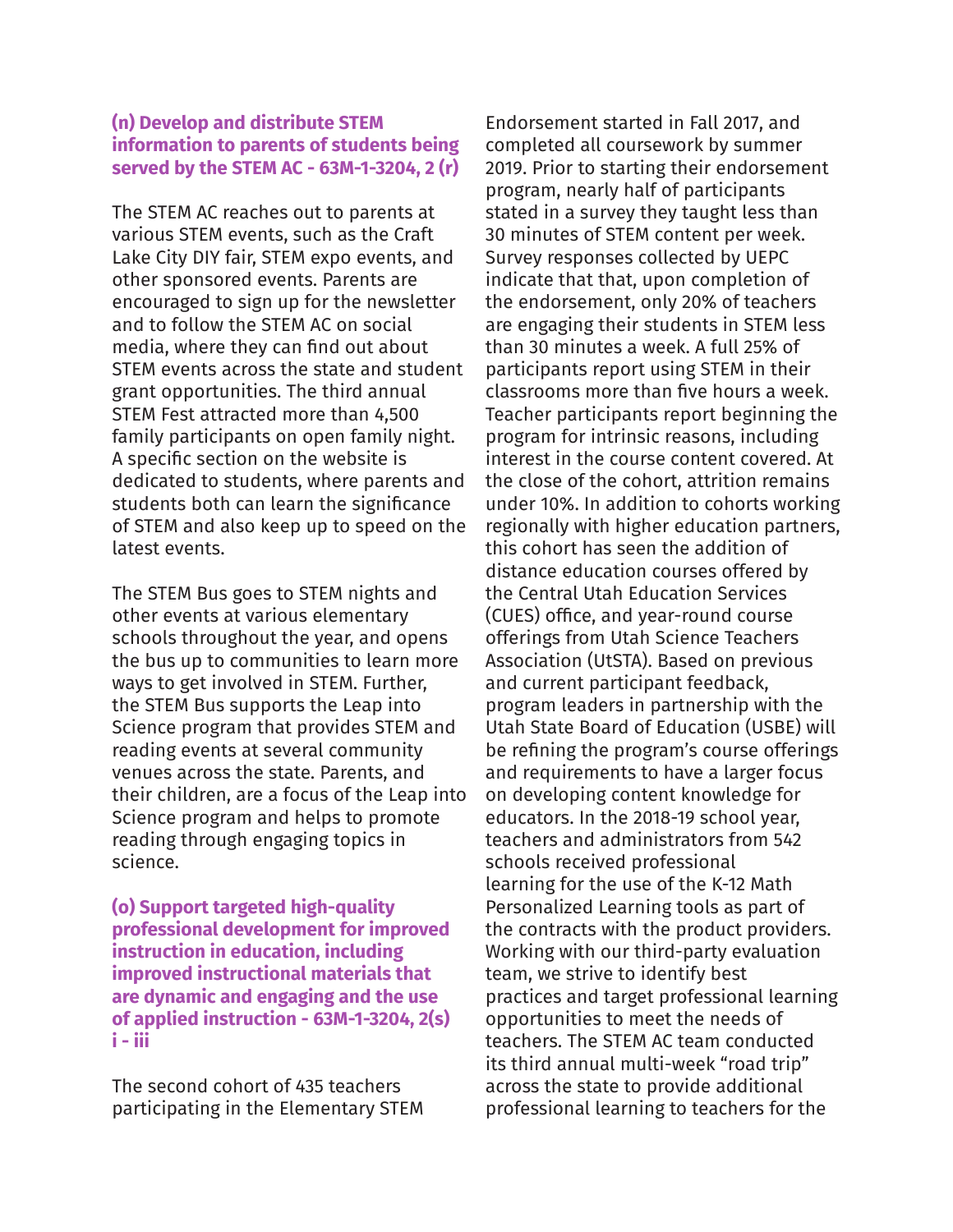use of the math personalized learning tools. The STEM Roadshow consisted of five events around the state of Utah during the last week of July and the first week of August 2019. These events were designed to get the year off on the right foot, providing teachers with opportunities to collaborate, share successes, find solutions to challenges, and receive professional development related to products provided by the STEM Action Center. Across all five locations (St. George, Richfield, Orem, Salt Lake, Layton, and North Logan) 257 participants attended.

## **(p) Ensure that an online college readiness assessment tool be accessible by public education students and higher education students - 63M-1-3204, 2 (t) i and ii)**

ALEKS assesses grade-level proficiency in high school students. These assessments provide students with a clear understanding of what they have mastered, and what they still need to learn. These results can easily be compared to college proficiency standards to determine if they are at performance levels in math that meet admission requirements. ALEKS also gives students access to a developmental math curriculum online that allows them to improve in areas that have been identified as deficient for college admission.

The STEM AC works in collaboration with the Utah Education and Telehealth Network (UETN) to support the UtahFutures and American Graduate program. The STEM AC helps to promote and disseminate information from both UETN programs that help students and

parents to access information regarding college readiness.

## **(q) The Board may prescribe other duties for the STEM AC in addition to the responsibilities described in this section - 63M-1-3204, 3**

The STEM AC has been involved in additional activities that include the following: Utah STEM Foundation Internal Audit. The STEM AC initiated an internal audit in June 2018 of the UTAH STEM Foundation. The purpose of the internal audit is to be proactive in identifying any weaknesses in the operation of the Foundation. It was felt that the oundation has been in operation a sufficient period of time to allow for an internal audit to identify areas in need of improvement. The objectives of the audit include:

1. Determine whether the STEM Foundation is properly maintaining its tax-exempt status. 2. Determine whether proper internal financial controls are in place. 3. Determine whether any donations have been lost.

The audit report was very positive, and no impairments in the objectives were found at this time. As we are a new 501c3 establishing policies and procedures in conjunction with following the guidelines of the governmental entity, there were a couple of minor procedural suggestions made and agreed upon by all parties. K-16 Computing Partnership Initiative The STEM AC, in partnership with USBE, has identified a serious lack of access in Utah schools to computer science and information technology (CS/IT)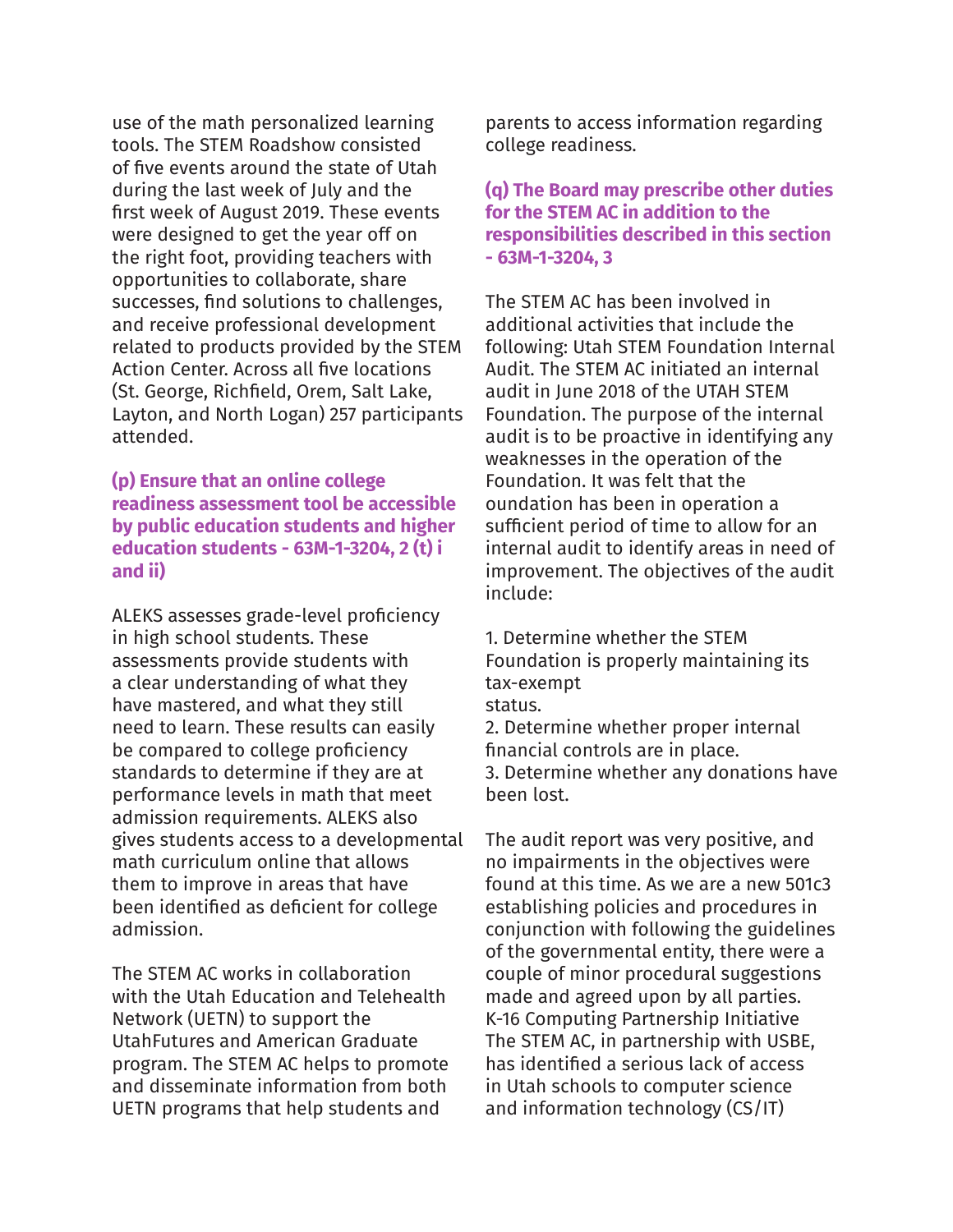opportunities for students. In 2017, with strong support from industry, STEM AC secured \$1.255M ongoing to launch the first computing grant initiative in Utah (SB190), now known as the K-16 Computing Partnership Initiative. The STEM AC, working with partners from USBE, industry, Utah DWS, LEAs, the Computer Science Teachers Association (CSTA), the Utah State Superintendents Association (USSA), community and cultural organizations and higher education institutions, built out a strategy to support the creation of articulated computing programs, beginning in K-6 and seamlessly transferring through secondary and post-secondary. The results were two key strategic actions: (1) support an industry-led effort to secure legislative funds for funding to LEAs in the form of a competitive grant program and (2) an industry-led collaboration to develop an apprenticeship program in computing. The current grants were identified through two formal, competitive solicitations, with external review of all submissions. Applicants submitted grant requests for 2-3 years of funding. The first solicitation, awarded in 2017, received 24 applications with 10 grant awards. The second solicitation, awarded in early 2018, received 23 grant applications with 19 grants awarded. Fifty-five percent of these awards were located outside of the Wasatch Front. Appendix E provides an outline of the grantees and their funded activities.

Input from STEM AC partners helped to inform funding requests and define the criteria for the grant framework and proposal activities, which address the resource gaps preventing LEAs from offering comprehensive computing

programs in K-12. The activities, as defined in the Request for Grants (RFG), include:

• innovative outreach, engagement and awareness activities with a focus on equity

and access for all Utah students • robust and industry-relevant content for courses

• increasing the number of middle and high schools with CS/IT courses (e.g, ECS, Creative Coding, AP CSP, AP CS, Programming I and II, etc.)

• integration of coding, with a focus on computational thinking, for elementary classrooms

• classroom engagement with industry partners (e.g., support in elementary classroom activities, instruction in secondary courses, etc.)

• professional learning opportunities to increase the number of qualified teachers (e.g, workshops for elementary teachers such as Computer Science Fundamentals, support of endorsement work for secondary teachers such as AP Computer Science

Principles or Level 1 or 2 CS endorsement courses, etc.)

• work-based learning opportunities

• effective articulation with postsecondary partners that increases retention of

students in undergraduate programs

• increased industry advocacy (e.g., classroom engagement, funding of programs,

legislative advocacy, grant partnerships, etc.)

• effective evaluation and assessment of existing and new activities

Qualitative and quantitative data was collected in January 2019 and at the end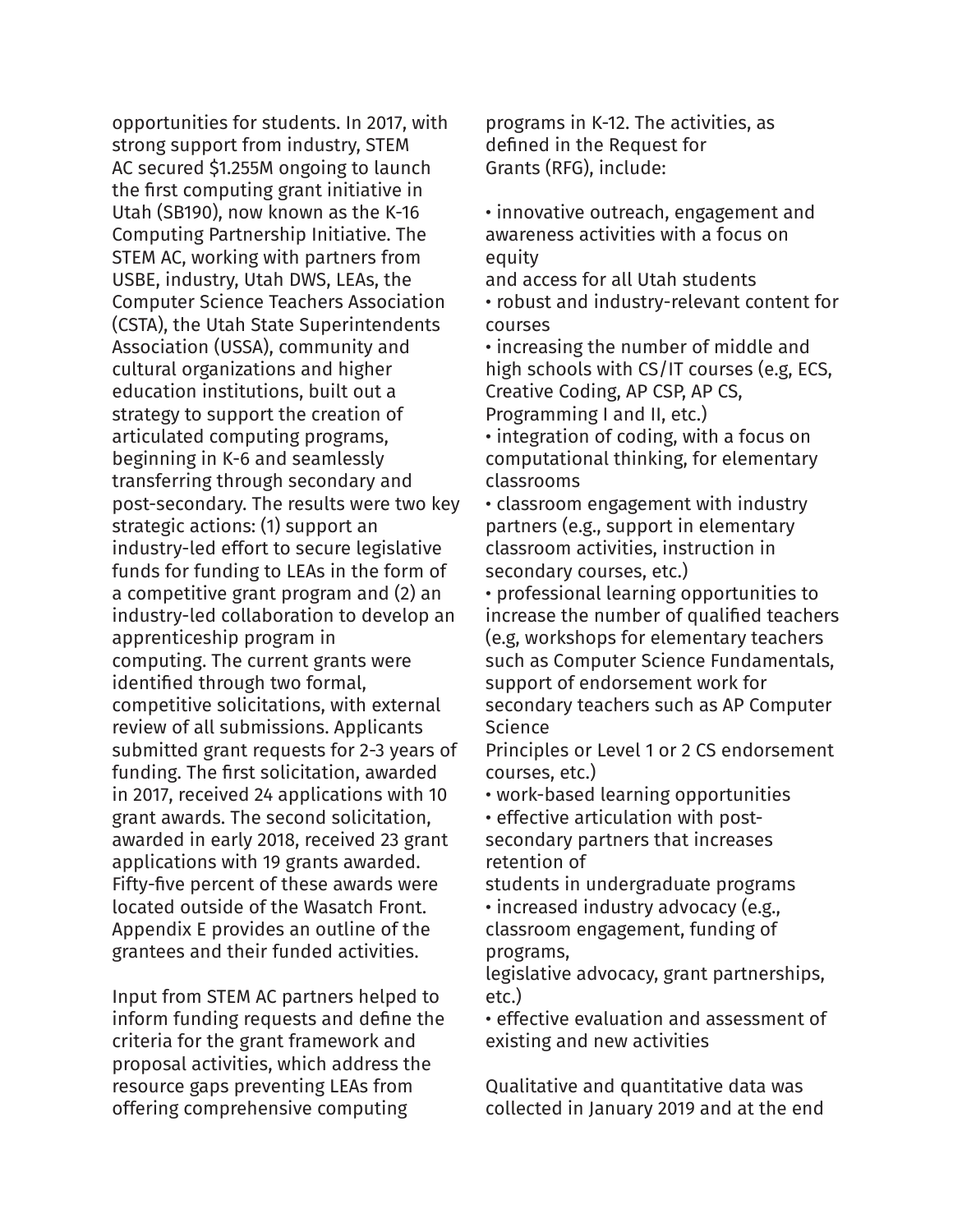of the school year. Third-party evaluator analysis indicates positive outcomes and provides formative guidance regarding how to improve the program and identify future, additional needs. For more information and additional data, see the full report by Utah Education Policy Center in Appendix F. Grantees identified strategies that best addressed the specific computing needs of their school or district. A majority of grant activities focused on teacher professional development and before/after school programming, as seen in the summary of program activities in Figure 5.

Figure 4: Summary of Outreach and Engagement Grant Activities During the 2018-19 academic year, 32,957 students attended 257

|                                         | 2017-2018                      |                                                                     | <b>Fall 2018</b>               |                          | Spring 2019                    |                             |
|-----------------------------------------|--------------------------------|---------------------------------------------------------------------|--------------------------------|--------------------------|--------------------------------|-----------------------------|
| <b>Type of Activity</b>                 | <b>Hours</b><br><b>Offered</b> | # Students<br><b>Served</b>                                         | <b>Hours</b><br><b>Offered</b> | # Students<br>Served     | <b>Hours</b><br><b>Offered</b> | # Students<br><b>Served</b> |
| <b>Afterschool Coding Clubs</b>         | 245                            | 330                                                                 | 700                            | 1,018                    | 1,018                          | 1,276                       |
| <b>First Tech Challenge</b>             | 55                             | 8                                                                   | 168                            | 59                       | 16                             | 32                          |
| Lego League                             | 357                            | 317                                                                 | 415                            | 602                      | 110                            | 507                         |
| Other afterschool robotics clubs        | 144                            | 83                                                                  | 379                            | 628                      | 569                            | 398                         |
| Summer coding camps                     | 205                            | 171                                                                 | N/A                            | -                        | N/A                            | -                           |
| Summer robotics camps                   | 24                             | 36                                                                  | N/A                            | $\overline{\phantom{a}}$ | N/A                            | --                          |
| <b>Student conferences/events</b>       | 74                             | 2,231                                                               | 12                             | 142                      | 100                            | 885                         |
| <b>Aspirations in Computing</b>         | 12                             | 85                                                                  | 25                             | 100                      | 35                             | 146                         |
| Hour of Code activity                   | 9                              | 1,048                                                               | 14.5                           | 1,745                    | 54                             | 1,487                       |
| <b>Family Hour of Code</b>              | $\frac{1}{2}$                  | $\frac{1}{2} \left( \frac{1}{2} \right) \left( \frac{1}{2} \right)$ | 1.5                            | 150                      | 3                              | 377                         |
| Hack-a-thons                            | $\overline{\phantom{a}}$       | $\overline{\phantom{a}}$                                            | 4                              | 12                       | 6                              | 81                          |
| Out-of-school kick-off/family<br>events | 7                              | 1,312                                                               | 13                             | 2,397                    | 31                             | 3,142                       |
| In-school assemblies                    | 6                              | 2,838                                                               | 9                              | 688                      | 19                             | 776                         |
| Other                                   | $\cdots$                       | $-0.41$                                                             | $\sim$                         | 44                       | 59                             | 579                         |
| Totals*                                 | 1,128                          | 8,459                                                               | 1,741                          | 7,541                    | 2,020                          | 9,689                       |

\*Students may have participated in multiple activities.

Participation data for summer 2019 have not yet been submitted by grantees.

SOURCE: UEPC COMPUTING PARTNERSHIPS SEMESTER AND ANNUAL REPORTING TOOL

Figure 4: Summary of Outreach and Engagement Grant Activities

During the 2018-19 academic year, 32,957 students attended 257 new computing class sections, and 17,230 students participated in Outreach and Engagement Activities. (Note: Students may have participated in more than one activity.) Figure 4 provides detail regarding the types of outreach and engagement activities provided. Decreased activity from Fall 2018 to Spring 2019 is due in part to programs completing their competition seasons in February/March and to an emphasis on end of year testing.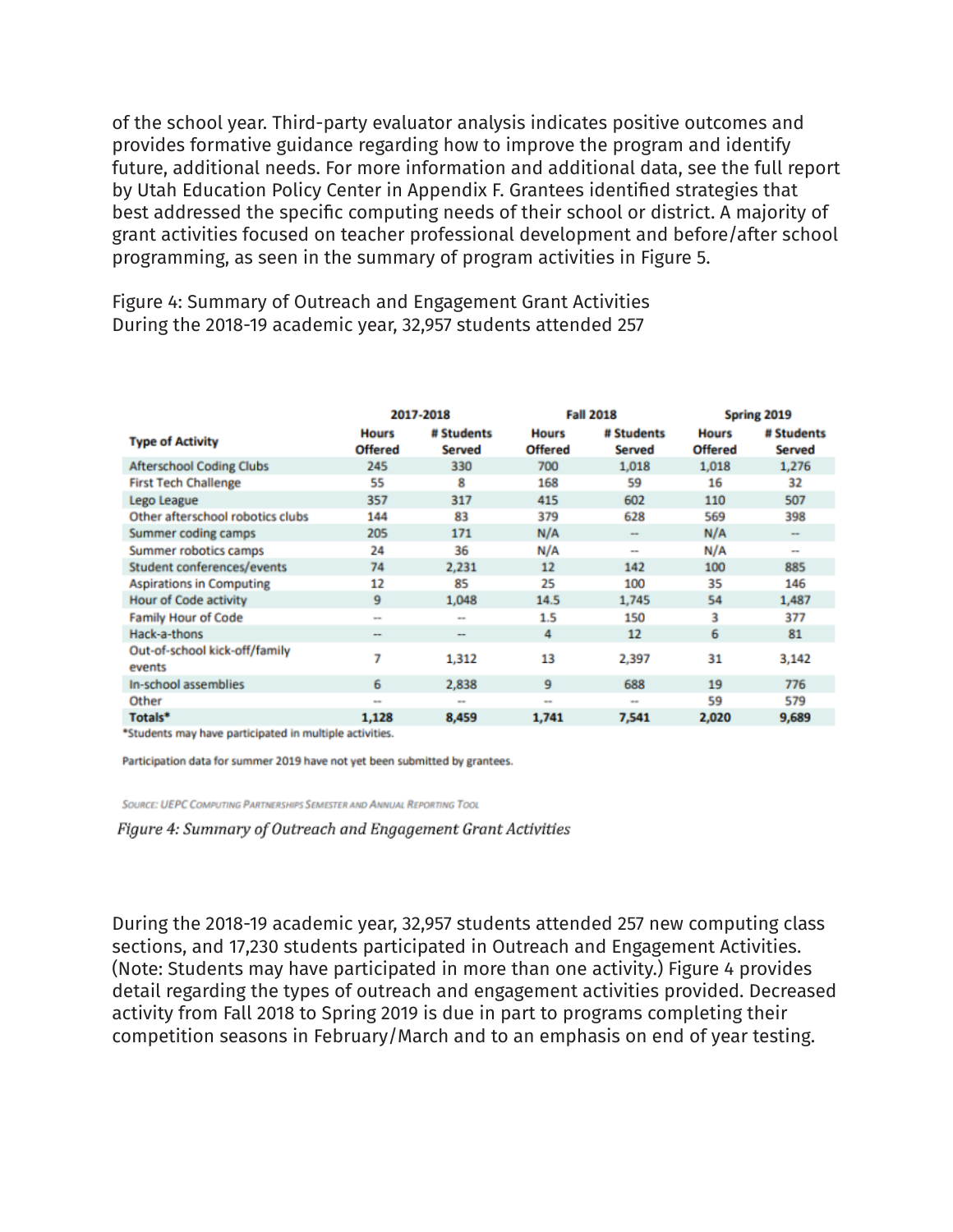

SOURCE: UEPC Computing Partnership Semester and Annual Reporting Tool

## Figure 5: Types of Reported Grant Activities

In addition to output measures, third-party evaluators captured grantee feedback, which included the following sample survey responses.

## **Overall levels of participation:**

"We have had our breath taken away by the success of our kickoff events. Thanks to our marketing and mostly to great partners, we recently had our teacher kickoff event where every teacher in the district attended and have had student kickoff events with attendance ranging from 800 - 1500."

"Our after school CS program was a big success! After only one after school meeting, the word quickly spread on how much fun coding is and we had more kids than we could house in a room after that."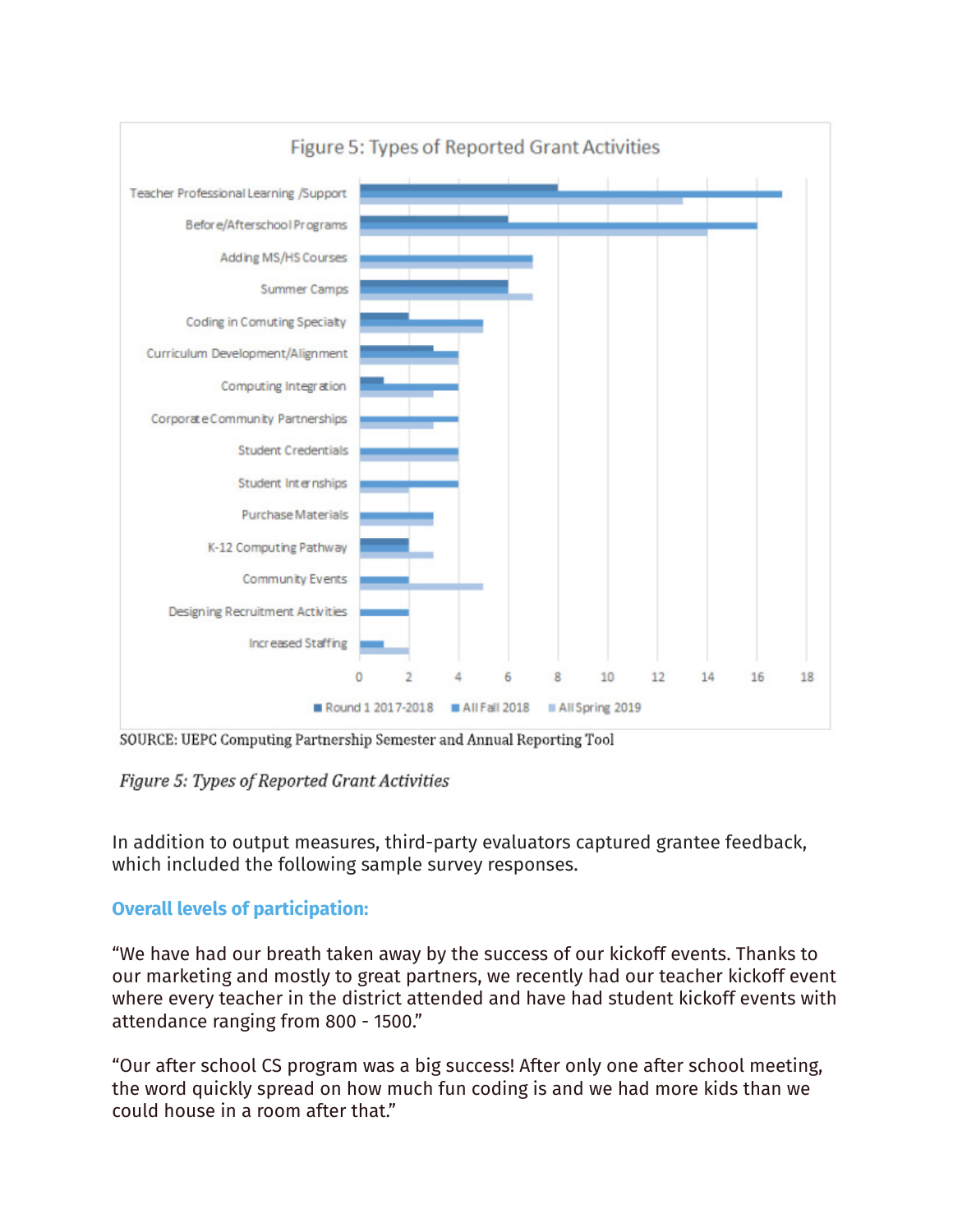#### **Student gains:**

"It amazed me how much the students grew in knowledge this year. Most of them came in with very little exposure to computer science or robotics. By the end they knew how to program robots, code stories and games, and work as a team to accomplish goals."

"One of our most important successes was with the near-peer mentoring. With this approach, we use high school students to mentor junior high and elementary students. We work to include mentors that are atypical of the common coding stereotype so that our young students can begin to see themselves as both capable and interested in computing. This approach also increases computing skills for both our mentors and our students."

"Number of professional certifications exceeded our expectations (especially since all but 1 were earned by 9th-grade students)."

Participation of underrepresented students:

"Each sector of diversity of the Computer Science Classes was higher than that of the school."

"We now have a small but enthusiastic group of female participants."

#### **New curricula and resources:**

"We felt our Computer Science Canvas professional training provided in August 2018 identified the real need teachers have for these resources aligned with typical secondary instruction. Because of requests from across the state for access to these courses, they are now available on Canvas commons."

#### **Teacher gains:**

"Due to the shift in CS teachers' mindsets, we have been able to form a committee of both classroom and CS teachers to help finalize DESK Standards and provide a gradelevel curriculum in computer science."

"The instructor's industry knowledge has been invaluable in working with our students and has helped our school to make industry connections and bridge the gap between education and industry."

Grantee responses also identified areas of need that include: finding qualified personnel, providing more teacher professional learning, scheduling issues, increased support from higher education partners, more connections with local industry, ongoing need to update equipment, desire for regional workshops provided by the STEM AC and USBE and an online community for sharing ideas and resources that can align and synergize with a possible "local hub" model. Plans for the next RFG, to be released in February 2020, are being developed at present. As informed by the data from the first two grant rounds, the emphasis on access for rural students will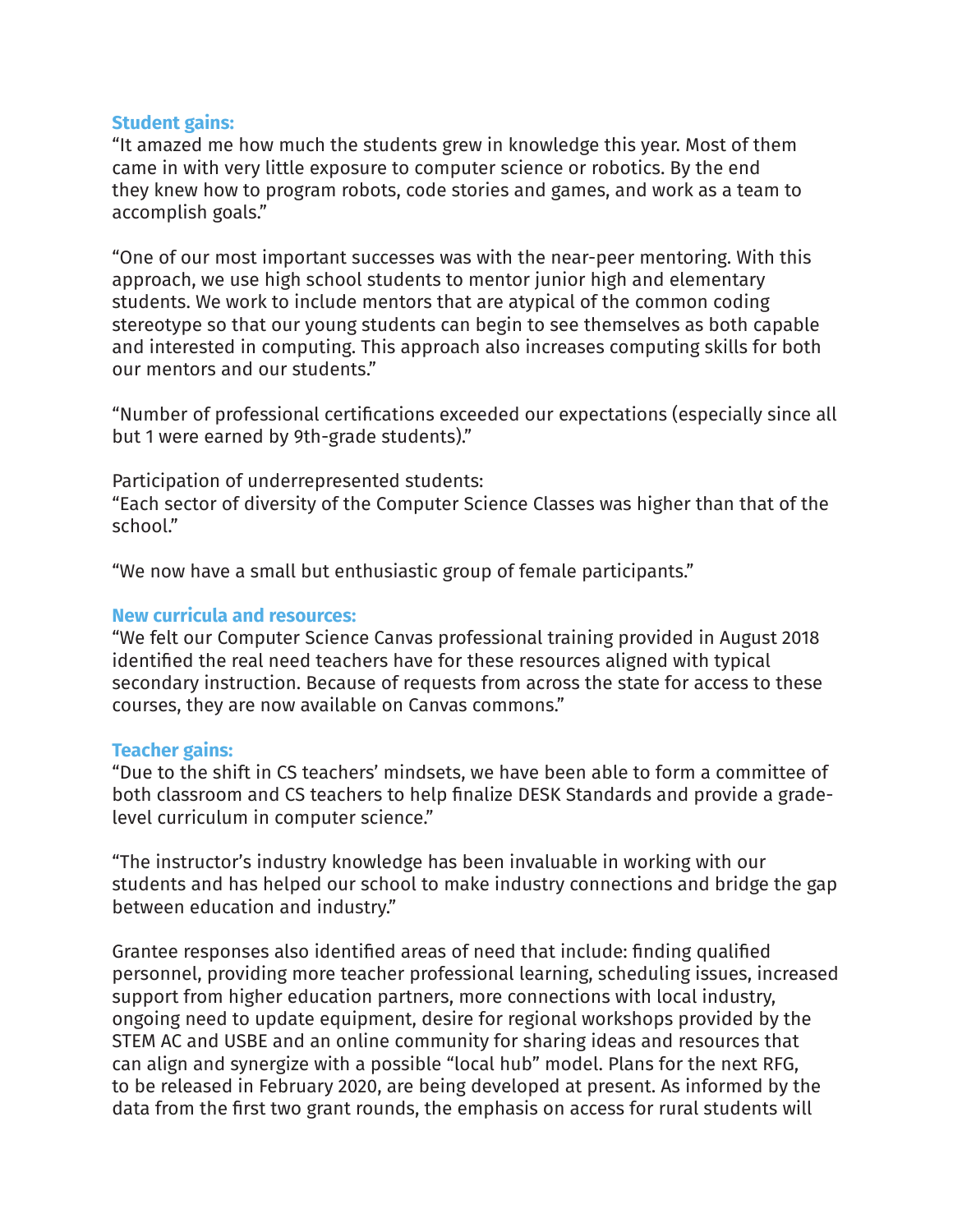continue, while more focus on robotics and afterschool programming to attract students into coding is being proposed.

## **Additional K-16 Computing Initiative Partnerships**

The K-16 Computing Partnership initiative leverages additional partnerships. Through collaboration with Code.org and key Utah industry partners, the STEM AC provides teacher professional learning endorsement workshops for specific courses in the computing pathway, including Computer Science Discoveries (CSD; 6 th through 10 th grade), and AP Computer Science Principles (AP CSP; 11 th or 12 th grade). An expanded agreement with Code.org is also providing for elementary teacher professional development through Computer Science Fundamentals (CSF) workshops. Hill Air Force Base and in-kind donations from Dell EMC supported participation by 43 middle school teachers (CSD) and 26 high school teachers (AP CSP), participated during the 2018-19 school year. An additional 30 middle school and 19 high school teachers participating in the 2019 5-day summer workshops. A total of 123 elementary teachers (CSF) were supported directly by the STEM AC, in addition to 76 teachers supported by other partners. The STEM AC also collaborates with Girls Who Code Club Network (GWC) to support the creation and facilitation of GWC Clubs across Utah. In November of 2017 there were five GWC Clubs in Utah. The STEM AC's Foundation, working with GWC, Carbonite, and Comcast, have helped to grow the clubs to a total of 62 active clubs affiliated with the STEM Action Center. Carbonite, Comcast, Centeva, and Recursion made cash and in-kind donations to support an inaugural GWC Club Entrepreneurial

Challenge in April of 2019. The four award categories included the Challenge Essay Award (3rd-5th grade clubs), the Facilitator Award (all clubs), the Peer Mentor Award (6th-12th grade clubs), and the Project Challenge Award (6th-12th grade clubs). In all, three facilitators, three peer mentors, one elementary, two middle school and three high school clubs were awarded funding to expand their schools' computer science programs. The STEM AC is one of 17 member states in the national Expanding Computing Education Pathways (ECEP) Alliance. The Utah coalition received a grant from ECEP to complete a statewide CS/IT landscape analysis. The landscape analysis provides data that describes the current status of CS/IT in school districts. It also provides educator and administrator input for needed resources, significant challenges to building and sustaining a comprehensive K-16 computing program. The information collected as part of the landscape analysis will augment the data collected from the third-party assessment of the Computing Partnership grants. Finally, the STEM AC, in partnership with USBE, the Utah Education Network (UEN), Computing Partnership grant awardees, industry partners (listed below) and post-secondary partners are poised to launch the Community of Innovation Network. This network will be a blended community of practice that allows for online sharing of promising and best practices in CS/IT education and career development. It will also support a series of face-to-face regional symposia, which will be supported through a "spoke and hub" model with the STEM AC supporting the collaborative partners. The Community of Innovation Network aligns with and will address a need that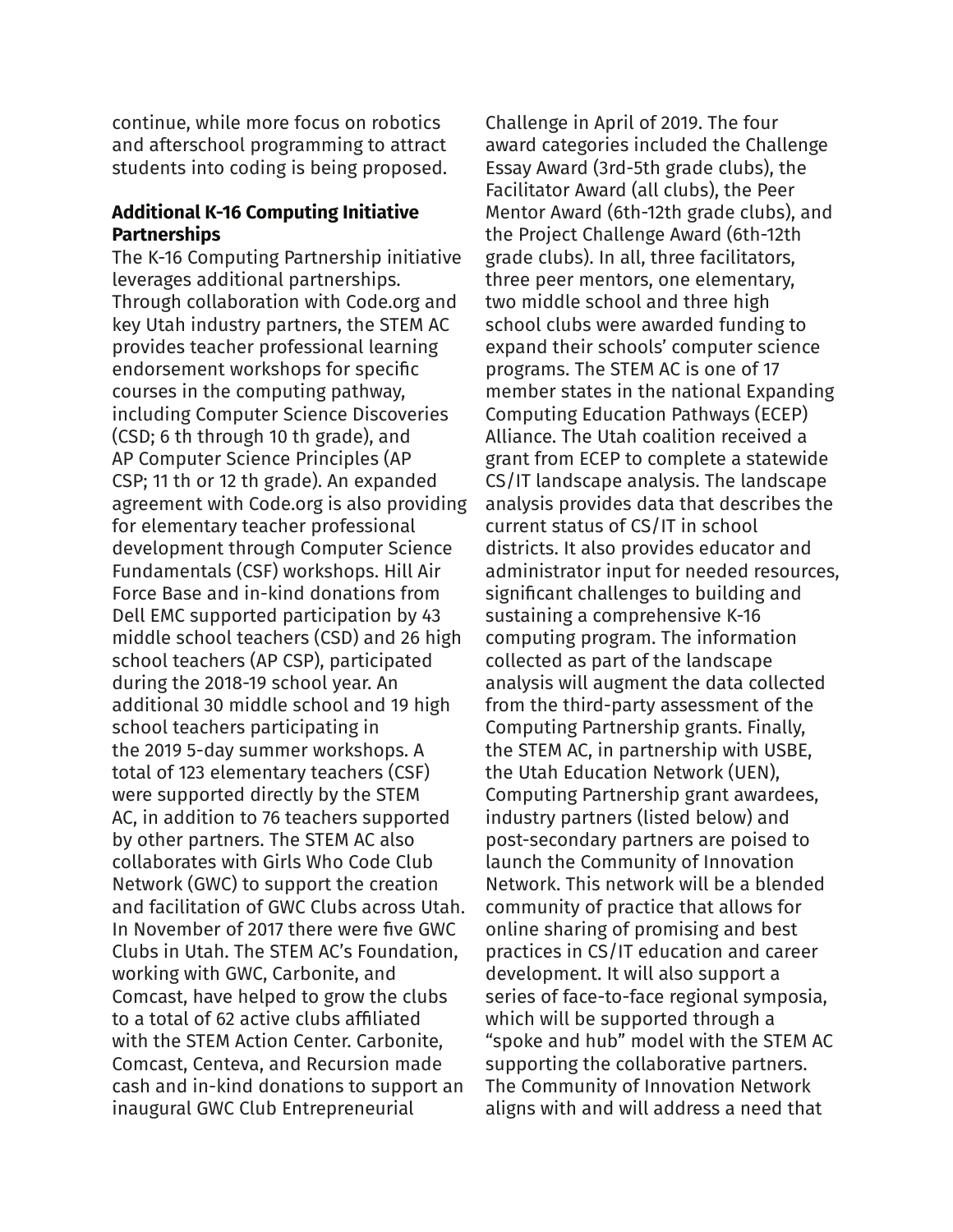has been identified in the initial feedback from Computing Partnership grant awardees, previously discussed.

## *The Utah Computing Apprenticeship Consortium (UCAC)*

Many Utah companies support a variety of internship opportunities for students. However, industry partners have indicated that there are gaps in the process for which they could use resources to improve their early employment opportunities. The STEM AC has been working with the Utah Department of Workforce Services (Utah DWS) and industry partners to create the first computing apprenticeship program. Computing is defined as computer science, information technology, cybersecurity, software development and engineering, data analytics and artificial intelligence. This is an industry-led project and will support opportunities for students to be hired as apprentices, in an "earn while you learn" model. This project originated in November of 2018 with the support of Senator Hatch's office. The intent was to submit an H1B visa grant to the US Department of Labor (DOL), in partnership with the Utah Technology Council (UTC) and educational institutions. The release of the DOL grant solicitation was delayed, prompting the apprenticeship planning team to look for other opportunities to pilot the apprenticeship program. The UTC, now Silicon Slopes, was awarded a Talent Ready Utah grant for \$245,000, to provide pilot funding to launch the Utah Computing Apprenticeship Consortium (UCAC). The UCAC, now known as Silicon Slopes Apprenti, has facilitated the assessment of applicants and is now matching applicants to industry partners. Classroom training for this first cohort

is planned to begin in August 2019, with on-the-job training following in November. Silicon Slopes Apprenti will act as intermediary between industry apprenticeship sites and the US Bureau of Apprenticeship. The DOL released the awaited solicitation for the H1B apprenticeship grant program in early August 2018. Weber State University took the lead and submitted a proposal, in partnership with Salt Lake Community College, Davis Technical College, Ogden-Weber Technical College, the Utah DWS and the STEM AC. In June of 2019, DOL announced that WSU has been awarded \$2M to begin scaling apprenticeships in IT and IT-related industries. WSU and its partners will align closely with Silicon Slopes Apprenti, to serve 800 apprentices over the next four years.

Utah companies have been engaged in the apprenticeship project for the past two years; these companies include Adobe, 3M, Ivanti, Comcast, Ancestry.com, Vivint, Microsoft, Google, Oracle, IM Flash, Goldman Sachs, eBay, Hill Air Force Base, AT& T, Inside Sales, OC Tanner, Utah Technology Council, Women's Tech Council, Silicon Slopes, BAE Systems, Intermountain Healthcare, Domo, Health Equity, Instructure and Orbital ATK. National Science Foundation - Linking Attitudes and Behaviors for Student Success (LABS2) The success of key STEM education efforts rely on an effective communication and outreach strategy, with an emphasis on programs that are in Career and Technical Education (CTE). It has been recognized in Utah, as well as in many other states, that CTE programs suffer from myriad negative misperceptions. In order to ensure that any efforts with CTE programs realize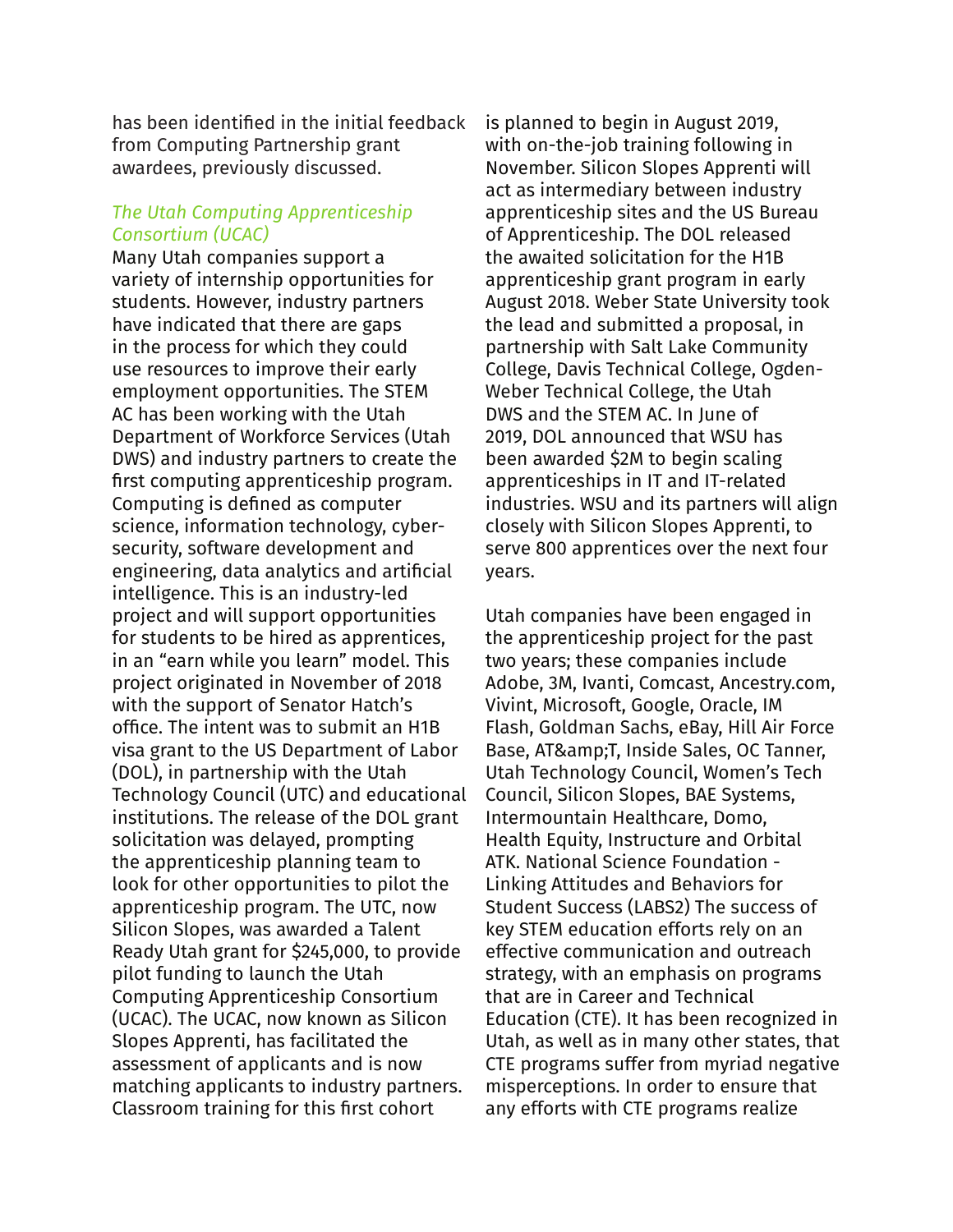their full potential for participation, the stigma that plagues CTE programs needs to be addressed. The STEM AC and partners from higher education, the USBE, several LEAs and the Utah DWS, were awarded funding for the Linking Attitudes and Behaviors for Student Success (LABS2) proposal from the National Science Foundation's Advanced Technology Education (ATE) program.

The focus of this grant is to work collaboratively to create a new communication and outreach strategy for Career and Technical Education (CTE) programs, which would include Computer Science and Information Technology (CS/IT). The grant was a "Workshop and Conference" grant for an 18-month duration and \$100,000. The grant was evaluated and the reviewer's recommended that the grant be funded, but be extended to a project grant for three years and an expanded scope and budget. The grant was funded on April 1, 2018 for three years and a total of \$766,364. The initial surveys were deployed in May of 2019 and the information from these responses is being analyzed for common themes or trends that will help to create customized messages that address beliefs, misconceptions and biases in each stakeholder group. These new communication strategies, with their messages, will be disseminated through various venues, and in various formats, to the stakeholder audiences. An emphasis will be placed on social media deployment. The LABS2 team will follow up with targeted focus groups and additional surveys to assess the impact of the messages and refine them.

## *Broadening Participation in STEM through Increased Equity, Inclusion, Diversity, and Access*

A key focus of the STEM AC is to promote and support equity and access to all students. There are several projects that the STEM AC participates in to meet this core element of its vision. They include the STEM Equity Pipeline, STEM Micro-Messaging, and the INCLUDES project. A consortium of partners, led by Utah Valley University, initiated the STEM Equity Pipeline in 2014, in partnership with the National Alliance for Partnerships in Equity (NAPE), the STEM AC and Park City School District. The pilot was funded by the National Science Foundation and has been a huge success. The overarching purpose of the STEM Equity Pipeline project is to use root cause analysis to determine the reasons why enrollments for underrepresented populations are unacceptably low in STEM education and career pathways. A pilot was conducted with Park City School District (PCSD) in their middle, junior, and high schools. The first year of root cause analysis was followed by datadriven changes during year two. Year three enrollments for girls in elect STEM courses increased dramatically. Data is being collected for Hispanic and Latino students for year four enrollments. The data from this project is available upon request.

The STEM Equity Pipeline project was completed, but a portion of the project, STEM Micro-Messaging, was found to be extremely useful for district partners. A Motorola Solutions grant was secured in April of 2018, which has helped to create a modified version of the micromessaging training that is more scalable with respect to time and cost. The pilot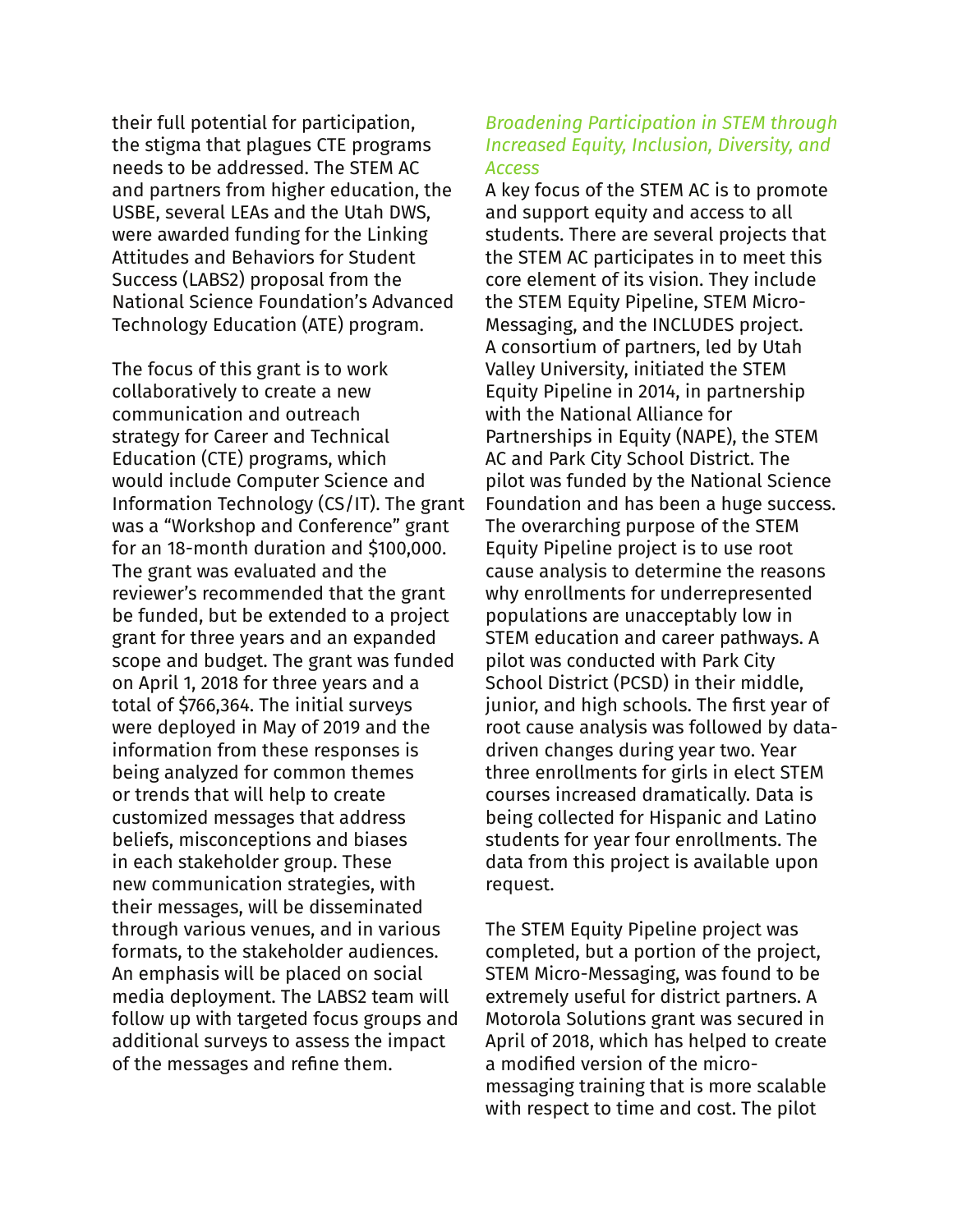for the modified version was conducted in spring of 2019 with 70 teachers in the Davis School District. The workshop was initiated on March 28, 2019, with a full day of training, followed by two months for the participants to test chosen micromessaging strategies for their classroom. The two months of classroom testing were followed by the second (and final) day of training in June that allowed the teachers to share their experience and the outcomes, as well as refine and expand their strategy for the 2019-20 school year. The response from teachers was overwhelmingly positive, including the following:

"we made a goal to incorporate a lot of growth mindset lessons, activities, posters, and language in our class. We started off this month by learning about the brain, hippocampus, amygdala, prefrontal cortex, etc. This week we just started having them work for little paper neurons to put on their 'brains' when they do hard things, are persistent, etc."

"(we) are working together as a PLC. Our focus is to help our students understand that everyone can be a scientist. We are going to start the year with a 'Draw a Scientist' assignment. Students will be asked to draw a picture of a scientist and identify the attributes of their scientist. Then as a group, students will create a poster with a shared idea about what a scientist looks like and specified attributes. Then students will display their posters around the classroom and we will have a group discussion about the commonalities and differences in the pictures. We want to lead the students to identify missing attributes or if anyone feels like these pictures don't represent them. We will share an experience from

Edwin Hubble where he 'reinvented himself' in order for other scientists to take him seriously by changing his look and behaviors to look more like an expected scientist. Throughout the rest of the semester we will highlight underrepresented scientists each month, focusing on females and scientists of color. We will also work on developing a 'biography of a scientist' project for students to complete that will also place a focus on underrepresented scientists. We are also going to modify our 'cold call' techniques in the classroom. We will have cards or sticks with student names and we will actually separate them into piles based on gender. This will allow us to alternate calling on girls and boys so that it is equally done in the class. (One teacher) also noted that she focused on providing feedback to both boys and girls and not just to boys. At the end of the semester we will revisit our first assignment of drawing a scientist. Students will go back to their original groups and reflect on how their idea of a scientist has changed (or not). As a group, they will add to or create a new drawing of a scientist and list the particular attributes, with the hope that students' ideas will be more inclusive by the end of the semester."

#### **OUTREACH AND ENGAGEMENT**

The STEM AC conducts the following outreach and engagement activities as a means to provide project support to teachers and promote STEM AC resources. There are numerous outreach and engagement activities that are included in previous sections, such as the industry engagement portion of the report.

• Visits with district superintendents: The STEM AC continues to work to ensure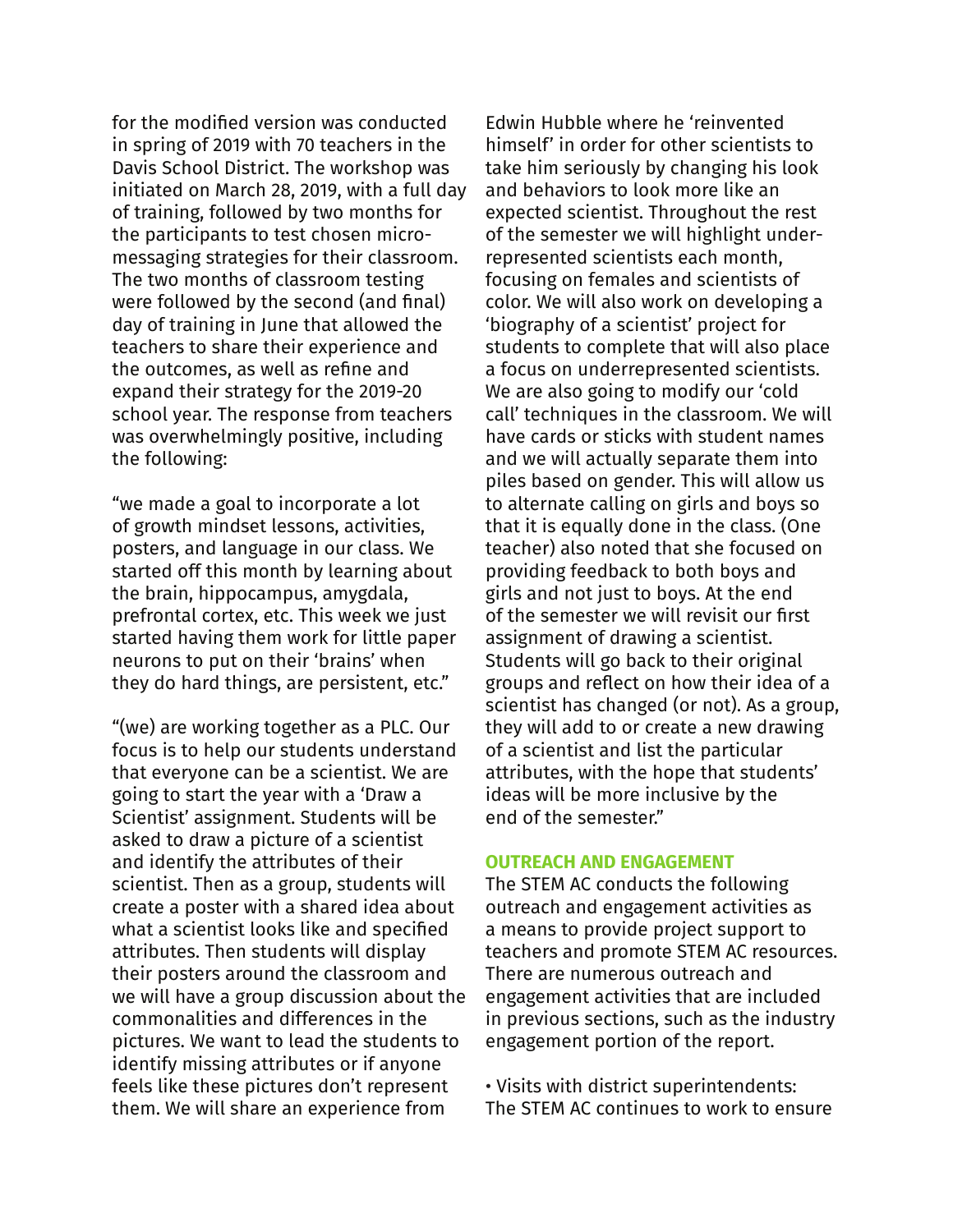that the activities of the STEM AC align with the needs of the LEAs. The ability to discuss gaps and needed resources with Superintendents is critical for the STEM AC. It ensures that the resources that the STEM AC provides are relevant and help the LEAs to create positive change for their students, teachers, and communities.

• The STEM AC continues to build relations with school boards including the Rural School Boards Association. The STEM AC has committed to attending the Rural School District Association meetings to understand more fully how to support rural districts and their STEM needs. The STEM AC has spent a great deal of time working with the Regional Education Service Centers (NUES, CUES, SESC and SEDC). The Utah STEM Bus team works with the service centers to provide access to the kits that they have developed. • Site visits to STEM AC projects: The STEM AC team conducted site visits for several projects during FY 2016.

(1) Classroom grants: Classroom grants for the 2018-19 school year varied in scope and subject. Team members were able to observe 12 projects on-site. Additionally, over 90% of awardees provided pictures and video of projects in action, to be shared along with project reports and lesson plans. Greater detail regarding the classroom grants program can be found in preceding sections. A summary of all classroom grant awards can be found in Appendix C.

**Acquisition of STEM education-related instructional technology program – Research and development of educationrelated instructional technology (63M-1- 3205)**

The STEM AC completed its fifth full

year of training and implementation to support the K-12 Math Personalized Learning program (2018-19 school year). The overall goal of this program is to provide supplemental math support to teachers and students in an innovative approach that includes: (1) ongoing research of best practices in the use of supplemental instructional tools (2) using a statewide approach to design and implement a robust analysis of the use of content- specific supplemental technology-based tools and (3) a statewide approach to implement a program that leverages state contracting and critical mass for cost-effective access and (4) integrating a mechanism that allows for continuous assessment of new products at no cost to the state. A total of 209,234 students had access to licenses provided by the STEM AC for math personalized learning tools. The program covered 32% of all Utah students in grades K-12, with 39 districts and 46 charter schools participating (542 schools total). Five math personalized learning products were used during the 2018- 19 school year. Over the years we have learned that buy-in at all levels is critical to success. In 2018-19, each application required a signature from one districtlevel admin, and one school level admin, promising to ensure that students would have access to technology for at least 45 minutes per week to use the math software provided. We also required signatures from the IT Director at each LEA to ensure they were aware of any technology provided by the grant and that they would have adequate bandwidth and infrastructure prior to implementation. We also make efforts every year to provide summer learning opportunities for classroom teachers to increase buy-in at the teacher level. We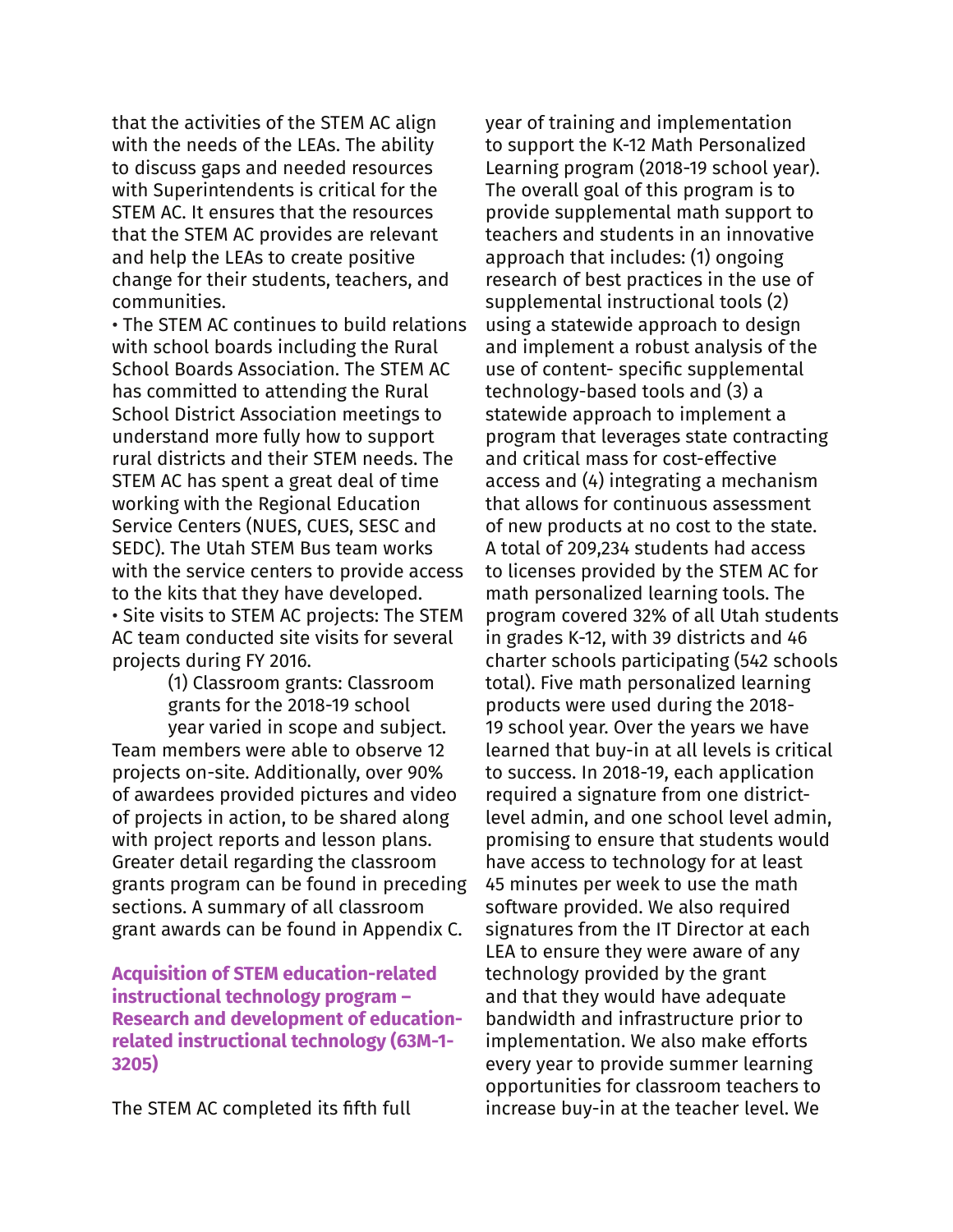call this series of learning opportunities the "STEM Roadshow", and travel the state with product providers, setting up regional meetings about a month prior to the start of school to get as many classroom teacher participants comfortable with the products they will be using over the course of the year. All applications are required to list "onsite" contacts, which are verified by the district point of contact before the beginning of the school year. This ensures that product providers are able to distribute the majority of awarded licenses and facilitate professional development right at the beginning of the school year. Product providers are required to distribute licenses and arrange professional development before they receive payment, which has encouraged them to put forth extra effort to ensure timely completion of these activities. We also made sure that usage expectations were clearly communicated to administrators and math coordinators.

To allow school and district administrators to more strategically plan implementation, we open the application for the following school year early in the spring and send award notifications in April before budgets have to be completed. As this program has matured, we have found there is a difference between "fidelity"- using a product for a certain amount of time, and effective implementation. When working to ensure products are used effectively with over 100 thousand students, the easiest metric to look at is minutes of use. While this metric has been valuable, it does not provide a complete picture of what effective usage looks like. Over the past couple years, we have learned

that we need to increase our focus on implementation strategies and effective use of reporting features as well. Using data from one of these personalized learning programs, one 30-year veteran teacher was able to help 89% of her students reach grade-level proficiency, outperforming the state average by over 45%. As we shared this success story with teachers during our "STEM roadshow," several other teachers shared similar success stories from their own classrooms. Each of them emphasized the importance of using these supplemental products strategically, rather than just focusing on minutes of use and other product specific "fidelity" requirements. We are working with teachers to identify promising practices that may help improve student outcomes so that those practices can be shared with other teachers throughout the state. The third-party evaluation team for the STEM AC has been working with the USBE to access end-of-year test scores for 2018-19 to align with the use of digital learning tools. The data for 2017- 18 (FY18) was provided to the STEM AC in June 2019. For the 2018-19 school year, the evaluation team will use the lessons learned from previous years to examine longitudinal trends. We anticipate a similar release date for the longitudinal data, showing the cumulative relationship between product use and student achievement over multiple years. The evaluation team will provide a full report and it will be included as an addendum to this report once the RISE data is received and adequate time has passed for completion of the report.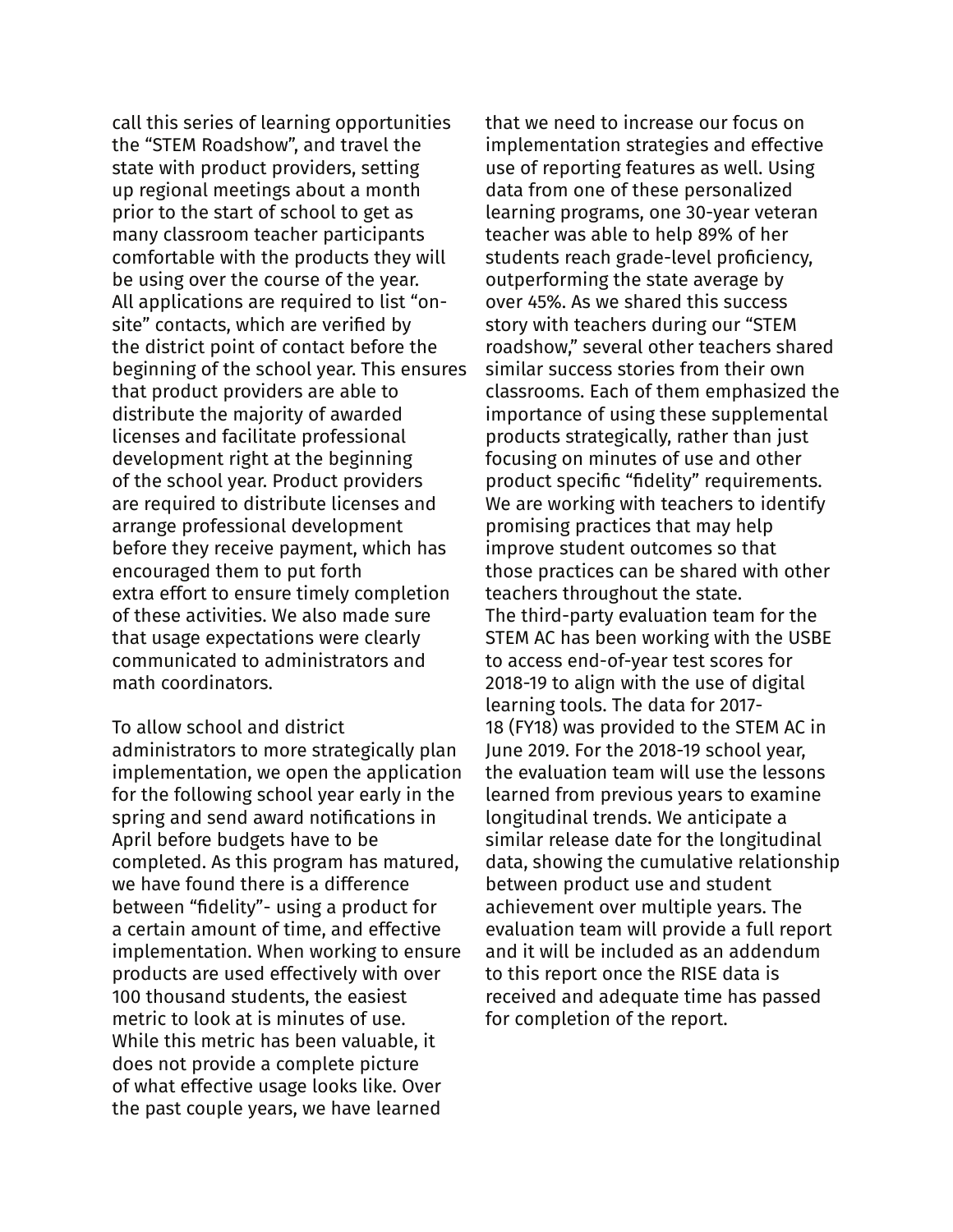#### **Third-party evaluation report on performance of students participating in STEM Action Center programs as collected in Subsection 63M-1-3204(4).**

The STEM AC continues to work with the Utah Education Policy Center to expand beyond basic metrics, to facilitate a more robust analysis that provides greater stratification of the data. The STEM AC is working with UEPC evaluators to look at impact in student learning with changes in teaching methodology (for the endorsement and professional learning grants). Strategies are being developed to capture information that will be used to track data longitudinally. Further, the STEM AC has worked with the evaluators to create extensive evaluation strategies which are included in the logic models that are included in the STEM AC strategic plan that can be found on the STEM AC website. The third-party evaluator has completed the annual report that includes assessment of the K-12 Math Personalized Learning, Professional Learning, Elementary STEM Endorsement projects, and K-16 Computing Partnerships. Preliminary information indicates that nearly all teachers and administrators feel that access to these opportunities has had a positive impact on teachers and students. For the math grant, more than half of the students report that using the software helped increase their confidence in math (see Appendix F).

It should be noted that the K-12 Math Personalized Learning report will only include qualitative data from surveys administered by the third-party evaluator and usage data of the licenses that are tracked by the software. The longitudinal student proficiency and growth data will

not be completed until June 2020 due to the time required for careful analysis. The STEM AC will provide the proficiency and growth data as an addendum to the report once it is received.